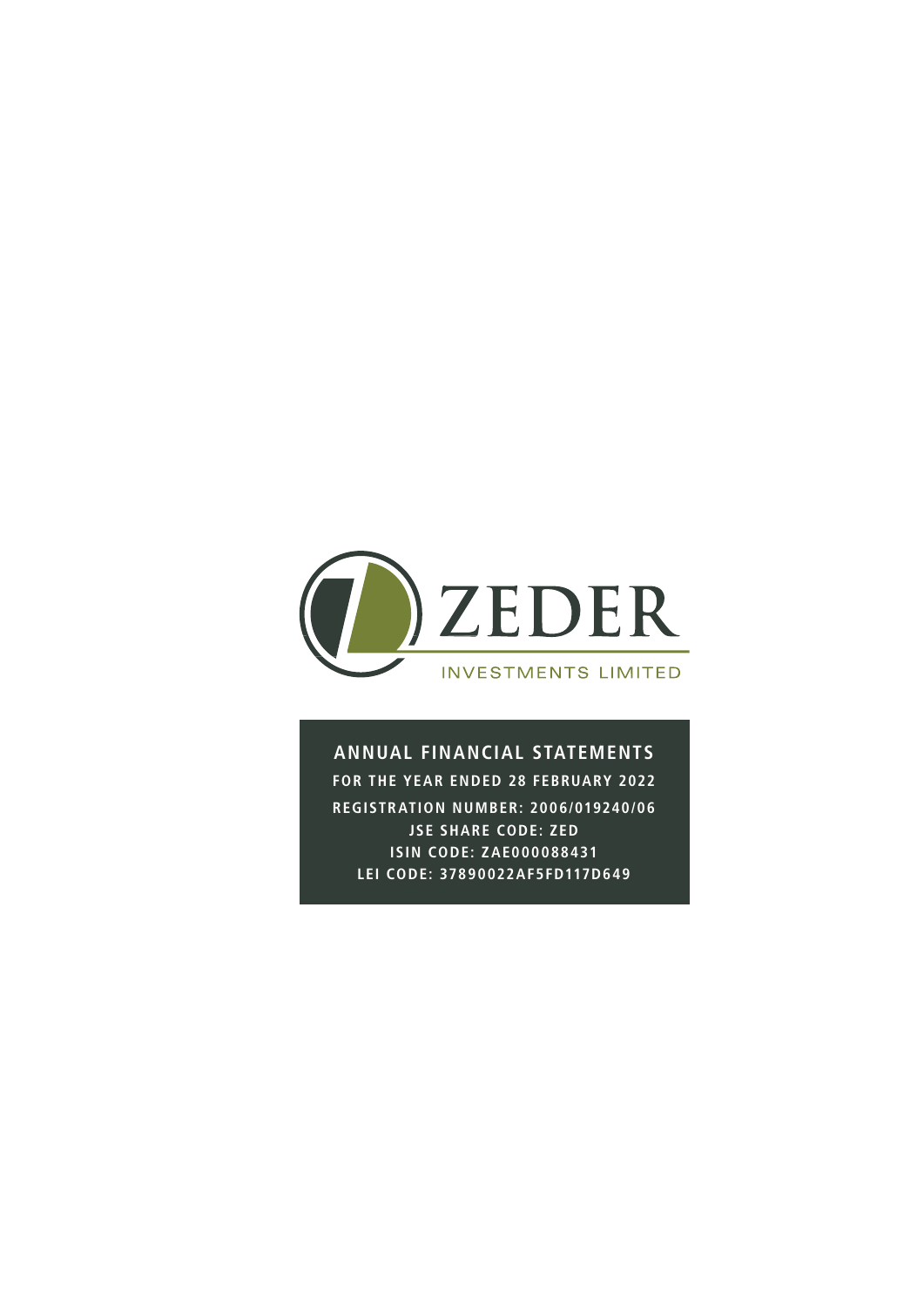# **CONTENTS**

# **CONSOLIDATED AND STANDALONE ANNUAL FINANCIAL STATEMENTS**

|                                             | <b>PAGE</b> |
|---------------------------------------------|-------------|
| Report of the Audit and Risk Committee      | 2           |
| Approval of the annual financial statements | 3           |
| Director's responsibility statement         | 3           |
| Declaration by the company secretary        | 4           |
| Directors' report                           | 5           |
| Independent auditor's report                | 9           |
| Statements of financial position            | 16          |
| Income statements                           | 17          |
| Statements of comprehensive income          | 18          |
| Statements of changes in equity             | 19          |
| Statements of cash flows                    | 20          |
| Accounting policies                         | 21          |
| Notes to the annual financial statements    | 29          |
| Shareholder analysis                        | 54          |
|                                             |             |

These annual financial statements were compiled under the supervision of JH le Roux, CEO and financial director of the group and Chartered Accountant SA), and audited by the group's external auditor Deloitte & Touche.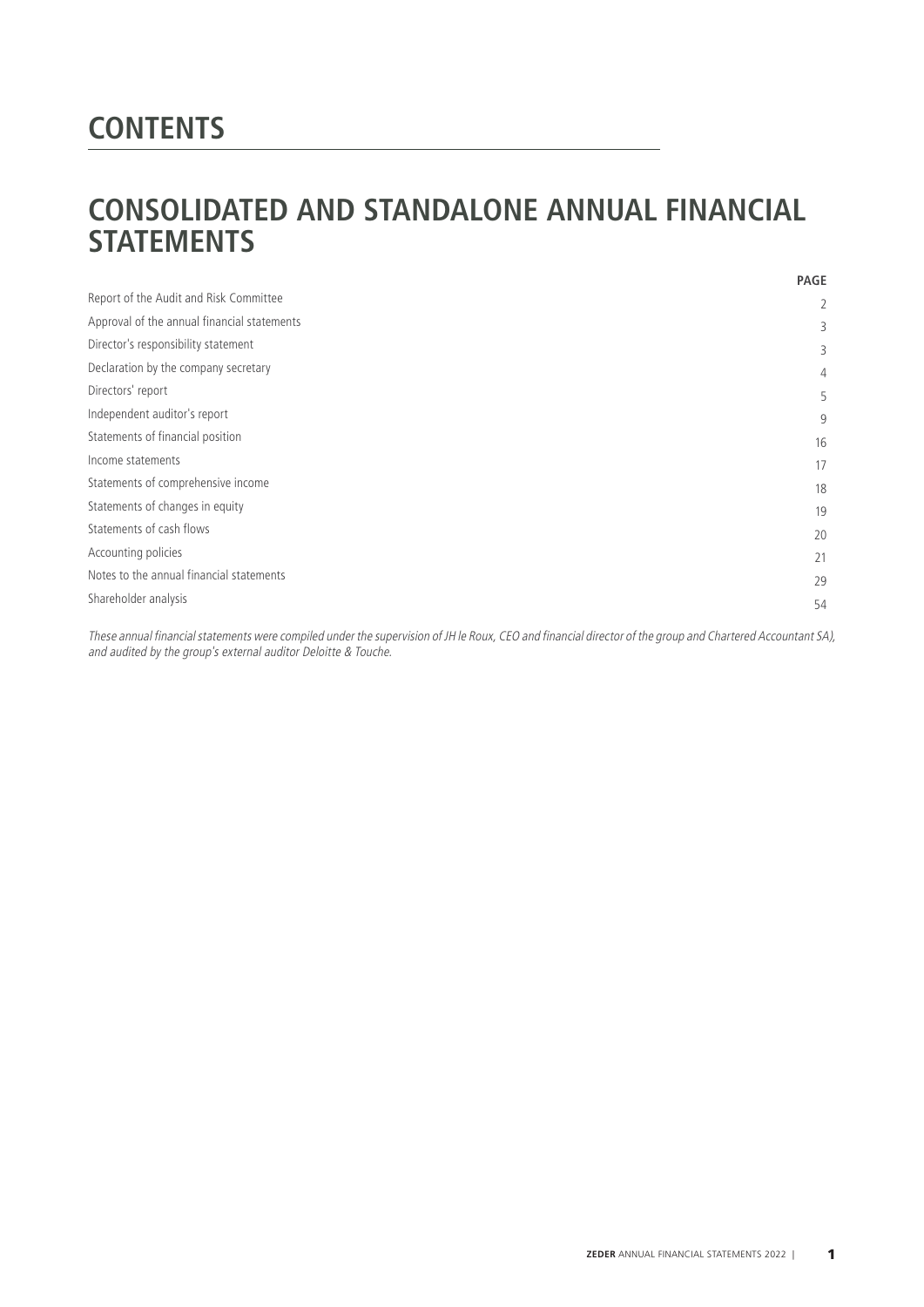# **REPORT OF THE AUDIT AND RISK COMMITTEE**

The Zeder Investments Limited ("Zeder") Audit and Risk Committee ("the committee") is an independent statutory committee appointed by the board of directors in terms of section 94 of the Companies Act of South Africa, 71 of 2008 (as amended) ("the Companies Act"). The committee also acts as the statutory audit committee of public company wholly-owned subsidiaries that are legally required to have such a committee.

The committee consists of three independent non-executive directors, namely Mrs S Cassiem, Messrs RM Jansen (passed away 4 September 2021), CA Otto and Mrs NS Mjoli-Mncube, who served as members for the committee for one and half, two and half, eight and five and half years, respectively.

The committee met twice during the past financial year on 13 April 2021 and 5 October 2021, as well as after financial year-end on 12 April 2022, with all members being present with the exception of Mr RM Jansen who had passed away prior to the 5 October 2021 meeting.

The audit and risk committee operate in accordance with a board-approved charter. The audit and risk committee conducted its affairs in compliance with, and discharged its responsibilities in terms of, its charter for the year ended 28 February 2022.

The committee performed the following duties in respect of the year under review:

- Satisfied itself that the external auditor is independent of Zeder, as set out in section 94(8) of the Companies Act, and suitable for reappointment by considering, inter alia, paragraph 3.84(g)(iii) and the information stated in paragraph 22.15(h) of the JSE Limited Listings Requirements ("JSE Listings Requirements");
- Ensured that the appointment of the external auditor complied with the Companies Act and any other legislation relating to the appointment of an auditor;
- In consultation with management, agreed to the engagement letter, terms, audit plan and budgeted audit fees for the 2022 financial year;
- Approved the nature and extent of non-audit services that the external auditor may provide;
- Nominated for re-election at the annual general meeting, Deloitte & Touche as the external audit firm;
- Satisfied itself, based on the information and explanations supplied by management and obtained through discussions with the independent external auditor, that the risk management processes and systems of internal financial controls, within the combined assurance model, are effective and forms a basis for the preparation of reliable financial statements;
- Satisfied itself, based on the information and explanations supplied by management and obtained through discussions with the external auditor, that Zeder be regarded as a going concern;
- Reviewed the formal policy and calculation for the ordinary dividend and special dividend and recommended a special dividend, but no ordinary dividend, for approval by the board;
- Reviewed the accounting policies and financial statements for the year ended 28 February 2022 and, based on the information provided to the committee, considers that the company and group complies, in all material respects, with the requirements of International Financial Reporting Standards ("IFRS"); the Financial Reporting Pronouncements, as issued by the Financial Reporting Standards Council; the manner required by the Companies Act and the JSE Listings Requirements;
- The committee considered the methodologies, assumptions and judgements applied by management in determining the internal valuations for unlisted investments, as well as the conclusion of Zeder meeting the definition of an Investment Entity and is satisfied that the valuation approach taken and Investment Entity consideration was appropriate;
- Considered the JSE Limited's ("JSE") latest report on the proactive monitoring of financial statements for compliance with IFRS;
- Ensured that the appropriate financial reporting procedures exist and are operating as required by the JSE Listing Requirements paragraph 3.84(g)(ii);
- Satisfied itself in terms of paragraph 3.84(g)(i) of the JSE Listings Requirements that the Zeder financial director, as well as the group finance function, has the appropriate expertise and experience; and
- Undertook the prescribed functions in terms of section 94(7) of the Companies Act, on behalf of the subsidiary companies of the group.

Deloitte & Touche, as well as the designated external audit partner, Mr JHW de Kock, has served as external auditor of Zeder for the first year. The committee remains satisfied with the quality of the external audit performed by Deloitte & Touche.



Chairman

26 May 2022 Stellenbosch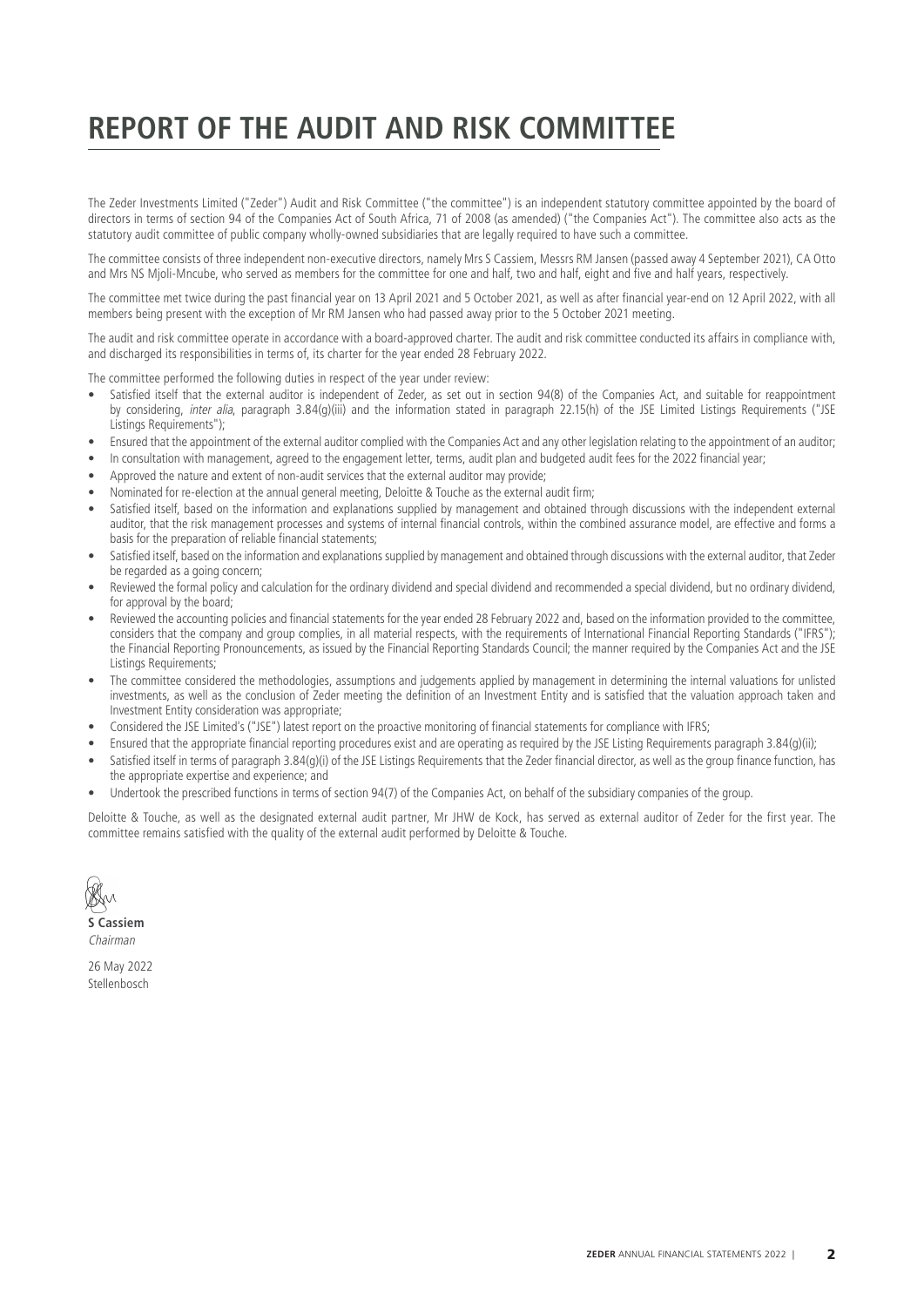# **APPROVAL OF THE ANNUAL FINANCIAL STATEMENTS**

The directors are responsible for the maintenance of adequate accounting records and to prepare annual financial statements that fairly represent the state of affairs and the results of the company and group. The external auditor is responsible for independently auditing and reporting on the fair presentation of these annual financial statements. Management fulfils this responsibility primarily by establishing and maintaining accounting systems and practices adequately supported by internal financial controls. Such controls provide assurance that the company and group's assets are safeguarded, that transactions are executed in accordance with management's authorisations and that the financial records are reliable. The annual financial statements have been prepared in accordance with the requirements of IFRS; the Financial Reporting Pronouncements, as issued by the Financial Reporting Standards Council; the requirements of the Companies Act of South Africa; and the JSE Listings Requirements, and incorporate full and reasonable disclosure. Appropriate and recognised accounting policies are applied.

The audit and risk committee meets regularly with the external auditor, as well as senior management, to evaluate matters concerning accounting policies, internal control, auditing and financial reporting. The external auditor has unrestricted access to all records, assets and personnel as well as to the audit and risk committee.

The annual financial statements are prepared on the going-concern basis, since the directors have every reason to believe that the company and group have adequate resources to continue for the foreseeable future.

The annual financial statements set out on pages 5 to 54 were approved by the board of directors of Zeder and are signed on its behalf by:

h: Otto

**Chris Otto JH le Roux**

26 May 2022 Stellenbosch



Chairman CEO and Financial director

# **DIRECTOR'S RESPONSIBILITY STATEMENT**

The director, whose name is stated below, hereby confirms that:

- the annual financial statements set out on pages 5 to 54, fairly present in all material respects the financial position, financial performance and cash flows of the issuer in terms of IFRS;
- no facts have been omitted or untrue statements made that would make the annual financial statements false or misleading;
- internal financial controls have been put in place to ensure that material information relating to the issuer and its consolidated subsidiaries have been provided to effectively prepare the financial statements of the issuer; and
- the internal financial controls are adequate and effective and can be relied upon in compiling the annual financial statements, having fulfilled our role and function within the combined assurance model pursuant to principle 15 of the King Code. Where I am not satisfied, I have disclosed to the audit and risk committee and the auditors the deficiencies in design and operational effectiveness of the internal financial controls and any fraud that involves directors, and have taken the necessary remedial action.



**JH le Roux** CEO and Financial director

26 May 2022 Stellenbosch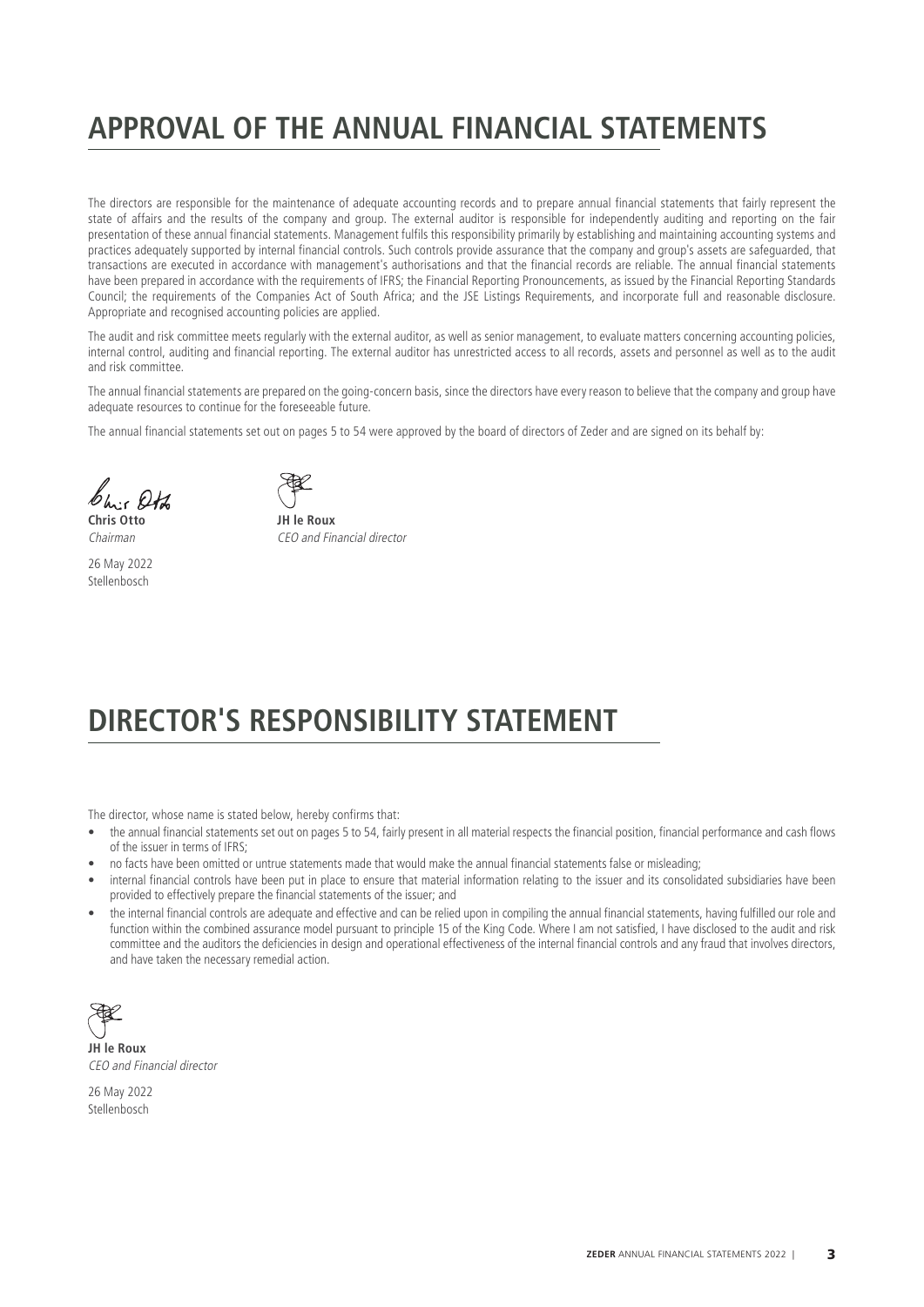# **DECLARATION BY THE COMPANY SECRETARY**

We declare that, to the best of our knowledge, the company has lodged with the Registrar all such returns as are required of a public company in terms of the Companies Act of South Africa and that all such returns are true, correct and up to date.

**Zeder Corporate Services Proprietary Limited Per: L van der Merwe** Company secretary

26 May 2022 **Stellenbosch**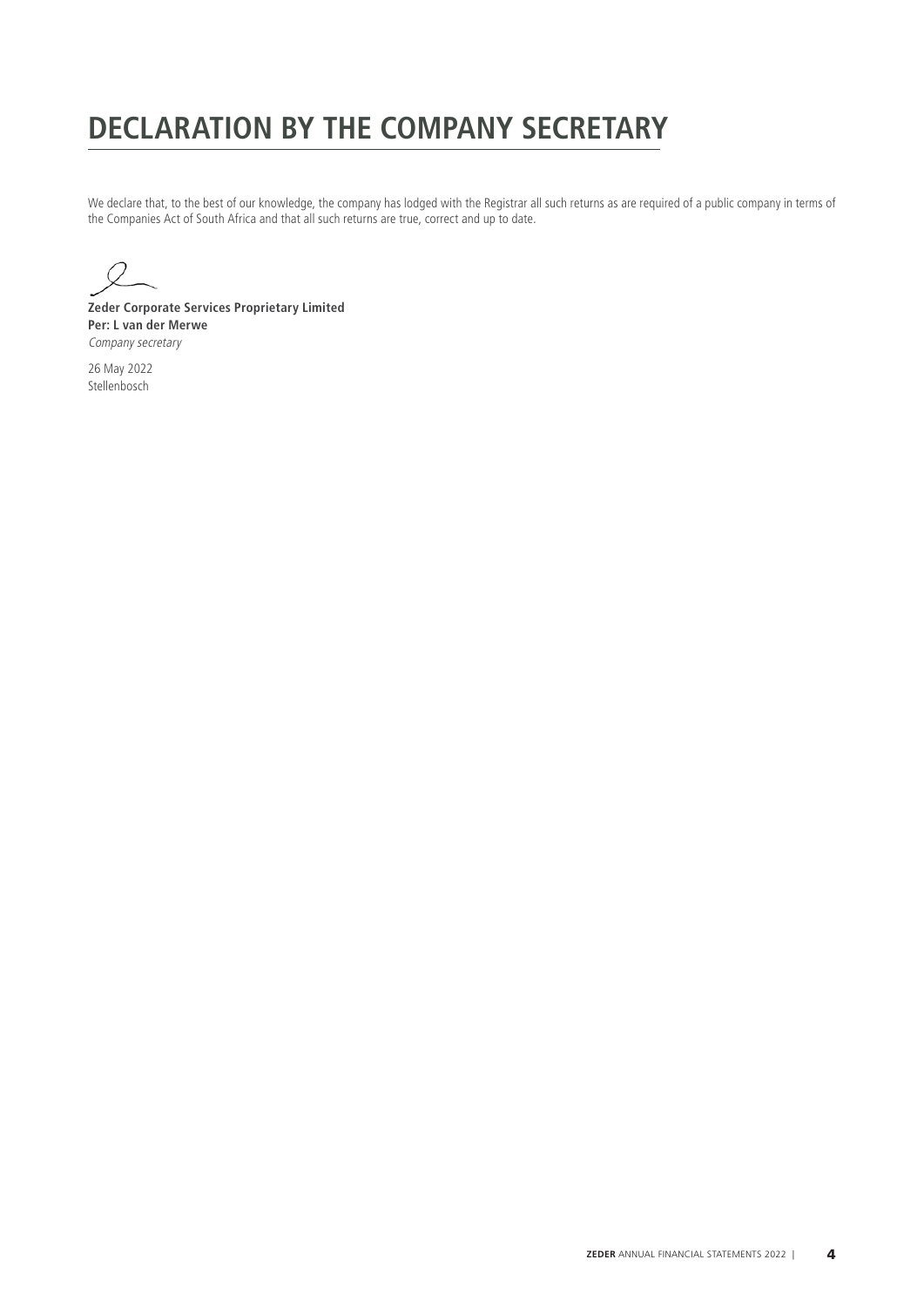### **OVERVIEW**

Zeder is an investor in the broad agribusiness and related industries, with a historical focus on the food and beverage sectors. Its underlying investment portfolio was valued at R6.43bn on 28 February 2022.

# **OPERATING RESULTS**

The operating results and state of affairs of the group and company are set out in the attached income statements and statements of financial position, comprehensive income, changes in equity and cash flows, as well as the segment report and the notes to the aforementioned.

Zeder concluded that it continues to meet the definition of an Investment Entity, as its focus on wealth creation for its shareholders has not changed, and the performance of its investments are measured with reference to the fair value of each investment in Zeder's drive to meet its objective of maximising wealth through capital appreciation, investment income or both.

#### **Noteworthy transactions**

- Zeder, through its wholly-owned subsidiary, Zeder Financial Services Limited ("ZFS"), entered into an agreement with, inter alia, TLG Midco Proprietary Limited and TLG Acquisition Holdings Proprietary Limited, in terms of which ZFS will sell all of its shares in the issued share capital of The Logistics Group Proprietary Limited ("The Logistics Group"), comprising 98.22% of The Logistics Group's shares in issue for a disposal consideration of up to R1.57bn.
- On 28 February 2022, the Zeder board resolved to unbundle 31 286 956 Kaap Agri Limited ("Kaap Agri") shares, comprising approximately 42.2% of the total issued share capital of Kaap Agri, to Zeder shareholders by way of a pro rata distribution in specie, in the ratio of 1 Kaap Agri share for every 49.22692 Zeder shares held.

#### **Sum-of-the-Parts ("SOTP")**

Zeder's SOTP value per share, calculated using the quoted market prices for all JSE-listed investments and internal valuations for unlisted investments, increased by 7.6% during the year to R4.66 as at 28 February 2022. The increase is mainly due to the increased valuations of The Logistics Group and Kaap Agri, countered by the payment of the 20 cents per share special dividend on 10 May 2021 out of cash reserves.

#### **Earnings performance**

- As at 28 February 2022, the net asset value per share (Zeder's trading statement measure) was 466.1 cents, representing an increase of 7.6% when compared to the 433.2 cents as at 28 February 2021, mainly as a result of the increased valuations of The Logistics Group and Kaap Agri, countered by the payment of the 20 cents per share special dividend on 10 May 2021 out of cash reserves.
- Attributable earnings per share decreased by 65.9% from 152.8 cents to 52.1 cents mainly as a result of the non-recurrence of the significant non-headline gain on deemed disposal and reacquisition of investments in the previous year, as a result of the change in Investment Entity status on 1 March 2020.
- Headline earnings per share increased by 31.2% from 39.7 cents to 52.1 cents mainly as a result of the increased valuations of The Logistics Group and Kaap Agri.
- Profit before finance costs and taxation from continued operations, decreased by 98.8% from R823m to R10m.

### **STATED CAPITAL**

No ordinary shares were issued during the year under review or prior year. No ordinary shares were purchased and cancelled during the year under review. During the previous year, Zeder invested R426m in the repurchase of shares at an average price of R2.48 per share. The 171 918 767 ordinary shares repurchased were delisted and cancelled.

Details regarding the authorised and issued share capital, as well as the treasury shares, are disclosed in note 6 to the annual financial statements.

### **DIVIDENDS**

No ordinary dividend was declared to the ordinary shareholder during the year under review or prior year. However, the company declared on 14 April 2021, a special gross dividend of 20 cents per share (R307m) to shareholders from income resources, which was paid on 10 May 2021.

### **EVENTS SUBSEQUENT TO THE REPORTING DATE**

Subsequent to year-end, the condition precedent regarding the unbundling of the Kaap Agri shareholding, was met and the Kaap Agri shareholding was unbundled, effective on 4 April 2022. In addition, Zeder shareholders approved the disposal of the investment in The Logistics Group at a general meeting held on 15 March 2022, with the remaining suspensive conditions being fulfilled thereafter and The Logistics Group disposal being implemented on 31 March 2022.

Subsequent to year-end, Zeder declared a gross special dividend of 92.5 cents per share (paid on 9 May 2022). Zeder converted the outstanding loan of R330m, as at 30 April 2022, to Zaad into equity via a rights issue.

Apart from the above, the directors are unaware of any matter or event which is material to the financial affairs of the group that have occurred between the end of the reporting year and the date of approval of the consolidated annual financial statements.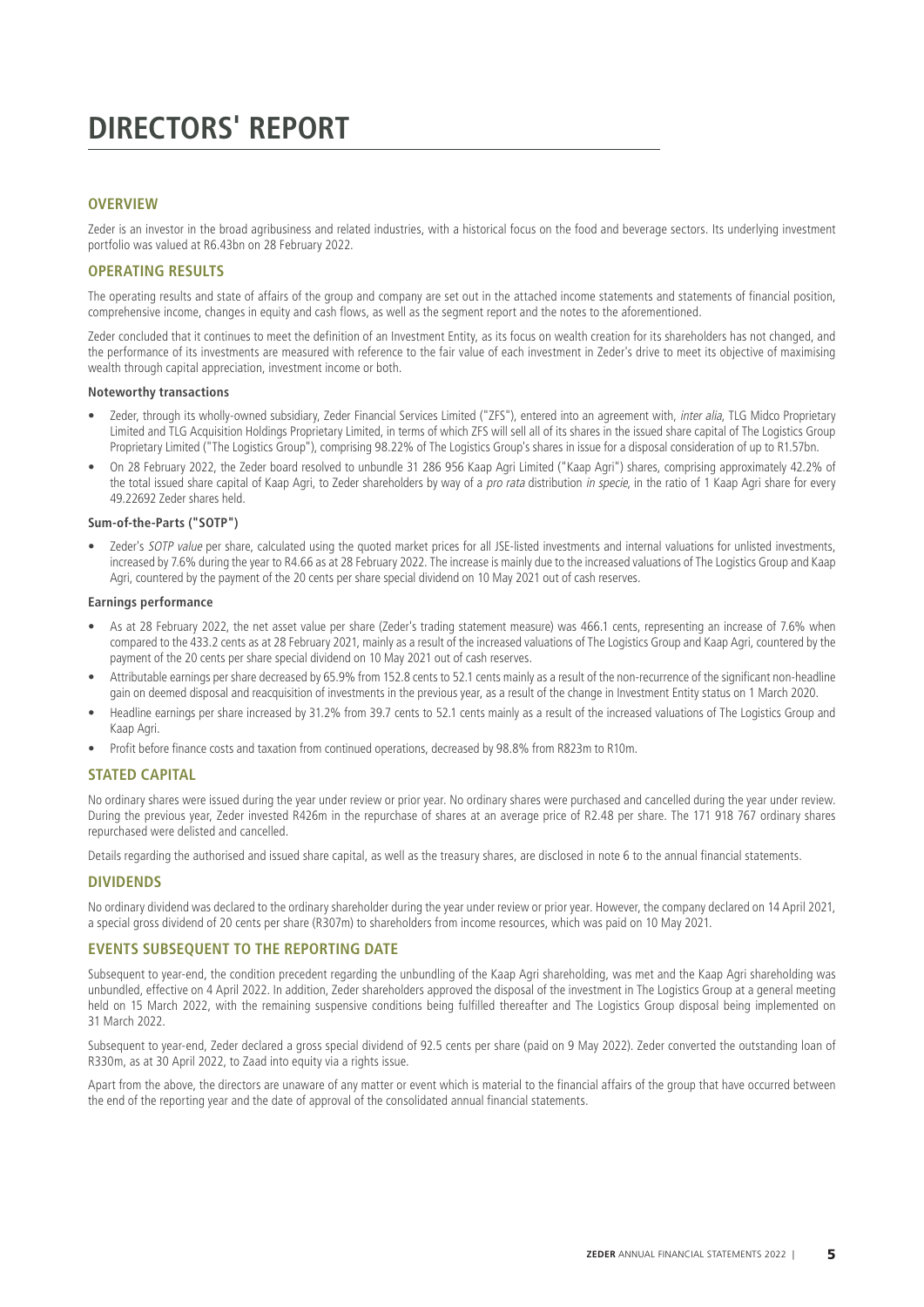# **(CONTINUED)**

# **SECRETARY**

The secretary of the company is Zeder Corporate Services Proprietary Limited. The business and postal addresses are 2nd Floor, Ou Kollege, 35 Kerk Street, Stellenbosch, 7600 and PO Box 7403, Stellenbosch, 7599 respectively.

### **AUDITOR**

At the date of this report, Deloitte & Touche held office in accordance with the Companies Act of South Africa.

### **TRANSFER SECRETARY**

The transfer secretary of the company is Computershare Investor Services Proprietary Limited and its business and postal addresses are Rosebank Towers, 15 Biermann Avenue, Rosebank, 2196 and PO Box 61051, Marshalltown, 2107 respectively.

### **SPONSOR**

The sponsor of the company is PSG Capital Proprietary Limited.

### **INDEPENDENT JOINT SPONSOR**

The independent joint sponsor of the company is Tamela Holdings Proprietary Limited.

## **DIRECTORS**

**Executive**

The directors of the company during the year and at the date of this report were:

| <b>Executive</b>                        |                                                        |
|-----------------------------------------|--------------------------------------------------------|
| JH le Roux (CEO and Financial director) | (Appointed 8 September 2016)                           |
| Non-executive                           |                                                        |
| WL Greeff                               | (Appointed 21 May 2009)                                |
| PJ Mouton                               | (Appointed 30 April 2012)                              |
| Independent non-executive               |                                                        |
| CA Otto (Chairman)                      | (Appointed 21 August 2006)                             |
| S Cassiem                               | (Appointed 12 February 2021)                           |
| GD Eksteen                              | (Appointed 1 September 2009; Retired 8 April 2021)     |
| RM Jansen                               | (Appointed 29 January 2019; Deceased 4 September 2021) |
| NS Mjoli-Mncube                         | (Appointed 1 June 2016)                                |
|                                         |                                                        |

# **DIRECTORS' SHAREHOLDING**

|                         |               | <b>Beneficial</b> | Non-            | beneficial Total shareholding 2022 Total shareholding 2021 |               |               |       |
|-------------------------|---------------|-------------------|-----------------|------------------------------------------------------------|---------------|---------------|-------|
| Audited                 | <b>Direct</b> | <b>Indirect</b>   | <b>Indirect</b> | <b>Number</b>                                              | $\frac{9}{6}$ | <b>Number</b> | $\%$  |
| N Celliers <sup>1</sup> |               |                   |                 | $\hspace{0.1mm}-\hspace{0.1mm}$                            |               | 187 987       | 0.077 |
| JH le Roux              |               | 1045838           |                 | 1045838                                                    | 0.068         | 045838        | 0.068 |
| GD Eksteen <sup>1</sup> |               |                   |                 |                                                            |               | 6 933 585     | 0.451 |
| WL Greeff               |               | 80 000            |                 | 80 000                                                     | 0.005         | 80 000        | 0.005 |
| NS Mjoli-Mncube         | 48 983        |                   |                 | 48 983                                                     | 0.003         | 48 983        | 0.003 |
| CA Otto                 |               |                   | 80 000          | 80 000                                                     | 0.005         | 80 000        | 0.005 |
|                         | 48 983        | 1 125 838         | 80 000          | 1 254 821                                                  | 0.081         | 9 376 393     | 0.609 |

<sup>1</sup>Mr N Celliers resigned as Chief Executive Officer with effect from 1 October 2020. During the current year, Mr GD Eksteen retired due to ill health, effective 8 April 2021 and subsequently passed away on 19 April 2021.

All or part of the above shares, held by Mr JH le Roux, serve as security for loans granted to him with regards to the share options allocated to executive directors, in terms of a share incentive scheme or other loan funding, on or before 28 February 2018 (refer to note 2 to the annual financial statements).

There has been no changes in the shareholding of directors between year-end and the date of this report.

Also refer to page 54 in the annual financial statements detailing the shareholder analysis.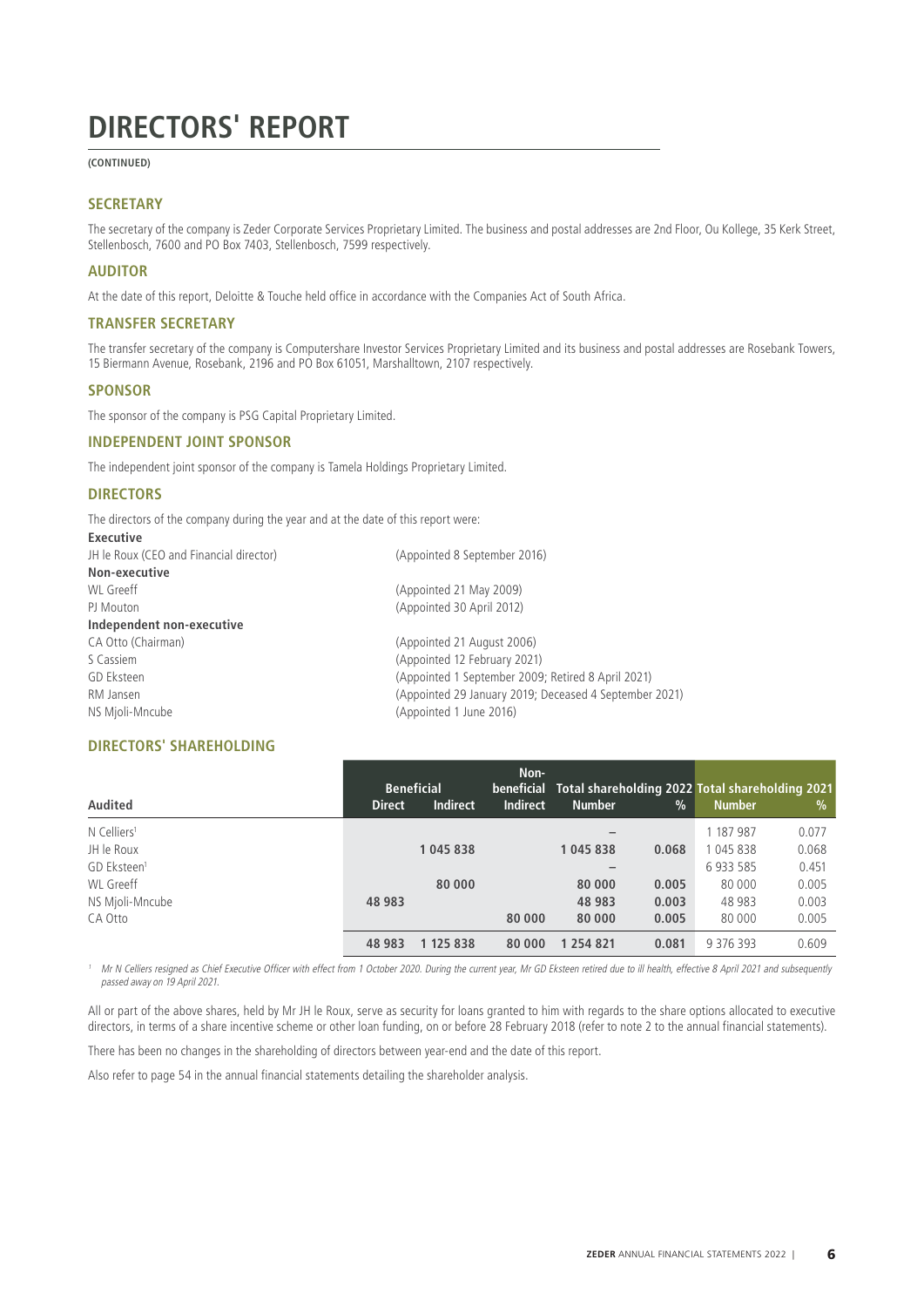**(CONTINUED)**

# **DIRECTORS' EMOLUMENTS**

### **Directors' remuneration:**

The table below provides information on the total remuneration of Zeder's executive directors:

| Audited                 | Approved<br>R'000 | <b>Short-term remuneration</b><br><b>Deferred</b><br>for 12<br>months <sup>2</sup><br>R'000 | <b>Base salary</b><br><b>Prior year</b><br>deferred<br>paid<br>R'000 | <b>Paid during</b><br>the year <sup>3</sup><br>R'000 | Long-term<br>remuneration<br>Non-cash<br>gains from<br>exercise of<br>share options <sup>4</sup><br>R'000 | <b>Total</b><br>remuneration<br>R'000 |
|-------------------------|-------------------|---------------------------------------------------------------------------------------------|----------------------------------------------------------------------|------------------------------------------------------|-----------------------------------------------------------------------------------------------------------|---------------------------------------|
| 28 February 2022        |                   |                                                                                             |                                                                      |                                                      |                                                                                                           |                                       |
| JH le Roux              | 5 4 3 5           | (1631)                                                                                      | 1622                                                                 | 5426                                                 | 51                                                                                                        | 5 4 7 7                               |
| 28 February 2021        |                   |                                                                                             |                                                                      |                                                      |                                                                                                           |                                       |
| N Celliers <sup>5</sup> | 8 2 8 9           | (2487)                                                                                      | 2642                                                                 | 8444                                                 | 89                                                                                                        | 8 5 3 3                               |
| JH le Roux              | 5 1 7 5           | (1553)                                                                                      | 1649                                                                 | 5 2 7 1                                              |                                                                                                           | 5 2 7 1                               |
|                         | 13 4 6 4          | (4040)                                                                                      | 4 2 9 1                                                              | 13 7 15                                              | 89                                                                                                        | 13 804                                |

<sup>2</sup> 30% of the executive director's annual base salary was deferred for a period of 12 months, and is payable in monthly contributions in the ensuing year. The deferred payments carries interest at the SARS official rate to compensate for loss in time value of money and is subject to malus/clawback provisions which could lead to the repayment by the executive director of the deferred<br>component of the salary amount fund and membership to a medical aid scheme (where applicable).

<sup>3</sup> To help drive a long-term focus and decision-making with the ultimate objective to maximise shareholder wealth, thereby better aligning the interests of management with those of shareholders<br>and other stakeholders, the

4 Share options exercised during the year represented the PSG Group Limited ("PSG Group") share options that became exercisable on 28 February 2021 and that were exercised within the approved exercise window. These PSG Group share options granted to participants, relate to the period prior to the Management Fee Internalisation transaction. None of the Zeder share<br>options that became exercisable on 28 F share options.

<sup>5</sup>Mr N Celliers resigned as Chief Executive Officer with effect from 1 October 2020.

The table below provides information on the total remuneration of Zeder's non-executive directors:

| Audited                 | <b>Total</b><br>remuneration<br>2022<br><b>R'000</b> | <b>Total</b><br>remuneration<br>2021<br><b>R'000</b> |
|-------------------------|------------------------------------------------------|------------------------------------------------------|
| GD Eksteen <sup>6</sup> |                                                      | 495                                                  |
| S Cassiem <sup>6</sup>  | 476                                                  |                                                      |
| WL Greeff <sup>7</sup>  |                                                      |                                                      |
| RM Jansen <sup>6</sup>  | 274                                                  | 468                                                  |
| ASM Karaan <sup>6</sup> |                                                      | 330                                                  |
| NS Mjoli-Mncube         | 491                                                  | 440                                                  |
| PJ Mouton <sup>7</sup>  |                                                      |                                                      |
| CA Otto                 | 785                                                  | 747                                                  |
|                         | 2 0 2 6                                              | 2 4 8 0                                              |

6 During the current year, Mr GD Eksteen retired due to ill health, effective 8 April 2021 and Mr RM Jansen passed away on 4 September 2021. During the previous year Mr ASM Karaan passed away on 13 January 2021 and Mrs S Cassiem was appointed on 12 February 2021.

These directors do not receive any emoluments for services rendered to the company and only receive emoluments from PSG Corporate Services Proprietary Limited ("PSGCS") for services rendered to PSG Group and its investee c consolidated annual financial statements.

Members of the Zeder Executive Committee ("Exco") are regarded as being the prescribed officers of the company. The Exco comprises Messrs JH le Roux (Chairman), WL Greeff and PJ Mouton. Mr JH le Roux's remuneration is included above and the other Exco members' remuneration is disclosed in PSG Group's annual report.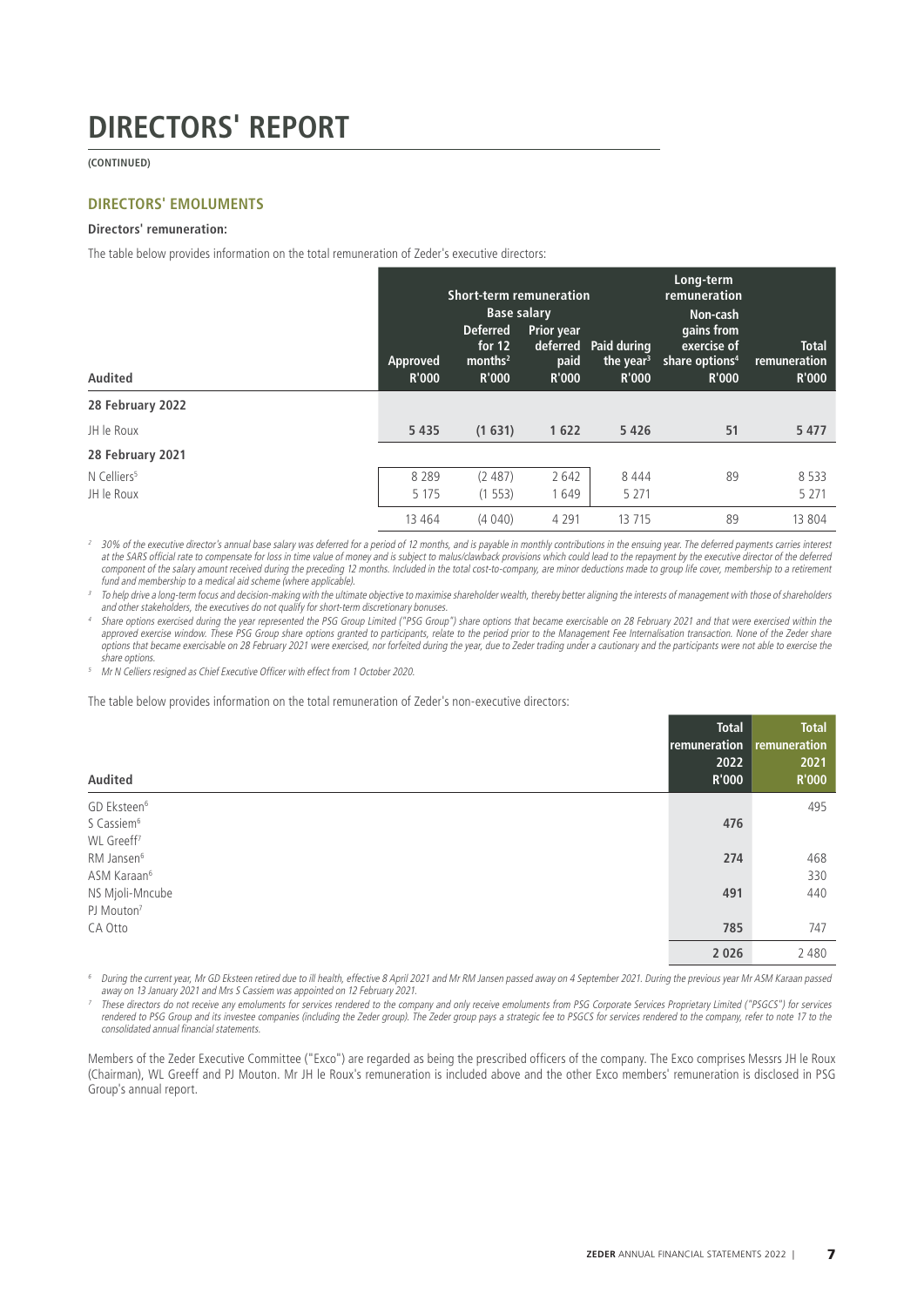**(CONTINUED)**

**Equity-based remuneration:**

Equity-based remuneration:

The table below provides information on Zeder's executive directors' unvested share options:

The table below provides information on Zeder's executive directors' unvested share options:

|              |                                                    | Number of share options during the year                                                                                                                                                                                      |                              |                       |                                                   |                                                    |                                                    |                        |                                                         | Cost to                            | Market<br>value to                       | <b>Unrealised</b><br>gains to            |
|--------------|----------------------------------------------------|------------------------------------------------------------------------------------------------------------------------------------------------------------------------------------------------------------------------------|------------------------------|-----------------------|---------------------------------------------------|----------------------------------------------------|----------------------------------------------------|------------------------|---------------------------------------------------------|------------------------------------|------------------------------------------|------------------------------------------|
| Audited      | Number of<br>share<br>options as at<br>28 Feb 2021 | Granted                                                                                                                                                                                                                      | <b>Exercised<sup>8</sup></b> | Forfeited -<br>lapsed | œ<br>Market price<br>vesting date<br>per share on | strike price<br>per share<br>$\approx$<br>Original | strike price<br>per share <sup>9</sup><br>Adjusted | granted                | Number of<br>share<br>28 Feb 2022<br>Date options as at | price<br>participant<br>at vesting | as at 28 Feb<br>participant<br>2022<br>≃ | participant<br>as at 28 Feb<br>≃<br>2022 |
|              |                                                    | Zeder Investments Limited share options granted by the Zeder Group Share Incentive Trust                                                                                                                                     |                              |                       |                                                   |                                                    |                                                    |                        |                                                         |                                    |                                          |                                          |
| JH le Roux   | 93 279                                             |                                                                                                                                                                                                                              |                              |                       |                                                   | 4.97                                               | 2.10                                               | 9/02/2016              | 93 279<br>893519                                        | 195886                             | 333 006                                  | 137 120                                  |
|              | 893 519                                            |                                                                                                                                                                                                                              |                              |                       |                                                   | 2314356<br>241556<br>24156                         | $.80 - 4.13$<br>$2.65 - 3.22$                      | 8/02/2018<br>8/02/2017 | 1739646                                                 | 5 108 760                          | 6 210 537                                | 1 101 777                                |
|              | 1 739 646<br>3 503 451<br>2 192 937                |                                                                                                                                                                                                                              |                              |                       |                                                   |                                                    | 1.52<br>$0.86 - 1$                                 | 8/02/2019              | 3 503 451                                               | 4 204 141                          | 12 507 320                               | 8303179                                  |
|              |                                                    |                                                                                                                                                                                                                              |                              |                       |                                                   |                                                    | $0.70 - 1.44$                                      | 29/02/2020             | 2 192 937                                               | 2 379 336                          | 7828784                                  | 5449448                                  |
|              | 15000000                                           |                                                                                                                                                                                                                              |                              |                       |                                                   |                                                    | $2.34 - 2.43$                                      | 8/01/2021              | 15 000 000                                              | 35775000                           | 53 550 000                               | 7775000                                  |
| <b>Total</b> | 23 422 832                                         | ı                                                                                                                                                                                                                            | ı                            |                       |                                                   |                                                    |                                                    |                        | 23 422 832                                              | 47 663 123                         | 80 429 647                               | 32 766 524                               |
|              |                                                    |                                                                                                                                                                                                                              |                              |                       |                                                   |                                                    |                                                    |                        |                                                         |                                    |                                          |                                          |
|              | Number of                                          | Number of share options during the year                                                                                                                                                                                      |                              |                       | Market price                                      |                                                    |                                                    |                        | Number of                                               | Cost to<br>participant             | Market<br>participant<br>value to        | participant<br>Unrealised<br>gains to    |
|              | share<br>options as at                             |                                                                                                                                                                                                                              |                              | Forfeited -           | vesting date<br>per share on                      | Strike price<br>per share                          |                                                    |                        | share<br>Date options as at                             | price<br>at vesting                | as at 28 Feb<br>2022                     | as at 28 Feb<br>2022                     |
| Audited      | 28 Feb 2021                                        | <b>Granted</b>                                                                                                                                                                                                               | Exercised <sup>10</sup>      | lapsed                |                                                   | $\sim$                                             |                                                    | granted                | 28 Feb 2022                                             |                                    |                                          | $\sim$                                   |
|              |                                                    | PSG Group Limited share options granted by the PSG Group Limited Supplementary Share Incentive Trust"                                                                                                                        |                              |                       |                                                   |                                                    |                                                    |                        |                                                         |                                    |                                          |                                          |
| JH le Roux   | 866                                                |                                                                                                                                                                                                                              | (866)                        |                       | 79.74                                             | 21.39                                              |                                                    | 29/02/2016             |                                                         |                                    |                                          |                                          |
|              |                                                    | The arriving the distribution of the of the incoming of the change of the change of the change of the change of the change of the change of the change of the change of the conclusion of the distribution of the conclusion |                              |                       |                                                   |                                                    |                                                    |                        |                                                         |                                    |                                          |                                          |

® The participants have not yet decreed to exercise their interms of the provisions of the share sheries the sexercise their share options that became exercisable on 28 February 2022. If possible, such right will be exerci i ne participants nave not yet elected to exercise their right in terms of the state incerness of exercisation and the participants and the more than the exercised within the exercise of the Protoclean of the Protoclean op

The appoved Zeder Goup Share Inter ("SIT") deed ("Tust Deed"), entiles Zeder board lating him strate merable frammitte) ("Remcom") to insturct the SITs trustees to effect such adjustments to the Strike Prices (as defined i ® The approved Zeder Group Share Inver("STT") deed ("Tust Deed"), entiles Zeder board (acting through its remuneration committee) ("Remcom") to instruct the SIT's trustees to effect such adjustments to the Strike Prices ( awarded but unexercised share options as the Remcom "shall consider fair and reasonable in the circumstances ..." and to ake account of special dividends and various orber corporate actions listed in that clause. On 10 May window. In addition, none of the Zeder share options that became exercisable on-28 February 2021 were seercised, nor forfeited during the pear, due to Zeder trading under a cautionary and the participants were not able to

of 20 cents per share to Zeder ordinary shareholders as a special divident from more read with the SELL is timps the and the Tust Deed, the SIT's trustees adjusted the Strike Prices of the awarded but unexercised share opt external auditors, Deloitte & Touche, reviewed, and the JSE approved, the adjusted strike prices, accordingly. external auditors, Deloitte & Touche, reviewed, and the JSE approved, the adjusted strike prices, accordingly.  $10 -$ 

Share options exercised during the year represented the PSG Group share options that became exercisable on 28 February 2021 and that were exercised within the approved exercise window.  $^{\circ\circ}$  Share options exercised during the year represented the PSG Group share options that became exercisable on 28 February 2021 and that were exercised within the approved exercise window.

exact of the property of the state of the periodic of the period prior to the Management Fee Internalisation transaction.<br>PSG Group share options granted to participants, relate to the period prior to the Management Fee In 11 PSG Group share options granted to participants, relate to the period prior to the Management Fee Internalisation transaction.

 $\frac{1}{2}$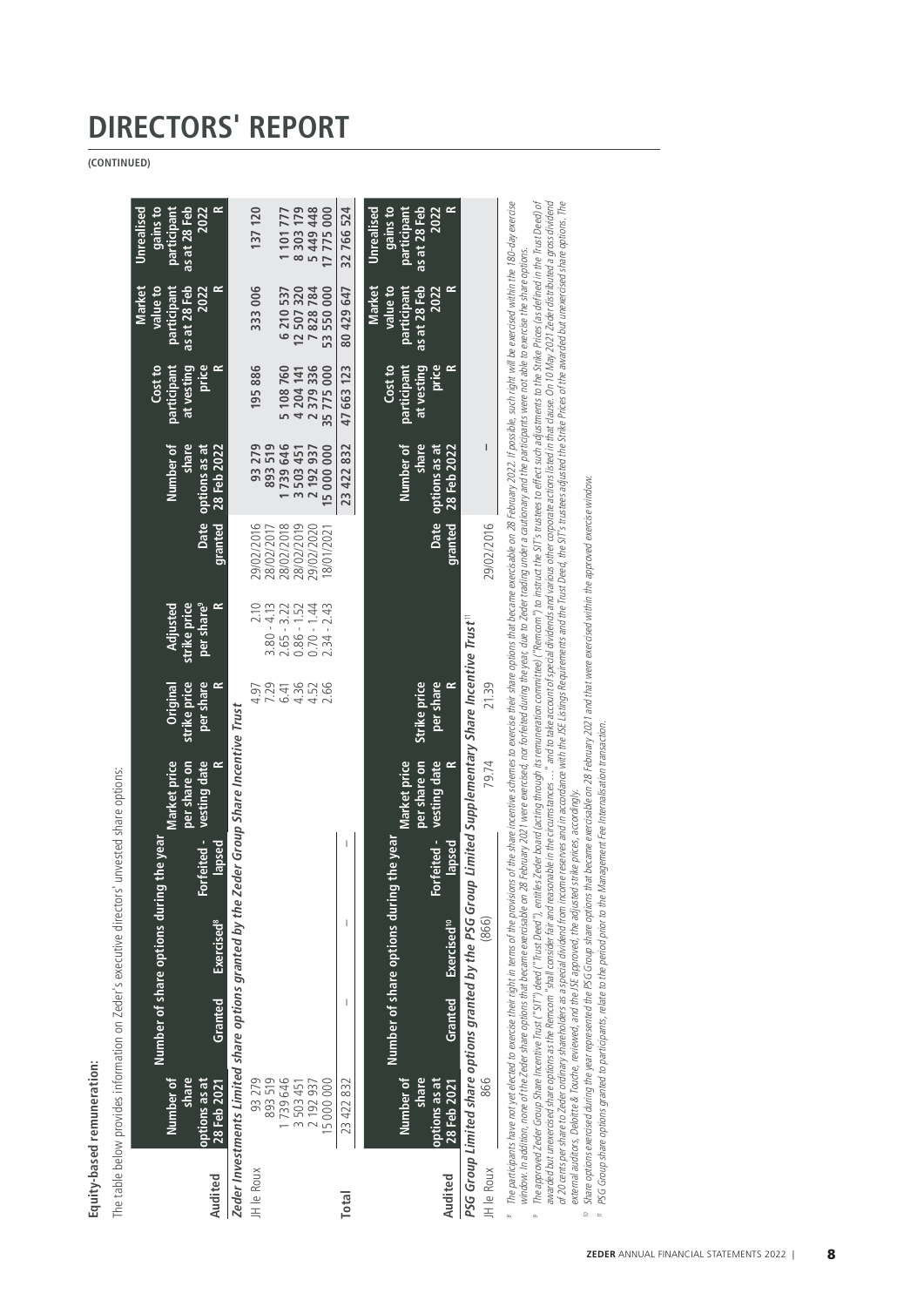# **Deloitte.**

**PO Box 578** Cape Town 8000<br>South Africa

Deloitte & Touche Registered Auditors Audit & Assurance -Cape Town<br>The Ridge<br>6 Marina Road Portswood District V&A Waterfront Cape Town 8000 Docex 5 Claremont

Tel: +27 (0)21 427 5300<br>Fax: +27 (0)21 425 7651 www.deloitte.com

#### INDEPENDENT AUDITOR'S REPORT

#### To the Shareholders of Zeder Investments Limited

#### Report on the Audit of the Consolidated and Separate Financial Statements

### Opinion

We have audited the consolidated and separate financial statements of Zeder Investments Limited (the Group and Company) set out on pages 6 to 8 and 14 to 51 which comprise the consolidated and separate statements of financial position as at 28 February 2022, and the consolidated and separate income statements and statements of comprehensive income, the consolidated and separate statements of changes in equity and the consolidated and separate statements of cash flows for the year then ended, and notes to the consolidated and separate financial statements, including a summary of significant accounting policies.

In our opinion, the consolidated and separate financial statements present fairly, in all material respects, the consolidated and separate financial position of Zeder Investments Limited and its subsidiaries as at 28 February 2022, and its consolidated and separate financial performance and consolidated and separate cash flows for the year then ended in accordance with International Financial Reporting Standards and the requirements of the Companies Act of South Africa.

#### Basis for Opinion

We conducted our audit in accordance with International Standards on Auditing (ISAs). Our responsibilities under those standards are further described in the Auditor's Responsibilities for the Audit of the Consolidated and Separate Financial Statements section of our report. We are independent of the Group and Company in accordance with the Independent Regulatory Board for Auditors' Code of Professional Conduct for Registered Auditors (IRBA Code) and other independence requirements applicable to performing audits of financial statements in South Africa. We have fulfilled our other ethical responsibilities in accordance with the IRBA Code and in accordance with other ethical requirements applicable to performing audits in South Africa. The IRBA Code is consistent with the corresponding sections of the International Ethics Standards Board for Accountants' (IESBA) International Code of Ethics for Professional Accountants (including International Independence Standards)



National Executive: \*LL Bam Chief Executive Officer \*R Redfearn Chief Executive Officer - Elect \*TMM Jordan Deputy Chief Executive Officer; Clients & Industries<br>\*MJ Jarvis Chief Operating Officer \*AF Mackie Audit & Assuran DP Ndlovu Chair of the Board

Regional Leader: MN Alberts

\* Partner and Registered Auditor

B-BBEE rating: Level 1 contribution in terms of the DTI Generic Scorecard as per the amended Codes of Good Practice

Associate of Deloitte Africa, a Member of Deloitte Touche Tohmatsu Limited

A full list of partners and directors is available on request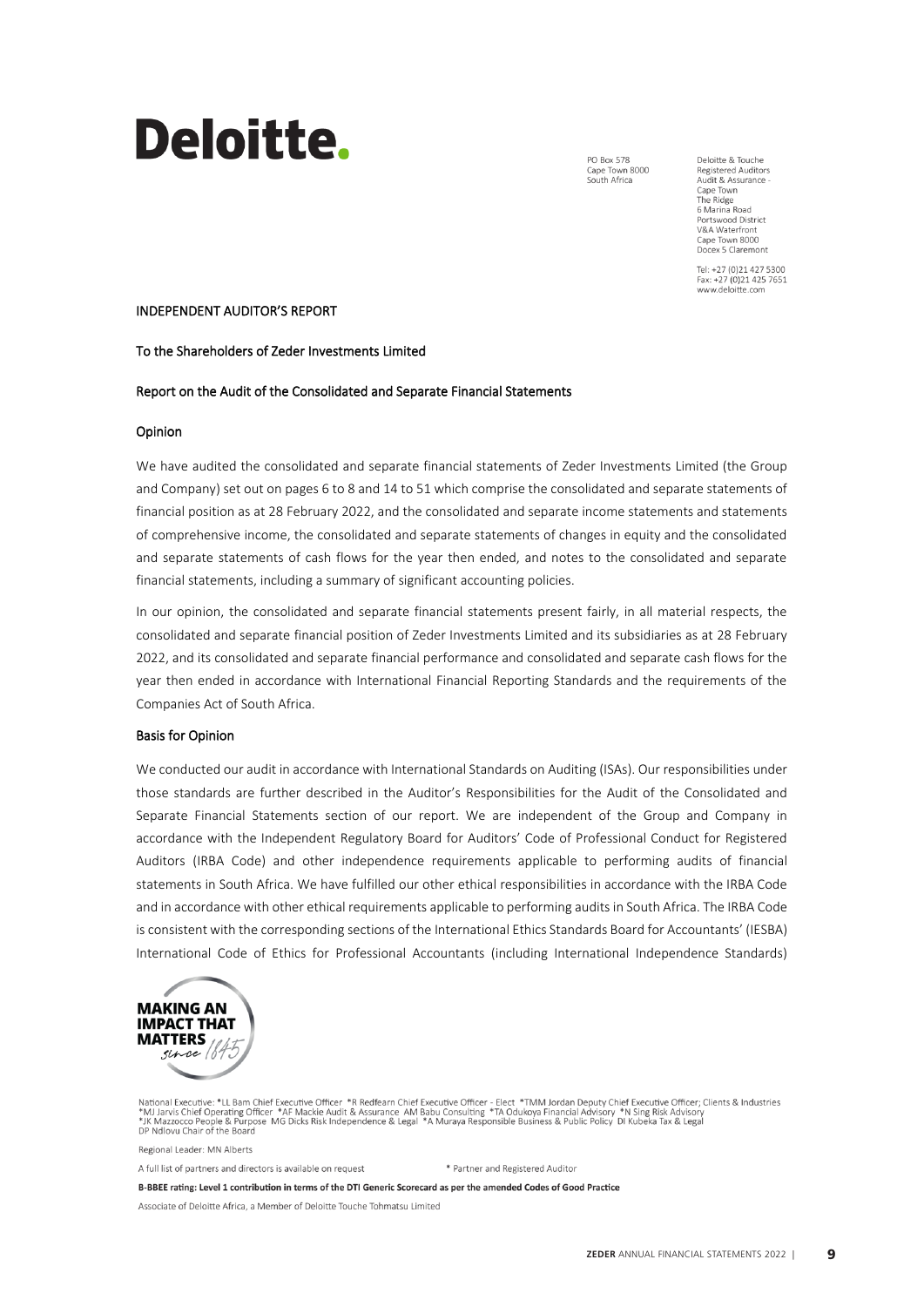**(CONTINUED)**

(IESBA Code). We believe that the audit evidence we have obtained is sufficient and appropriate to provide a basis for our opinion.

### Key Audit Matters

Key audit matters are those matters that, in our professional judgement, were of most significance in our audit of the consolidated and separate financial statements of the current period. These matters were addressed in the context of our audit of the consolidated and separate financial statements as a whole, and in forming our opinion thereon, and we do not provide a separate opinion on these matters.

#### Key Audit Matter **How the matter was addressed in the audit** How the matter was addressed in the audit

# Valuation of unlisted investments in portfolio companies

The key audit matter relates to the consolidated and separate financial statements.

Refer to the following notes to the consolidated and separate annual financial statements:

- Notes 3.2 and 20.2 of the Accounting Policies; and
- Note 1 to the consolidated financial statements.

The Group holds unlisted investments, which are measured at fair value through profit or loss in accordance with IFRS 9: Financial Instruments. This is as a result of the Group being classified as an investment entity, in accordance with IFRS 10: Consolidated Financial Statements.

The fair value of these unlisted investments at 28 February 2022 is R4.8 billion.

The Group applies various methodologies to determine the fair value of the investments in accordance with IFRS 13: Fair Value Measurement. These are:

- Earnings multiples which are applied to related recurring earnings. The multiple may include enterprise value ("EV")/earnings before interest, tax, depreciation and amortisation ("EBITDA") or price/earnings multiples; or
- Market-related net asset value supported by third party valuations; or
- Recent transaction prices for the disposal of investments that has been concluded.

The key assumption applied in the determination of the enterprise value is the earnings multiple. This is

In evaluating the valuation of unlisted investments in portfolio companies, we assessed the reasonability of judgements, estimates and inputs used in the respective valuations.

Our audit procedures included, amongst others, the following:

- Tested the design, implementation and operating effectiveness of the key controls operating in the valuation process. This included assessing the approval by the Board of Directors and Audit and Risk Committee who consider the final valuations of unlisted investments and related inputs used in such valuations;
- Engaged our valuation specialists who tested the principles, methodology and integrity of the models used for alignment with appropriate industry practise;
- Assessed, tested and challenged management's estimates and assumptions and considered relevant contradictory evidence in determining multiples used;
- Agreed the EBITDA included in the calculations to audited financial information where possible, or to more recent management accounts which were discussed with the unlisted investment's management where appropriate;
- Performed an independent analysis of inputs used in the EV/EBITDA or priceearnings multiple determined for each unlisted investment. This included considering appropriate peer companies and recent comparable transactions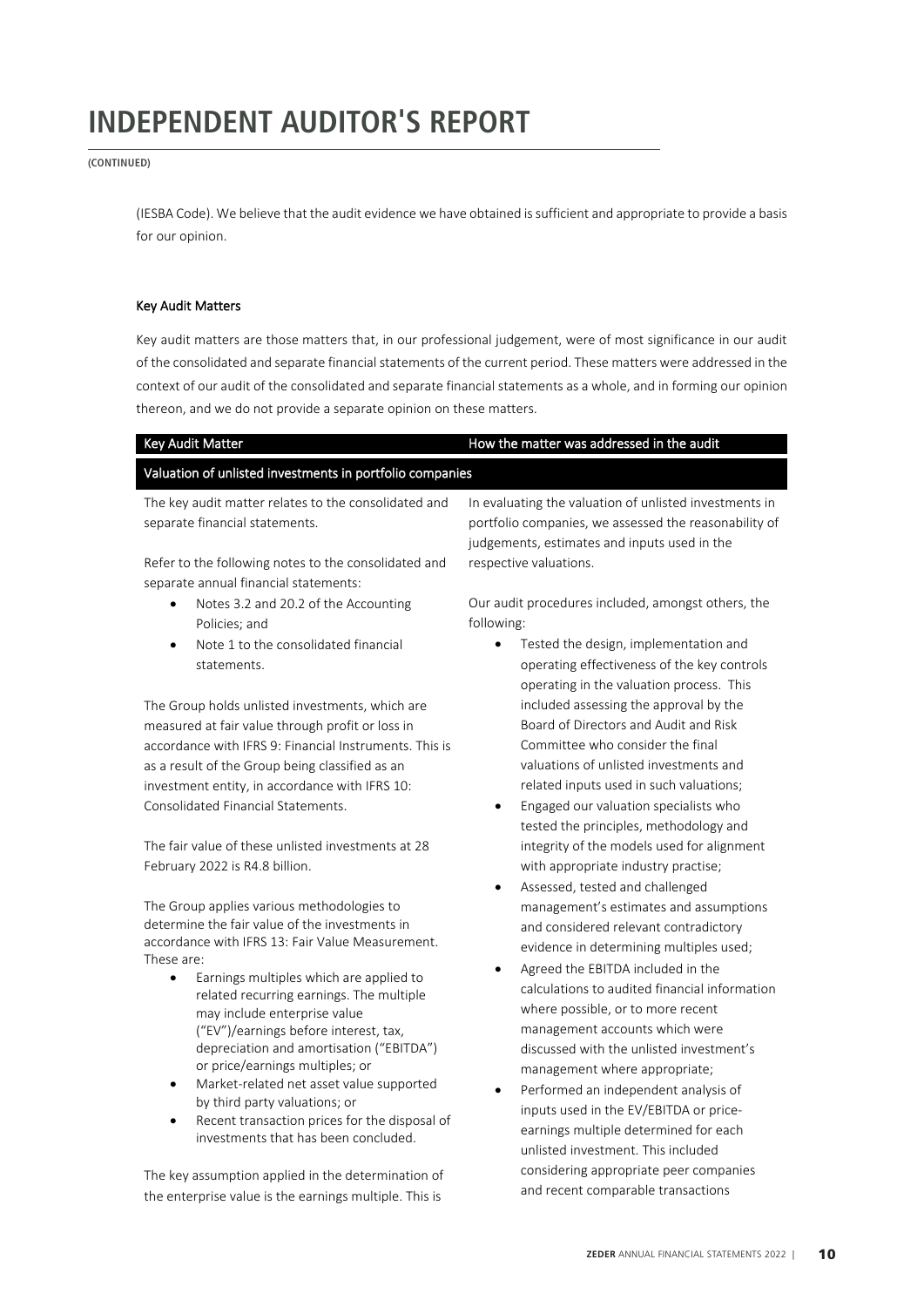**(CONTINUED)**

derived from comparable listed companies, companies in the same industry and geography and, where possible, those with a similar business model and profile. These multiples are adjusted, to the extent deemed appropriate, for factors such as liquidity risk, marketability risk, growth potential, relative performance and minority discounts/controlling premiums.

The resultant earnings multiples are applied to recurring EBITDA or earnings of each investment to determine the EV.

Where management valued unlisted investments with reference to its net asset value, such net asset value was largely supported by independent thirdparty property valuations.

Where an investment has been sold subsequent to the financial year end, that value is considered to be the investment carrying value at reporting date.

We considered the fair value of the underlying unlisted investments in portfolio companies to be a matter of most significance to the current year audit due to:

- The magnitude of the unlisted investments in portfolio companies in relation to the consolidated and separate financial statements; and
- The degree of judgement and estimation applied in determining the fair value of the underlying unlisted investments in portfolio companies.

### Key Audit Matter **How the matter was addressed in the audit** How the matter was addressed in the audit

relevant to the specific investments based on our own research. We benchmarked the comparative peer EBITDA margins derived against independent third-party sources, and considered the reasonableness of sustainable earnings. This was a focus area given that the models are highly sensitive to the inputs and are judgemental in nature;

- We independently considered any further adjustments made to multiples (such as discounts for minority/controlling stake and marketability);
- Inspected the signed agreements supporting the disposal of the Group's investment in The Logistics Group and obtained an understanding of the suspensive conditions to be fulfilled. We inspected shareholder approval obtained for the disposal at the general meeting held on 15 March 2022 and agreed the disposal proceeds to the signed agreement;
- Tested the mathematical accuracy and logic of the calculations;
- Assessed the competency, independence, objectivity and capability of the independent third-party valuators who determine the market-related net asset value for certain investments;
- Independently recalculated the fair value of the material properties;
- Performed a sensitivity analysis considering the impact of changes to key inputs; and
- Considered the appropriateness of the disclosures made.

Based on the procedures above we found the fair values of unlisted investments determined by management to be reasonable and the underlying assumptions, estimations and uncertainties to be appropriately disclosed.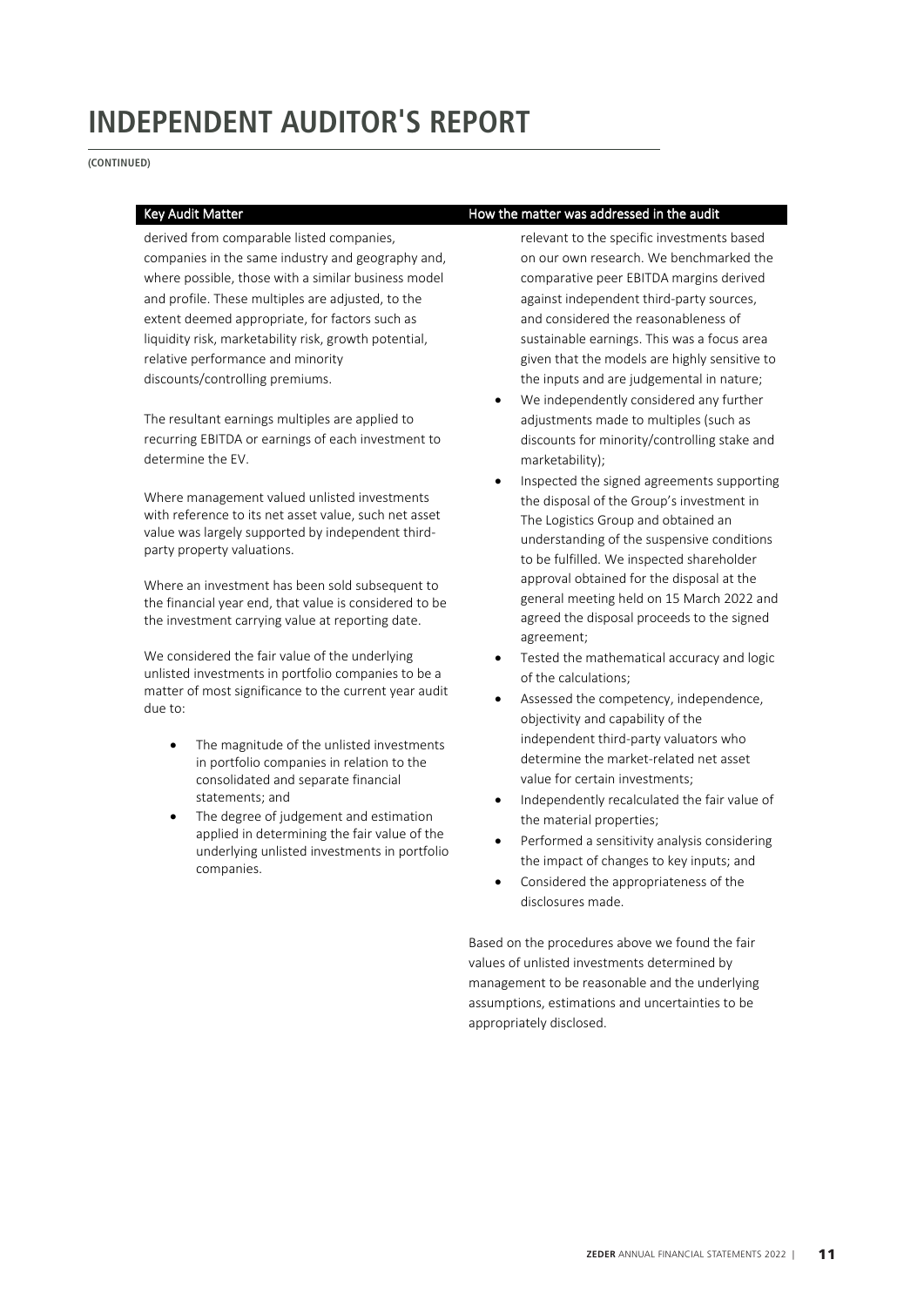**(CONTINUED)**

# Key Audit Matter **How the matter was addressed in the audit** How the matter was addressed in the audit

### Reassessment for the classification of an investment entity in terms of IFRS 10

As disclosed in the following notes and annexures to the consolidated and separate financial statements:

- Notes 3 and 20.1 of the Accounting Policies, and
- Note 1 to the consolidated financial statements.

With effect from 1 March 2020, the Company qualified as an Investment Entity in accordance with IFRS 10: Consolidated Financial Statements. From this date onwards the Company ceased to consolidate its subsidiaries (other than those subsidiaries that are not, themselves investment entities that provide investment related services to the Company's investment activities) and to instead measure its investments at fair value through profit or loss, with any resultant gain or loss recognised in fair value gains/losses on investments at fair value through profit or loss.

An investment entity is typically an entity that:

- Obtains funds from one or more investors for the purpose of providing such investor(s) with investment management services;
- Commits to its investor(s) that its business purpose is to invest funds solely for returns from capital appreciation, investment income, or both;
- Measures and evaluates the performance of substantially all of its investments on a fair value basis;
- Considered additional guidance including whether the entity has more than one investment, has more than one investor who are not related and has ownership interests in the form of equity or similar interests.

IFRS 10 requires a parent to perform a reassessment of its investment entity status if facts and circumstances indicate that there are changes to one or more of the three elements that make up the definition of an investment entity, as described, or the typical

We assessed whether the Company meets the criteria of an investment entity, in terms of IFRS 10. Our procedures included the following:

- Tested the Company's controls relating to the investment entity status, including assessing the design and implementation of key controls that monitored this key judgement;
- Considered management's assessment of the criteria and their conclusion as to investment entity status; and
- Performed an independent assessment on whether the Company meets the investment entity criteria.

Criteria we specifically reviewed included:

- Inspected evidence supporting that the Group undertakes investment related activities and identifies itself as an investment entity;
- Inspected evidence that the Group monitors performance of the underlying investments on a fair value basis; and
- Inspected evidence that the Board continuously considers possible exit strategies, continuously monitors the fair value of investments and their performance on a fair value basis and ensuring the tabling and discussion of the fair value of investments at each Board meeting.

Considered additional guidance performing the following procedures,:

- Verified that the Company holds more than one investment, being listed and unlisted entities;
- Inspected the Company's share register to identify the number of shareholders and whether they are related; and

Confirmed the nature of the Company's investments in its investee companies.

Considered the appropriateness of the disclosures made.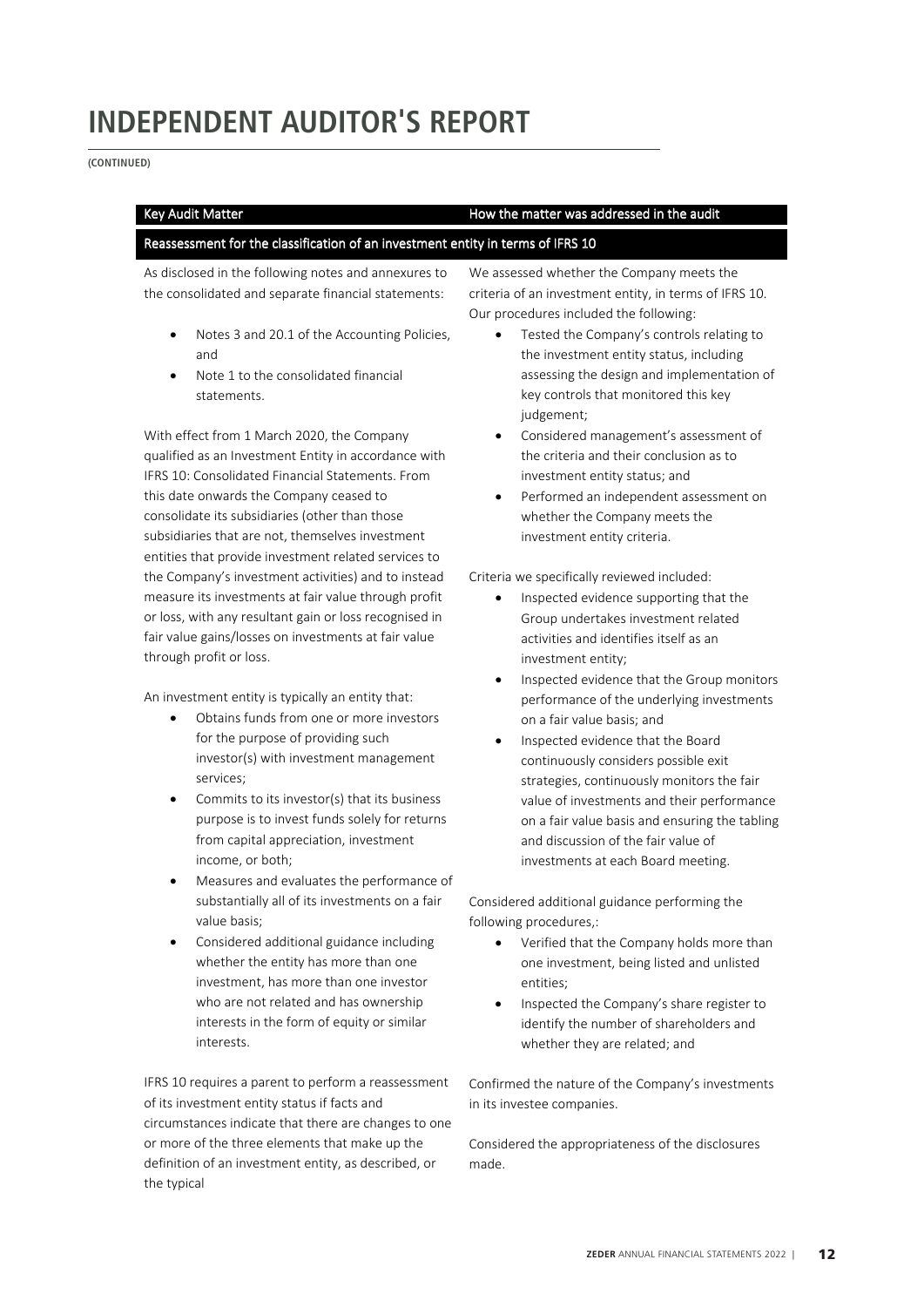**(CONTINUED)**

characteristics of an investment entity, as described above.

The reassessment and classification to that of an investment entity classification in terms of IFRS 10 is considered a key audit matter for our year end audit due to the complexity involved in the determination of the status and classification as an investment entity; and the potential significance of the impact changes to this classification would have on the consolidated and separate financial statements of the Company.

#### Key Audit Matter **How the matter was addressed in the audit** How the matter was addressed in the audit

Based on the procedures listed above we found it reasonable for the Company to be classified as an investment entity in terms of IFRS 10 and deemed the relevant disclosure to be appropriate.

#### Other Matter

The consolidated and separate financial statements of the Group and Company for the year ended 28 February 2021 were audited by another auditor who expressed an unmodified opinion on those statements on 26 May 2021.

### Other Information

The directors are responsible for the other information. The other information comprises the information included in the document titled "Zeder Investments Limited Annual Financial Statements for the year ended 28 February 2022", which includes the Directors' Report, the Audit Committee's Report and the Company Secretary's Certificate as required by the Companies Act of South Africa, which we obtained prior to the date of this report, and the Annual Report, which is expected to be made available to us after that date. The other information does not include the consolidated and separate financial statements and our auditor's report thereon.

Our opinion on the consolidated and separate financial statements does not cover the other information and we do not and will not express an audit opinion or any form of assurance conclusion thereon.

In connection with our audit of the consolidated and separate financial statements, our responsibility is to read the other information and, in doing so, consider whether the other information is materially inconsistent with the consolidated and separate financial statements or our knowledge obtained in the audit, or otherwise appears to be materially misstated. If, based on the work we have performed on the other information obtained prior to the date of this auditor's report, we conclude that there is a material misstatement of this other information, we are required to report that fact. We have nothing to report in this regard.

#### Responsibilities of the Directors for the Consolidated and Separate Financial Statements

The directors are responsible for the preparation and fair presentation of the consolidated and separate financial statements in accordance with International Financial Reporting Standards and the requirements of the Companies Act of South Africa, and for such internal control as the directors determine is necessary to enable the preparation of consolidated and separate financial statements that are free from material misstatement, whether due to fraud or error.

In preparing the consolidated and separate financial statements, the directors are responsible for assessing the Group's and the Company's ability to continue as a going concern, disclosing, as applicable, matters related to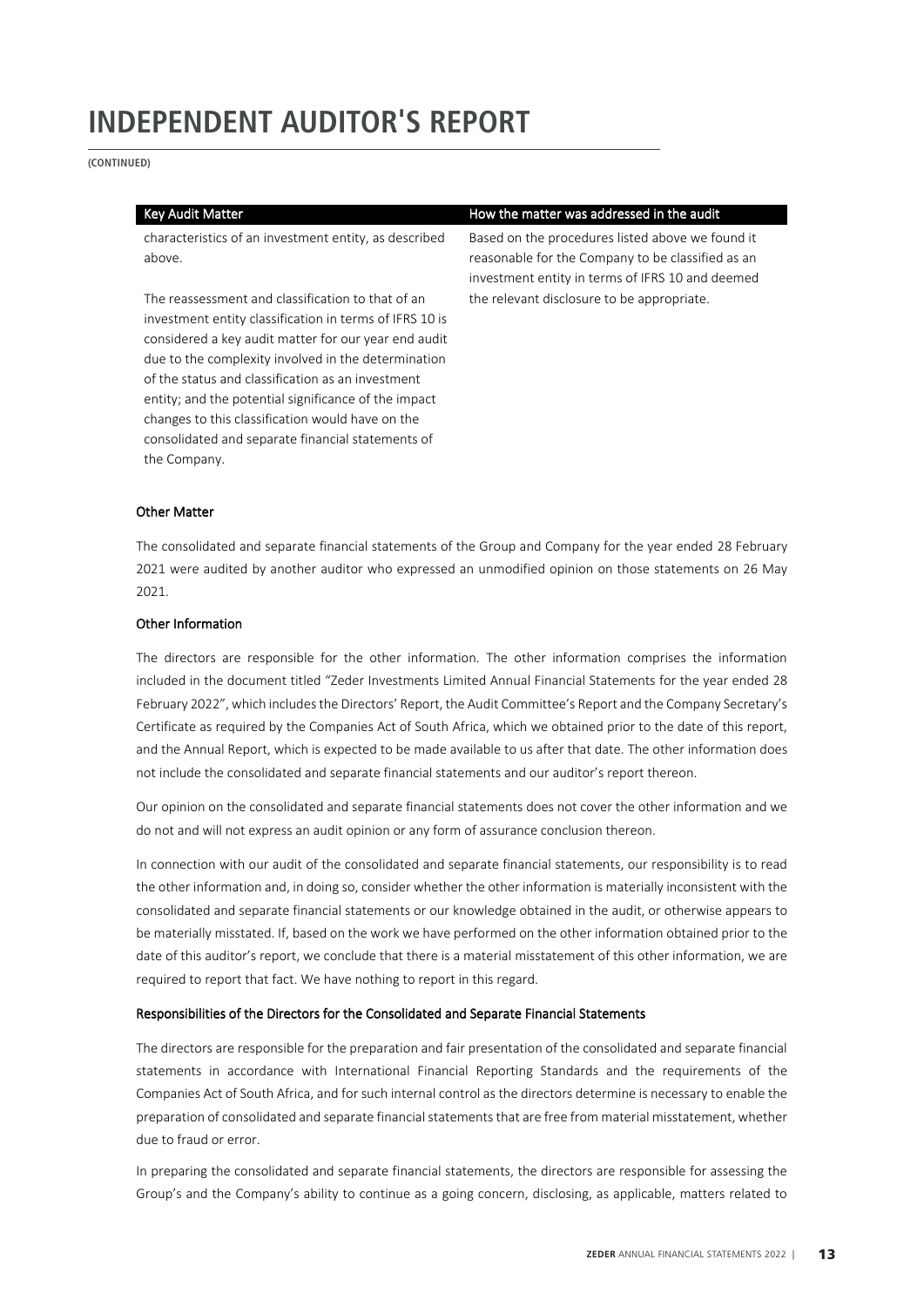**(CONTINUED)**

going concern and using the going concern basis of accounting unless the directors either intend to liquidate the Group and / or the Company or to cease operations, or have no realistic alternative but to do so.

### Auditor's Responsibilities for the Audit of the Consolidated and Separate Financial Statements

Our objectives are to obtain reasonable assurance about whether the consolidated and separate financial statements as a whole are free from material misstatement, whether due to fraud or error, and to issue an auditor's report that includes our opinion. Reasonable assurance is a high level of assurance, but is not a guarantee that an audit conducted in accordance with ISAs will always detect a material misstatement when it exists. Misstatements can arise from fraud or error and are considered material if, individually or in the aggregate, they could reasonably be expected to influence the economic decisions of users taken on the basis of these consolidated and separate financial statements.

As part of an audit in accordance with ISAs, we exercise professional judgement and maintain professional scepticism throughout the audit. We also:

- Identify and assess the risks of material misstatement of the consolidated and separate financial statements, whether due to fraud or error, design and perform audit procedures responsive to those risks, and obtain audit evidence that is sufficient and appropriate to provide a basis for our opinion. The risk of not detecting a material misstatement resulting from fraud is higher than for one resulting from error, as fraud may involve collusion, forgery, intentional omissions, misrepresentations, or the override of internal control.
- Obtain an understanding of internal control relevant to the audit in order to design audit procedures that are appropriate in the circumstances, but not for the purpose of expressing an opinion on the effectiveness of the Group's and the Company's internal control.
- Evaluate the appropriateness of accounting policies used and the reasonableness of accounting estimates and related disclosures made by the directors.
- Conclude on the appropriateness of the directors' use of the going concern basis of accounting and based on the audit evidence obtained, whether a material uncertainty exists related to events or conditions that may cast significant doubt on the Group's and the Company's ability to continue as a going concern. If we conclude that a material uncertainty exists, we are required to draw attention in our auditor's report to the related disclosures in the consolidated and separate financial statements or, if such disclosures are inadequate, to modify our opinion. Our conclusions are based on the audit evidence obtained up to the date of our auditor's report. However, future events or conditions may cause the Group and / or the Company to cease to continue as a going concern.
- Evaluate the overall presentation, structure and content of the consolidated and separate financial statements, including the disclosures, and whether the consolidated and separate financial statements represent the underlying transactions and events in a manner that achieves fair presentation.
- Obtain sufficient appropriate audit evidence regarding the financial information of the entities or business activities within the Group to express an opinion on the consolidated financial statements. We are responsible for the direction, supervision and performance of the group audit. We remain solely responsible for our audit opinion.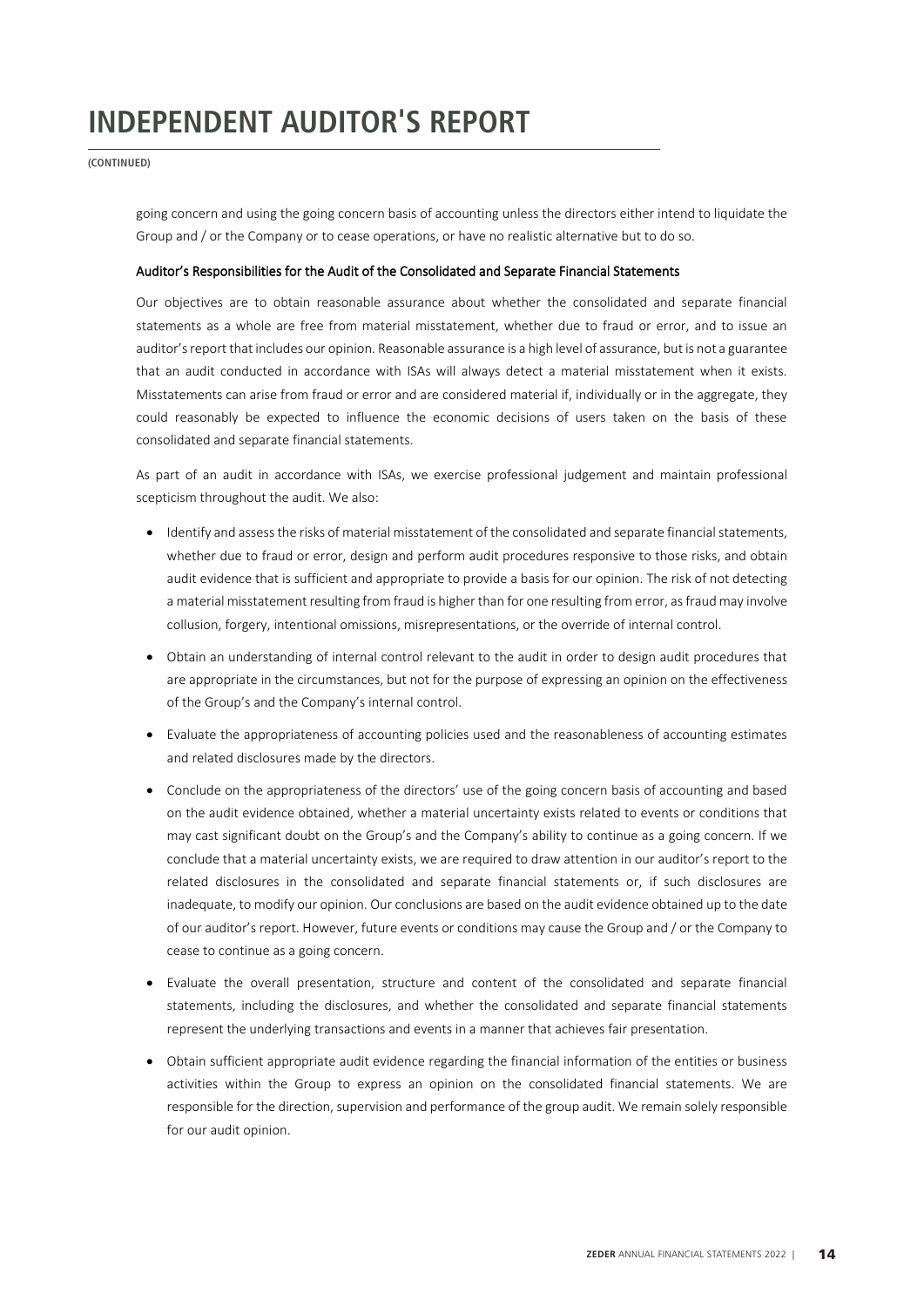**(CONTINUED)**

We communicate with the directors regarding, among other matters, the planned scope and timing of the audit and significant audit findings, including any significant deficiencies in internal control that we identify during our audit.

We also provide the directors with a statement that we have complied with relevant ethical requirements regarding independence, and to communicate with them all relationships and other matters that may reasonably be thought to bear on our independence, and where applicable, actions taken to eliminate threats or safeguards applied.

From the matters communicated with the directors, we determine those matters that were of most significance in the audit of the consolidated and separate financial statements of the current period and are therefore the key audit matters. We describe these matters in our auditor's report unless law or regulation precludes public disclosure about the matter or when, in extremely rare circumstances, we determine that a matter should not be communicated in our report because the adverse consequences of doing so would reasonably be expected to outweigh the public interest benefits of such communication.

### Report on Other Legal and Regulatory Requirements

In terms of the IRBA Rule published in Government Gazette Number 39475 dated 4 December 2015, we report that Deloitte has been the auditor of Zeder Investments Limited for one year.



Deloitte & Touche Registered Auditor

Per: JHW de Kock Partner 26 May 2022

The Ridge Building 6 Marina Road Portswood District V&A Waterfront Cape Town 8000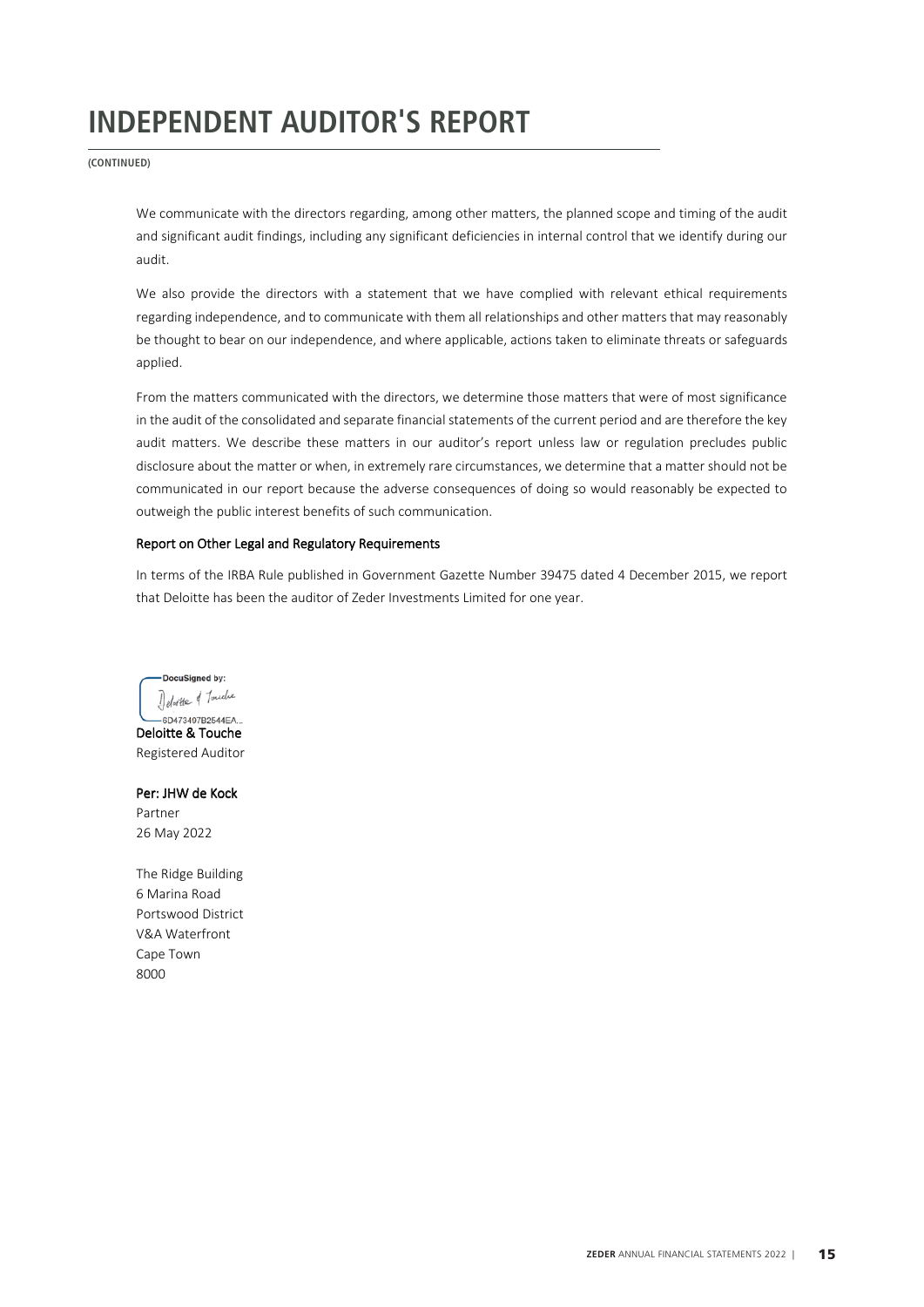# **STATEMENTS OF FINANCIAL POSITION**

**AS AT 28 FEBRUARY 2022**

|                                                           |                | <b>GROUP</b>   |                |         | <b>COMPANY</b> |
|-----------------------------------------------------------|----------------|----------------|----------------|---------|----------------|
|                                                           |                | 2022           | 2021           | 2022    | 2021           |
|                                                           | <b>Notes</b>   | Rm             | Rm             | Rm      | R <sub>m</sub> |
| <b>ASSETS</b>                                             |                |                |                |         |                |
| Investments                                               | 1              | 3 2 5 7        | 5724           | 7 2 4 1 | 7 121          |
| Current income tax assets                                 |                | 5              | 2              |         |                |
| Loans and advances                                        | $\overline{2}$ | 329            | 129            | 11      |                |
| Trade and other receivables                               | 3              | 6              | 15             |         | 1              |
| Cash, money market investments and other cash equivalents | $\overline{4}$ | 508            | 876            |         |                |
| Assets held for sale                                      | 5.1            | 3 1 7 4        |                |         |                |
| <b>Total assets</b>                                       |                | 7 2 7 9        | 6746           | 7 2 5 2 | 7 1 2 2        |
| <b>EQUITY AND LIABILITIES</b>                             |                |                |                |         |                |
| Stated capital                                            | 6              | 6634           | 6634           | 6634    | 6634           |
| Treasury shares                                           |                | (36)           | (36)           |         |                |
| Other reserves                                            | 7              | 10             | (2)            | 10      | (2)            |
| Retained earnings                                         |                | 560            | 66             | 524     | 30             |
| <b>Total equity</b>                                       |                | 7 1 6 8        | 6662           | 7 1 6 8 | 6 6 6 2        |
| <b>Liabilities</b>                                        |                |                |                |         |                |
| Deferred income tax liabilities                           | 8              | $\mathbf{1}$   | 1              |         |                |
| Borrowings                                                | 9              |                |                | 6       | 387            |
| Employee benefits                                         | 10             | $\overline{2}$ | $\overline{4}$ |         |                |
| Trade and other payables                                  | 11             | 108            | 79             | 78      | 73             |
| <b>Total liabilities</b>                                  |                | 111            | 84             | 84      | 460            |
| <b>Total equity and liabilities</b>                       |                | 7 2 7 9        | 6746           | 7 2 5 2 | 7 1 2 2        |
| Net asset value per share (cents)                         |                | 466.1          | 433.2          |         |                |
| Tangible asset value per share (cents)                    |                | 466.1          | 433.2          |         |                |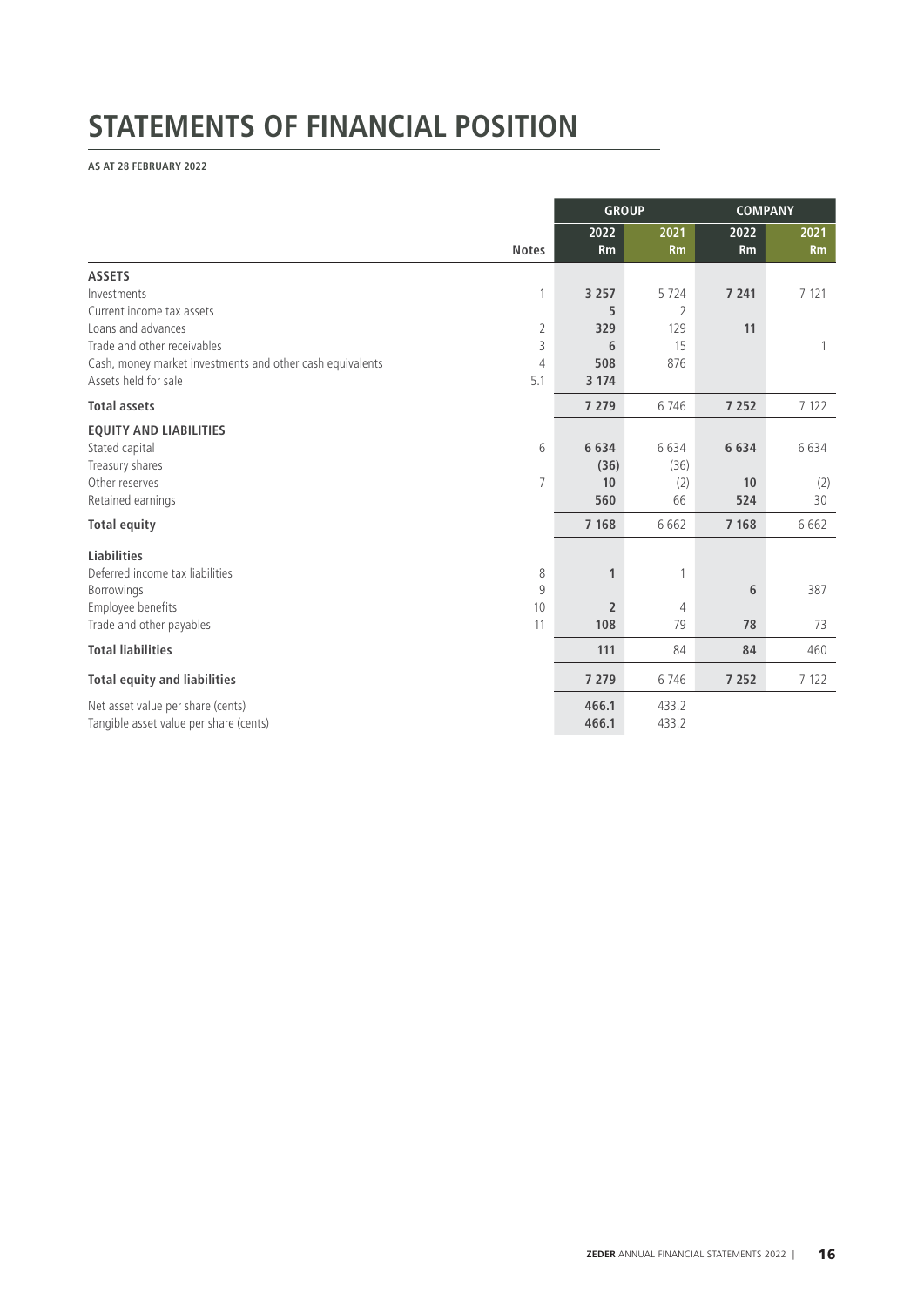# **INCOME STATEMENTS**

**FOR THE YEAR ENDED 28 FEBRUARY 2022**

|                                                             |              | <b>GROUP</b> |           | <b>COMPANY</b> |           |
|-------------------------------------------------------------|--------------|--------------|-----------|----------------|-----------|
|                                                             |              | 2022         | 20211     | 2022           | 2021      |
|                                                             | <b>Notes</b> | <b>Rm</b>    | <b>Rm</b> | <b>Rm</b>      | <b>Rm</b> |
| Net fair value (loss)/gain on investments                   | 1            | (40)         | 119       | 120            | (4680)    |
| <b>Investment income</b>                                    |              |              |           |                |           |
| Interest income                                             |              |              |           |                |           |
| Interest income earned using effective interest rate        | 12           | 36           | 56        |                |           |
| Interest income earned on fair value through profit or loss | 12           | 4            | 9         |                |           |
| Dividend income                                             | 12           | 46           |           | 684            | 5 5 1 8   |
| Income                                                      |              |              |           |                |           |
| Gain on deemed disposal and reacquisition of investments    | 1            |              | 660       |                | 3 4 9 9   |
| Other operating income                                      | 13           | 4            | 5         |                |           |
| <b>Expenses</b>                                             |              |              |           |                |           |
| Marketing, administration and other expenses                | 14           | (40)         | (27)      | (2)            | (2)       |
| <b>Profit before finance costs and taxation</b>             |              | 10           | 823       | 802            | 4 3 3 5   |
| Finance costs                                               | 15           |              | (49)      |                |           |
| <b>Profit before taxation</b>                               |              | 10           | 774       | 802            | 4 3 3 5   |
| Taxation                                                    | 16           | (12)         | (19)      |                |           |
| (Loss)/profit for the year from continued operations        |              | (2)          | 755       | 802            | 4 3 3 5   |
| Profit for the year from discontinued operations            | 5.2          | 803          | 1720      |                |           |
| Profit for the year                                         |              | 801          | 2 4 7 5   | 802            | 4 3 3 5   |
| Attributable to:                                            |              |              |           |                |           |
| Continued operations                                        |              | (2)          | 755       | 802            | 4 3 3 5   |
| Discontinued operations                                     |              | 803          | 1720      |                |           |
|                                                             |              | 801          | 2 4 7 5   | 802            | 4 3 3 5   |
|                                                             |              |              |           |                |           |
| Earnings per share (refer note 20)                          |              |              |           |                |           |
| Attributable - basic (cents)                                |              | 52.1         | 152.8     |                |           |
| Attributable - diluted (cents)                              |              | 45.3         | 146.8     |                |           |
|                                                             |              |              |           |                |           |

1 Represented for discontinued operations detailed in note 1.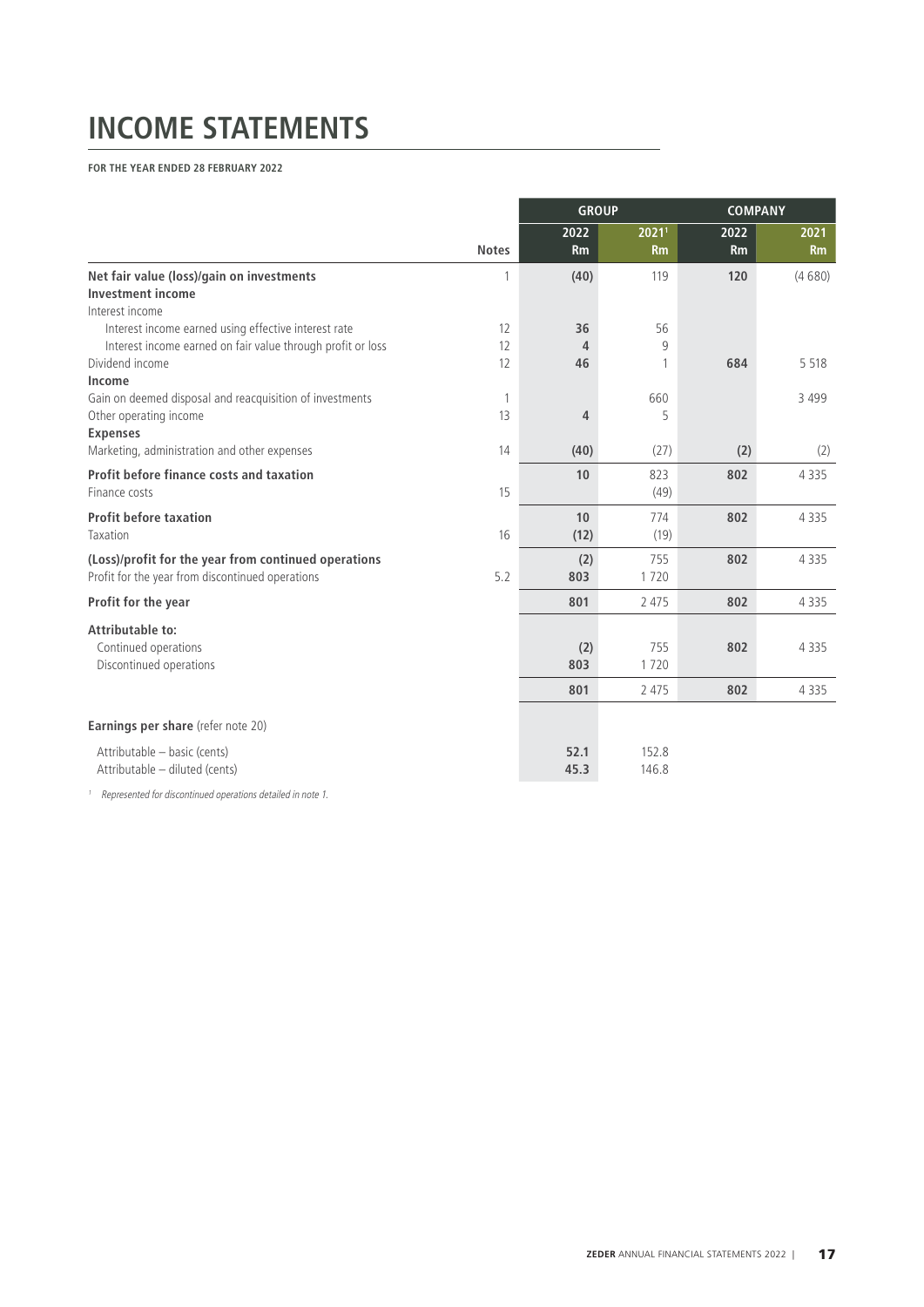# **STATEMENTS OF COMPREHENSIVE INCOME**

**FOR THE YEAR ENDED 28 FEBRUARY 2022**

|                                                                                                    | <b>GROUP</b>    |                 | <b>COMPANY</b>           |                   |  |
|----------------------------------------------------------------------------------------------------|-----------------|-----------------|--------------------------|-------------------|--|
|                                                                                                    | 2022<br>Rm      | 20211<br>Rm     | 2022<br>Rm               | 2021<br><b>Rm</b> |  |
| Profit for the year                                                                                | 801             | 2 4 7 5         | 802                      | 4 3 3 5           |  |
| Continued operations<br>Discontinued operations                                                    | (2)<br>803      | 755<br>1720     | 802                      | 4 3 3 5           |  |
| Other comprehensive income for the year, net of taxation                                           | $\qquad \qquad$ | 536             | $\overline{\phantom{0}}$ |                   |  |
| Items reclassified to profit and loss<br>Reclassification of foreign currency translation reserves |                 | 536             |                          |                   |  |
| Total comprehensive income for the year                                                            | 801             | 3 0 1 1         | 802                      | 4 3 3 5           |  |
| Attributable to:<br>Continued operations<br>Discontinued operations                                | (2)<br>803      | 1 2 8 3<br>1728 | 802                      | 4 3 3 5           |  |
| Owners of the parent                                                                               | 801             | 3 0 1 1         | 802                      | 4 3 3 5           |  |

1 Represented for discontinued operations detailed in note 1.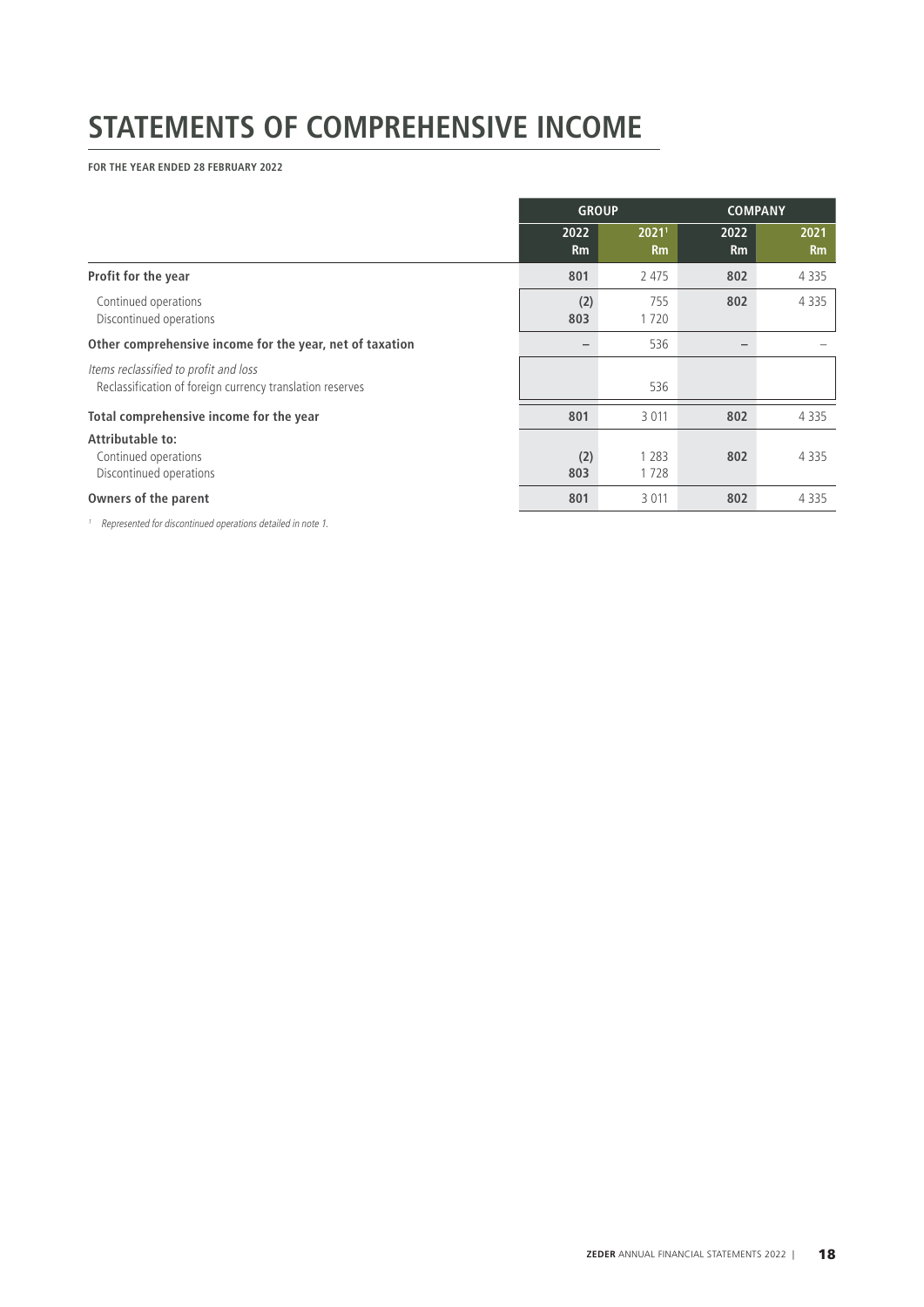# **STATEMENTS OF CHANGES IN EQUITY**

**FOR THE YEAR ENDED 28 FEBRUARY 2022**

| <b>GROUP</b>                                                                              | <b>Stated</b><br>capital<br><b>Rm</b> | <b>Treasury</b><br>shares<br><b>Rm</b> | <b>Other</b><br>reserves<br><b>Rm</b> | <b>Retained</b><br>earnings<br><b>Rm</b>          | Non-<br>controlling<br>interests<br>Rm | <b>Total</b><br><b>Rm</b> |
|-------------------------------------------------------------------------------------------|---------------------------------------|----------------------------------------|---------------------------------------|---------------------------------------------------|----------------------------------------|---------------------------|
| <b>Balance at 1 March 2020</b>                                                            | 7 0 6 0                               | (71)                                   | (737)                                 | 1722                                              | 344                                    | 8 3 1 8                   |
| Total comprehensive income                                                                |                                       | $\overline{\phantom{0}}$               | 536                                   | 2 4 7 5                                           | $\overline{\phantom{0}}$               | 3 0 1 1                   |
| Profit for the year<br>Other comprehensive income                                         |                                       |                                        | 536                                   | 2 4 7 5                                           |                                        | 2 4 7 5<br>536            |
| Transactions with owners                                                                  | (426)                                 | 35                                     | 199                                   | (4 131)                                           | (344)                                  | (4667)                    |
| Deemed disposal and reacquisition of investments (notes 1 and 19.4)                       |                                       |                                        | 45                                    | (41)                                              | (344)                                  | (340)                     |
| Share buy-back<br>Treasury shares sold                                                    | (426)                                 | 35                                     |                                       |                                                   |                                        | (426)<br>35               |
| Transactions with non-controlling shareholders                                            |                                       |                                        | (15)                                  |                                                   |                                        | (15)                      |
| Share-based payment costs - employees                                                     |                                       |                                        | (2)                                   |                                                   |                                        | (2)                       |
| Transfer between reserves                                                                 |                                       |                                        | 171                                   | (171)                                             |                                        |                           |
| Dividends paid (net of treasury share dividends)                                          |                                       |                                        |                                       | (3919)                                            |                                        | (3919)                    |
| <b>Balance at 28 February 2021</b><br>Total comprehensive income                          | 6 6 3 4                               | (36)                                   | (2)<br>$\overline{\phantom{0}}$       | 66<br>801                                         |                                        | 6 6 6 2<br>801            |
| Profit for the year<br>Other comprehensive income                                         |                                       |                                        |                                       | 801                                               |                                        | 801                       |
| Transactions with owners                                                                  |                                       |                                        | 12                                    | (307)                                             |                                        | (295)                     |
| Share-based payment costs - employees<br>Dividends paid (net of treasury share dividends) |                                       |                                        | 12                                    | (307)                                             |                                        | 12<br>(307)               |
| <b>Balance at 28 February 2022</b>                                                        | 6 6 3 4                               | (36)                                   | 10                                    | 560                                               |                                        | 7 1 6 8                   |
| <b>COMPANY</b>                                                                            |                                       | <b>Stated</b><br>capital<br>Rm         |                                       | <b>Other</b><br>reserve <sup>1</sup><br><b>Rm</b> | <b>Retained</b><br>earnings<br>Rm      | <b>Total</b><br><b>Rm</b> |
| <b>Balance at 1 March 2020</b><br>Profit and total comprehensive income for the year      |                                       | 7 0 6 0                                |                                       | 23                                                | (378)<br>4 3 3 5                       | 6705<br>4 3 3 5           |
| Share buy-back                                                                            |                                       | (426)                                  |                                       |                                                   |                                        | (426)                     |
| Share-based payment costs - employees                                                     |                                       |                                        |                                       | (2)                                               |                                        | (2)                       |

Transactions with non-controlling shareholders (15) (15) Transfer between reserves and the serves of the serves of the serves of the serves of the SPS of the SPS of the Dividend paid (3 935) (3 935) Dividend paid (3 935) (3 935)

**Balance at 28 February 2021 6 662**<br> **Profit and total comprehensive income for the year**<br> **802 802 802** Profit and total comprehensive income for the year **802 802** Share-based payment costs – employees **12 12** Dividend paid **(308) (308) Balance at 28 February 2022 6 634 10 524 7 168**

**Final dividends per share** (refer note 20)

• 2021: no ordinary dividend declared; 20 cents special dividend (declared on 13 April 2021 and paid on 10 May 2021)

• 2022: no ordinary dividend declared; 92.5 cents special dividend (declared on 12 April 2022 and paid on 9 May 2022)

<sup>1</sup> Comprise mainly of provision for share buy-back from a dissenting shareholder, in terms of section 166 of the Companies Act, subsequent to the Pioneer Foods disposal in FY2021, countered by the share-based payment reserve.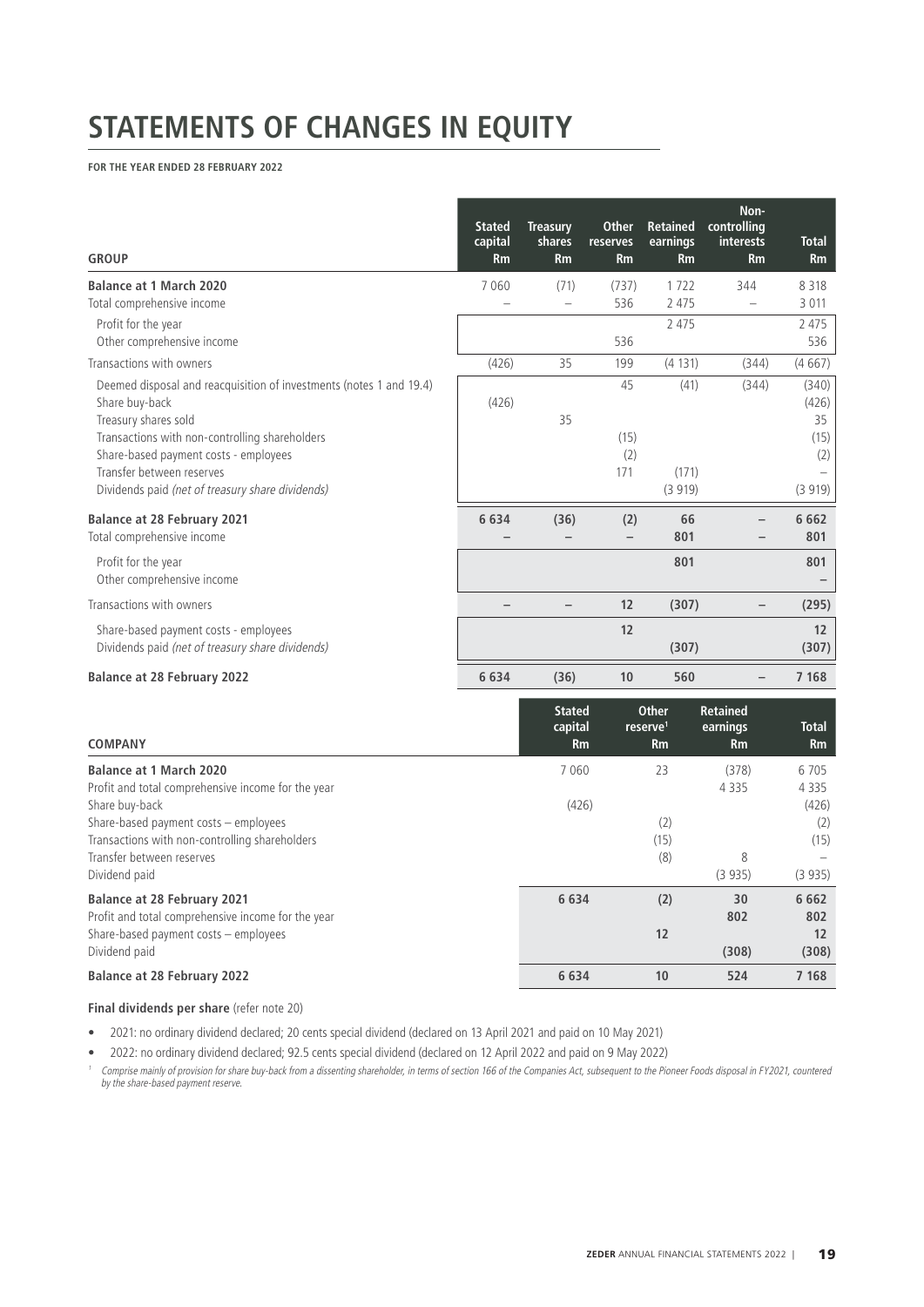# **STATEMENTS OF CASH FLOWS**

**FOR THE YEAR ENDED 28 FEBRUARY 2022**

|                                                                                                                                                                                                   |              | <b>GROUP</b>      |                                     | <b>COMPANY</b>           |                                   |
|---------------------------------------------------------------------------------------------------------------------------------------------------------------------------------------------------|--------------|-------------------|-------------------------------------|--------------------------|-----------------------------------|
|                                                                                                                                                                                                   | <b>Notes</b> | 2022<br>Rm        | 20211<br>Rm                         | 2022<br>Rm               | 2021<br><b>Rm</b>                 |
| Cash flow from operating activities                                                                                                                                                               |              | 119               | 36                                  | 688                      | 5 5 6 4                           |
| Cash (utilised by)/generated from operations<br>Interest received<br>Dividends received                                                                                                           | 19.1         | (14)<br>20<br>128 | 24<br>58<br>17                      | 4<br>684                 | 46<br>5 5 1 8                     |
| Interest paid<br>Taxation paid                                                                                                                                                                    | 19.2         | (15)              | (47)<br>(16)                        |                          |                                   |
| Cash flow from investment activities                                                                                                                                                              |              | (180)             | 6 2 4 2                             | (11)                     |                                   |
| Proceeds from disposal of investments<br>Additions to investments<br>Cash and cash equivalents on deemed disposal of investments<br>Loans and advances granted<br>Repayment of loans and advances | 19.3<br>19.4 | (180)             | 6716<br>(25)<br>(328)<br>(124)<br>3 | (11)                     |                                   |
| <b>Cash flow from financing activities</b>                                                                                                                                                        |              | (307)             | (5813)                              | (677)                    | (5564)                            |
| Share buy-back<br>Treasury shares sold<br>Dividends paid to shareholders of the parent<br>Borrowings repaid<br>Borrowings drawn                                                                   | 19.5<br>19.5 | (307)             | (426)<br>32<br>(3919)<br>(1500)     | (308)<br>(689)<br>320    | (426)<br>(3935)<br>(5879)<br>4676 |
| Net (decrease)/increase in cash and cash equivalents<br>Cash and cash equivalents at beginning of year                                                                                            |              | (368)<br>876      | 465<br>411                          | $\overline{\phantom{0}}$ |                                   |
| Cash and cash equivalents at end of year                                                                                                                                                          | 4            | 508               | 876                                 |                          |                                   |

1 Represented for discontinued operations detailed in note 1.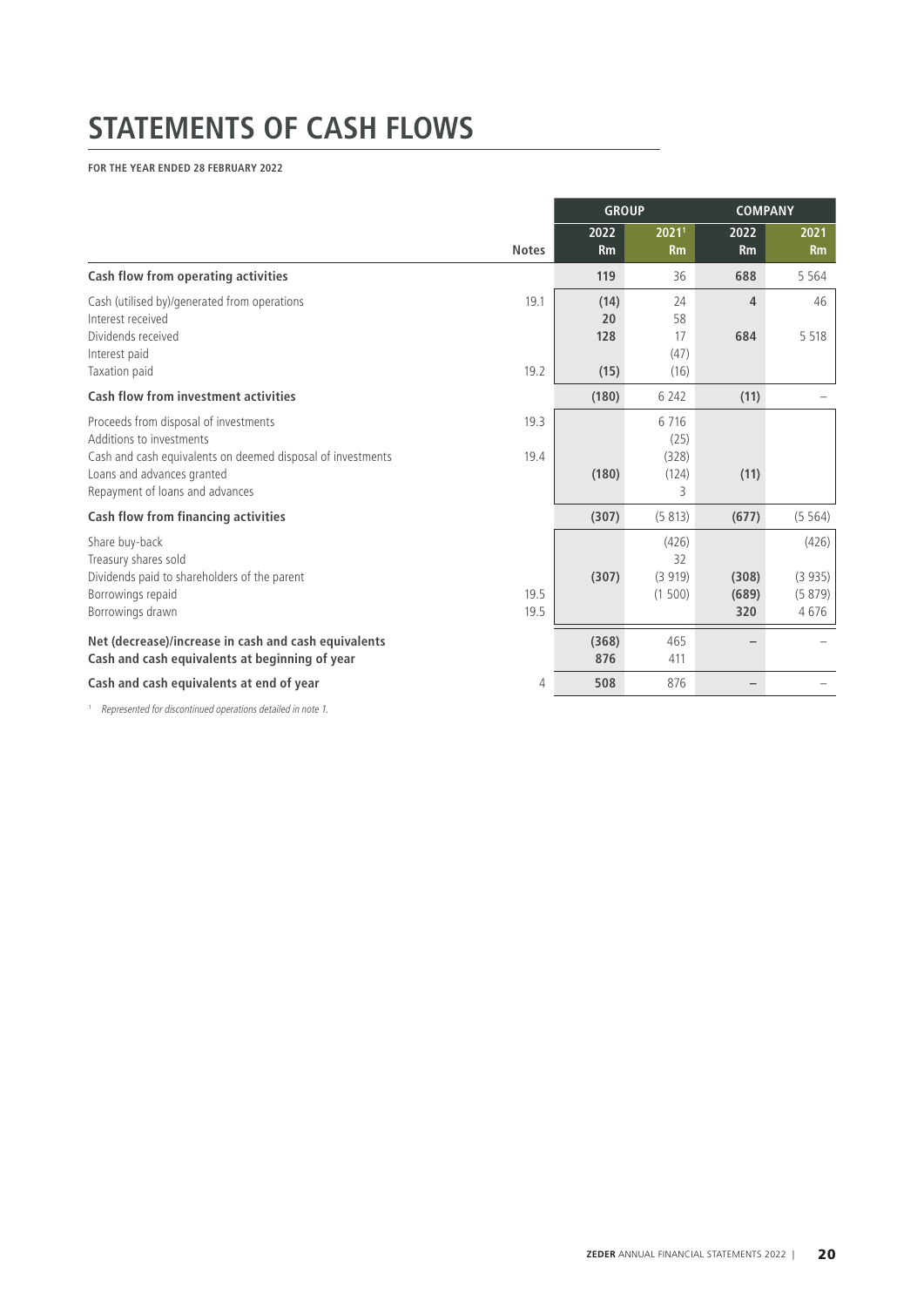### **FOR THE YEAR ENDED 28 FEBRUARY 2022**

The principal accounting policies applied in the preparation of these consolidated and standalone financial statements are set out below. The accounting policies applied in the preparation of these financial statements are consistent in all material respects with those used in the prior financial year. However, the group adopted the various revisions to IFRS, refer accounting policies note 2, which were effective for its financial year ended 28 February 2022, but, these revisions have not resulted in material changes to the group's reported results or disclosures in these financial statements.

### **1. BASIS OF PREPARATION**

The consolidated and standalone financial statements have been prepared on the going concern basis and in compliance with International Financial Reporting Standards; the IFRS Interpretations Committee interpretations; the Financial Reporting Pronouncements, as issued by the Financial Reporting Standards Council; the requirements of the Companies Act of South Africa and the JSE Listings Requirements. The financial statements have been prepared under the historical cost convention, as modified for the effects of the revaluation of financial assets and liabilities.

The preparation of financial statements requires the use of certain critical accounting estimates. It also requires management to exercise its judgement in the process of applying the group's accounting policies. Changes in assumptions might have a significant impact on the financial statements in the period in which the assumptions changed. Management believes that the underlying assumptions are appropriate and that the consolidated and standalone financial statements are fairly presented. The areas involving a higher degree of judgement or complexity, or areas where assumptions and estimates are significant to the consolidated and standalone financial statements, and in particular, determining the fair value of investments, are disclosed in accounting policy note 20 below.

## **2. NEW STANDARDS, INTERPRETATIONS AND AMENDMENTS TO PUBLISHED STANDARDS**

#### **2.1 New standards, interpretations and amendments not currently relevant to the group's operations**

The following new standards, interpretations and amendments became effective for application during the year and had no impact on the measurement of amounts or disclosures in the current or prior year:

• Amendments to IFRS 4 Insurance contracts, IFRS 7 Financial Instruments: Disclosures, IFRS 9 Financial Instruments, IFRS 16 Leases and IAS 39 Financial Instruments: Recognition and Measurement (effective 1 January 2021)<sup>2</sup> Interest Rate Benchmark Reform Phase 2: The amendments to IFRS 4, IFRS 7, IFRS 9, IFRS 16 and IAS 39 amend requirements relating to changes in the basis for determining contractual cash flows of financial assets, financial liabilities and lease liabilities, hedge accounting and disclosures.

#### **2.2 New standards, interpretations and amendments that are not yet effective**

The following new standards, interpretations and amendments have been published and are mandatory for the group's accounting periods beginning on or after 1 March 2021 or later periods and have not been early adopted by the group:

• Amendments to IFRS 1 First-time Adoption of International Financial Reporting Standards – Annual Improvements to IFRS Standards 2018–2020 (effective 1 January 2022)2

Extension of an optional exemption permitting a subsidiary that becomes a first-time adopter after its parent to measure cumulative translation differences using the amounts reported by its parent, based on the parent's date of transition to IFRSs. A similar election is available to an associate or joint venture.

- Amendments to IFRS 3 Business Combinations Reference to the Conceptual Framework (effective 1 January 2022)<sup>2</sup> The amendment updates a reference in IFRS 3 to the Conceptual Framework for Financial Reporting without changing the accounting requirements for business combinations.
- Amendments to IFRS 9 Financial Instruments Annual Improvements to IFRS Standards 2018–2020 (effective 1 January 2022)2
- The amendment clarifies which fees an entity includes when it applies the '10 per cent' test in assessing whether to derecognise a financial liability. • IFRS 17 Insurance contracts (effective 1 January 2023)<sup>2</sup> This standard replaces IFRS 4 *Insurance contracts*. IFRS 17 created one accounting model for all insurance contracts in the jurisdictions that apply
- IFRS. The framework requires an entity to measure insurance contracts using updated estimates and assumptions that reflects the timing of cash flows. Insurance contracts are required to recognise profits as services are delivered as opposed to on receipt of premiums.
- Amendments to IAS 1 Presentation of Financial Statements Classification of Liabilities as Current or Non-current (effective 1 January 2023)<sup>1</sup> Narrow-scope amendments to IAS 1 to clarify how to classify debt and other liabilities as current or non-current.
- Amendments to IAS 1 Presentation of Financial Statements Disclosure of Accounting Policies (effective 1 January 2023)<sup>1</sup> The amendments require companies to disclose their material accounting policy information rather than their significant accounting policies,

with additional guidance added to the Standard to explain how an entity can identify material accounting policy information with examples of when accounting policy information is likely to be material.

Amendments to IAS 8 Accounting Policies, Changes in Accounting Estimates and Errors – Definition of Accounting Estimates (effective 1 January 2023)1

The amendments clarify how companies should distinguish changes in accounting policies from changes in accounting estimates, by replacing the definition of a change in accounting estimates with a new definition of accounting estimates. Under the new definition, accounting estimates are "monetary amounts in financial statements that are subject to measurement uncertainty". The requirements for recognising the effect of change in accounting prospectively remain unchanged.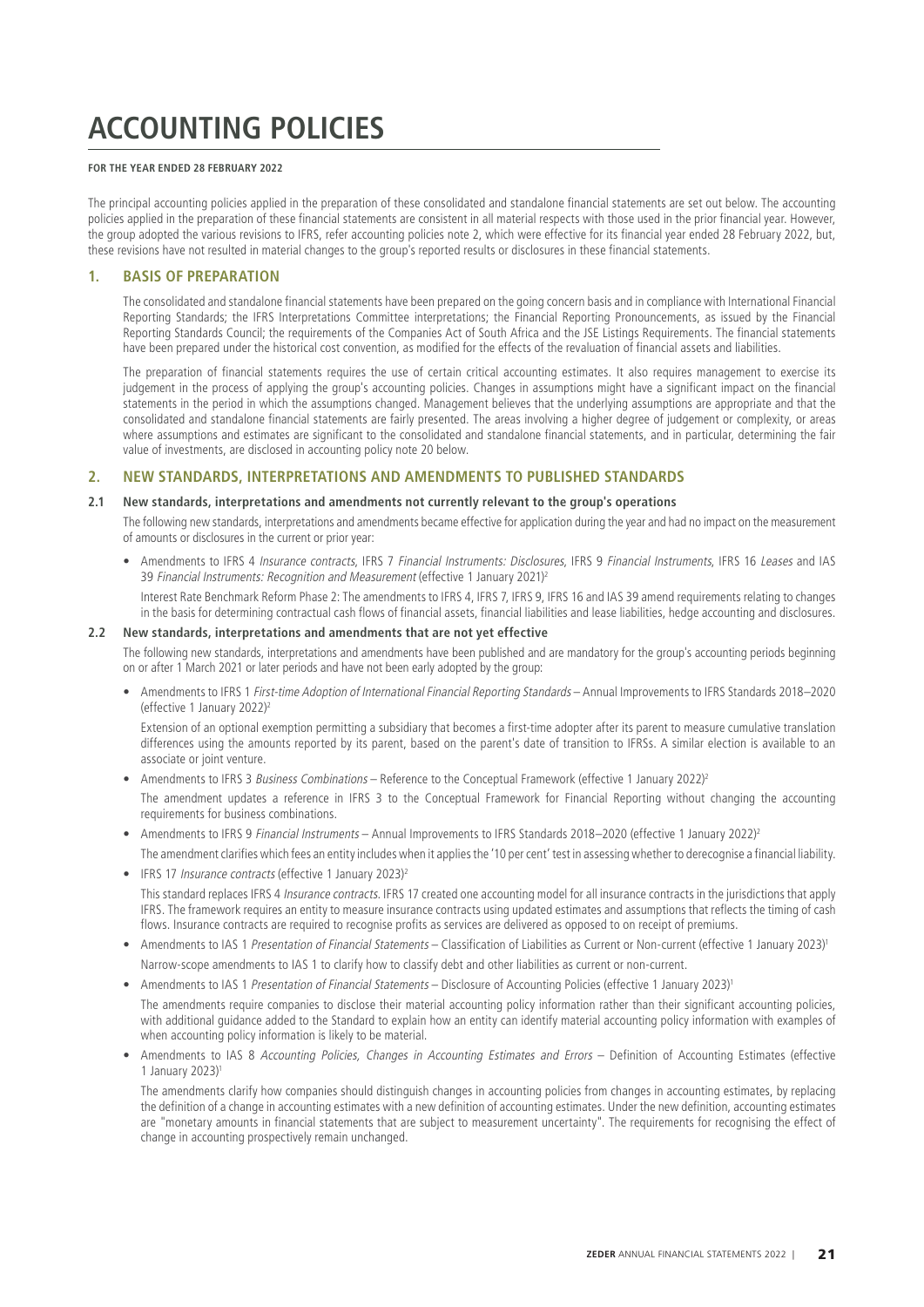**FOR THE YEAR ENDED 28 FEBRUARY 2022 (CONTINUED)**

### **2. NEW STANDARDS, INTERPRETATIONS AND AMENDMENTS TO PUBLISHED STANDARDS continued**

### **2.2 New standards, interpretations and amendments that are not yet effective continued**

- Amendments to IAS 12 Income Taxes Deferred Tax related to Assets and Liabilities arising from a Single Transaction (effective 1 January 2023)<sup>2</sup> The amendment clarifies how a company accounts for income tax, including deferred tax, which represents tax payable or recoverable in the future. In specified circumstances, companies are exempt from recognising deferred tax when they recognise assets or liabilities for the first time. The aim of the amendments is to reduce diversity in the reporting of deferred tax on leases and decommissioning obligations, by clarifying when the exemption from recognising deferred tax would apply to the initial recognition of such items.
- Amendments to IAS 16 Property, Plant and Equipment Property, Plant and Equipment: Proceeds before Intended Use (effective 1 January 2022)<sup>2</sup> The amendments prohibit an entity from deducting from the cost of an item of property, plant and equipment any proceeds from selling items produced while bringing that asset to the location and condition necessary for it to be capable of operating in the manner intended by management. Instead, an entity recognises the proceeds from selling such items, and the cost of producing those items, in profit and loss.
- Amendments to IAS 37 Provisions, Contingent Liabilities and Contingent Assets Onerous Contracts—Cost of Fulfilling a Contract (effective 1 January 2022)2

The amendments specify which costs should be included in an entity's assessment whether a contract will be loss-making.

- Amendment to IAS 41 Agriculture Annual Improvements to IFRS Standards 2018–2020 (effective 1 January 2022)2
- The amendment removes the requirement for entities to exclude taxation cash flows when measuring the fair value of a biological asset using a present value technique.

#### **2.3 Effect of new standards, interpretations and amendments that are not yet effective**

- Management has assessed the impact of these amendments on the reported results of the group and company and foresee only minor disclosure changes.
- <sup>2</sup> Management has assessed the impact of these amendments on the reported results of the group and company and foresee no impact on the measurement of amounts or disclosure.

### **3. INVESTMENT ENTITY AND CONSOLIDATION**

# **3.1 Basis of consolidation**

In accordance with IFRS 10, Zeder concluded that it continues to meet the definition of an Investment Entity and therefore is required to recognise its investments at fair value through profit or loss. Therefore, it does not consolidate the subsidiaries ("investments") it controls. However, whollyowned subsidiaries that provide investment related services, such as management or employment services, (i.e. those wholly-owned subsidiaries comprising Zeder's head office operations), as well as the share incentive trust, are not accounted for at fair value through profit or loss and continue to be consolidated.

#### **3.2 Accounting for investment portfolio companies**

The underlying investments will be measured at fair value through profit or loss in accordance with IFRS 9 and IFRS 13, irrespective of whether they are subsidiaries, as explained below.

Subsidiaries are all entities over which the group has control. The group controls an entity when the group is exposed to, or has rights to, variable returns from its involvement with the entity and has the ability to affect those returns through its power over the entity. Subsidiaries are usually fully consolidated from the date on which control is transferred to the group and are deconsolidated from the date that control ceases.

The group is required to determine the degree of control or influence the group exercises and the form of any control to ensure that the financial treatment is accurate.

Where the group does have control in accordance with IFRS 10, investments that are held by investment entities are to be recognised and measured as at fair value through profit or loss and accounted for in accordance with IFRS 9 and IFRS 13, with changes in fair value recognised in profit or loss in the period of the change.

### **3.3 Consolidation of wholly-owned subsidiaries comprising Zeder's head office operations, as well as the share incentive trust**

Zeder head office operations provide investment-related services through the provision of investment management or advice. These entities, as well as the share incentive trust, are not part of the investment portfolio and continue to be consolidated.

On acquisition date, the assets, liabilities and contingent liabilities of a subsidiary are measured at their fair values. Acquisition-related costs are expensed as incurred.

Any excess of acquisition cost over fair value of the identifiable net assets acquired is recognised as goodwill. Any shortfall in the acquisition cost below the fair value of the identifiable net assets acquired (i.e. discount) is credited to profit and loss in the period of acquisition. Minority shareholders are stated at their proportion of the fair value of the assets and liabilities recognised.

Inter-company transactions, balances and unrealised gains on transactions between group companies are eliminated. Unrealised losses are also eliminated. When necessary, amounts reported by subsidiaries have been adjusted to conform with the group's accounting policies.

When the group ceases to have control, any retained interest in the entity is remeasured to its fair value at the date when control is lost, with the change in carrying amount recognised in profit and loss. The fair value is the initial carrying amount for the purposes of subsequently accounting for the retained interest as an associate, joint venture or financial asset. In addition, any amounts previously recognised in other comprehensive income in respect of that entity are accounted for as if the group had directly disposed of the related assets or liabilities. This may mean that amounts previously recognised in other comprehensive income are reclassified to profit and loss.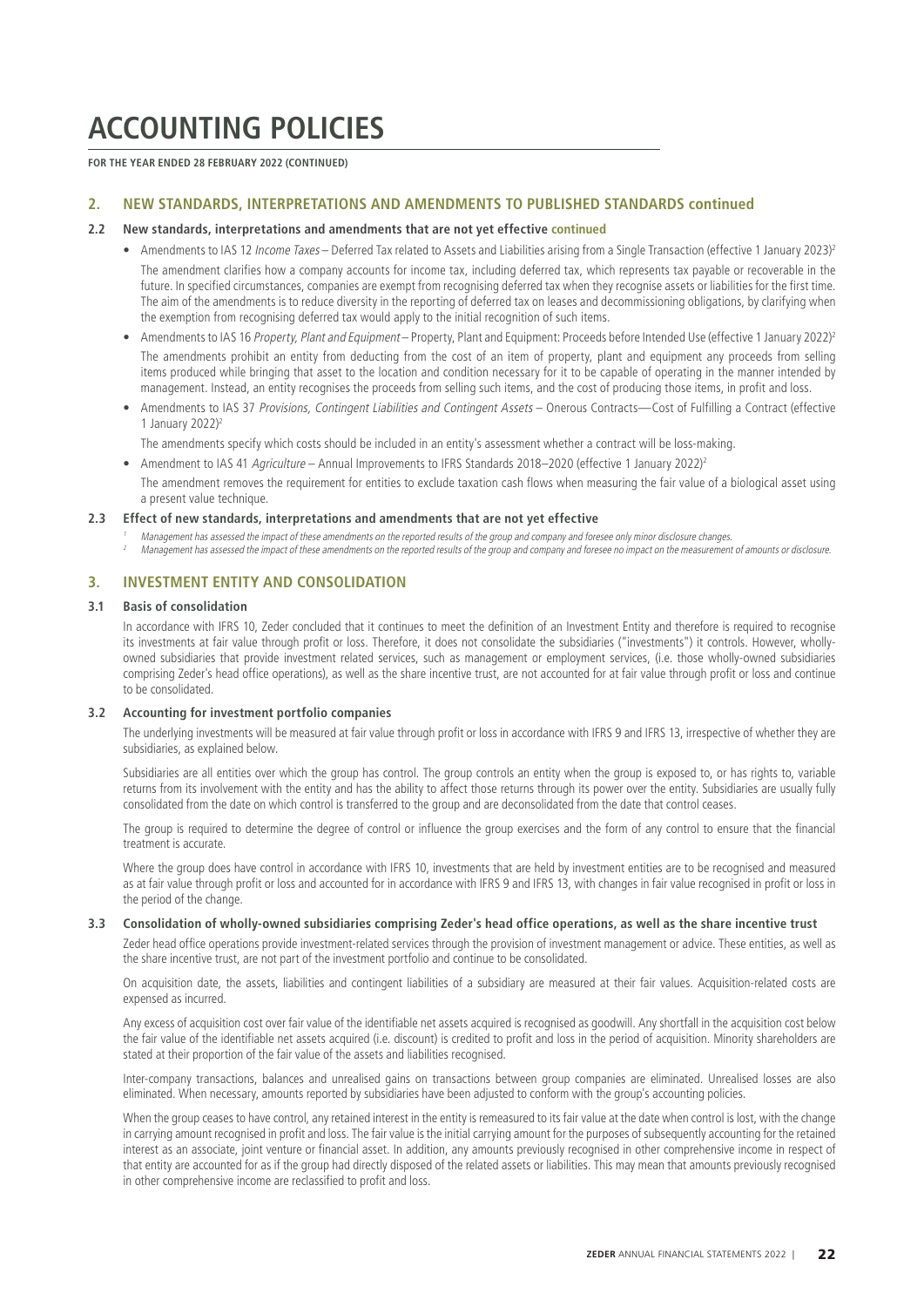**FOR THE YEAR ENDED 28 FEBRUARY 2022 (CONTINUED)**

## **3. INVESTMENT ENTITY AND CONSOLIDATION continued**

#### **3.4 Investment in subsidiary (Company)**

IAS27.11A requires an Investment Entity to similarly account for its investment in subsidiaries at fair value in its separate financial statements, therefore the underlying investment in subsidiary will be measured at fair value through profit or loss in accordance with IFRS 9 and IFRS 13 in the separate financial statements.

# **4. SEGMENT REPORTING**

Operating segments are reported in a manner consistent with the internal reporting provided to the chief operating decision-maker (refer to segment report in note 22). The chief operating decision-maker, who is responsible for allocating resources and assessing performance of the operating segments, has been identified as the executive committee that makes strategic decisions.

### **5. FINANCIAL INSTRUMENTS**

Financial instruments recognised on the statement of financial position include financial assets, consisting of investments (held at fair value through profit or loss), loans and advances, trade and other receivables, cash, money market investments and other cash equivalents, as well as financial liabilities, consisting of borrowings and trade and other payables.

### **6. OFFSETTING FINANCIAL INSTRUMENTS**

Financial assets and liabilities are offset and the net amount reported in the statement of financial position only when there is a legally enforceable right to offset the recognised amounts and there is an intention to settle on a net basis, or to realise the asset and settle the liability simultaneously.

## **7. FINANCIAL ASSETS**

The group classifies its financial assets in the following measurement categories: those to be measured at fair value through profit or loss and those to be measured at amortised cost. Management determines the classification of its financial assets at initial recognition. The classification of financial assets are on the basis of the business model for managing the financial assets with the objective to hold financial assets in order to collect contractual cash flow or hold to collect contractual cash flow and selling financial assets.

For assets measured at fair value, gains and losses will be recorded in profit and loss.

#### **7.1 Recognition and derecognition**

Regular way purchases and sales of financial assets are recognised on trade-date, the date on which the group unconditionally commits to purchase or sell the asset. Financial assets are derecognised when the rights to receive cash flows from the financial assets have expired and the group has transferred substantially all the risks and rewards of ownership.

#### **7.2 Measurement**

At initial recognition, the group measures a financial asset at its fair value plus, in the case of a financial asset not at fair value through profit or loss, transaction costs that are directly attributable to the acquisition of the financial asset. Transaction costs of financial assets carried at fair value through profit or loss are expensed in profit and loss.

(a) At fair value through profit or loss

• Investments at fair value through profit or loss

The group classifies its financial assets as fair value through profit or loss if the financial assets are either held for trading or designated as at fair value through profit or loss.

The group subsequently measures all investments as at fair value. Changes in the fair value of financial assets at fair value through profit or loss are recognised in other gains/(losses) in the income statement as applicable. Dividends from such investments continue to be recognised in profit and loss as other income when the group's right to receive payment is established.

• Money market investments at fair value through profit or loss

The group classifies its investments in money market funds as at fair value through profit or loss, due to the underlying investments held by the money market funds that are periodically sold and thus the net asset value of the money market fund includes gains/losses from the sale of the underlying investments.

The group subsequently measures all investments in money market funds at fair value. Changes in the fair value of financial assets at fair value through profit or loss are recognised in other gains/(losses) in the income statement as applicable. Interest earned from such investments continue to be recognised as part of investment income in profit and loss.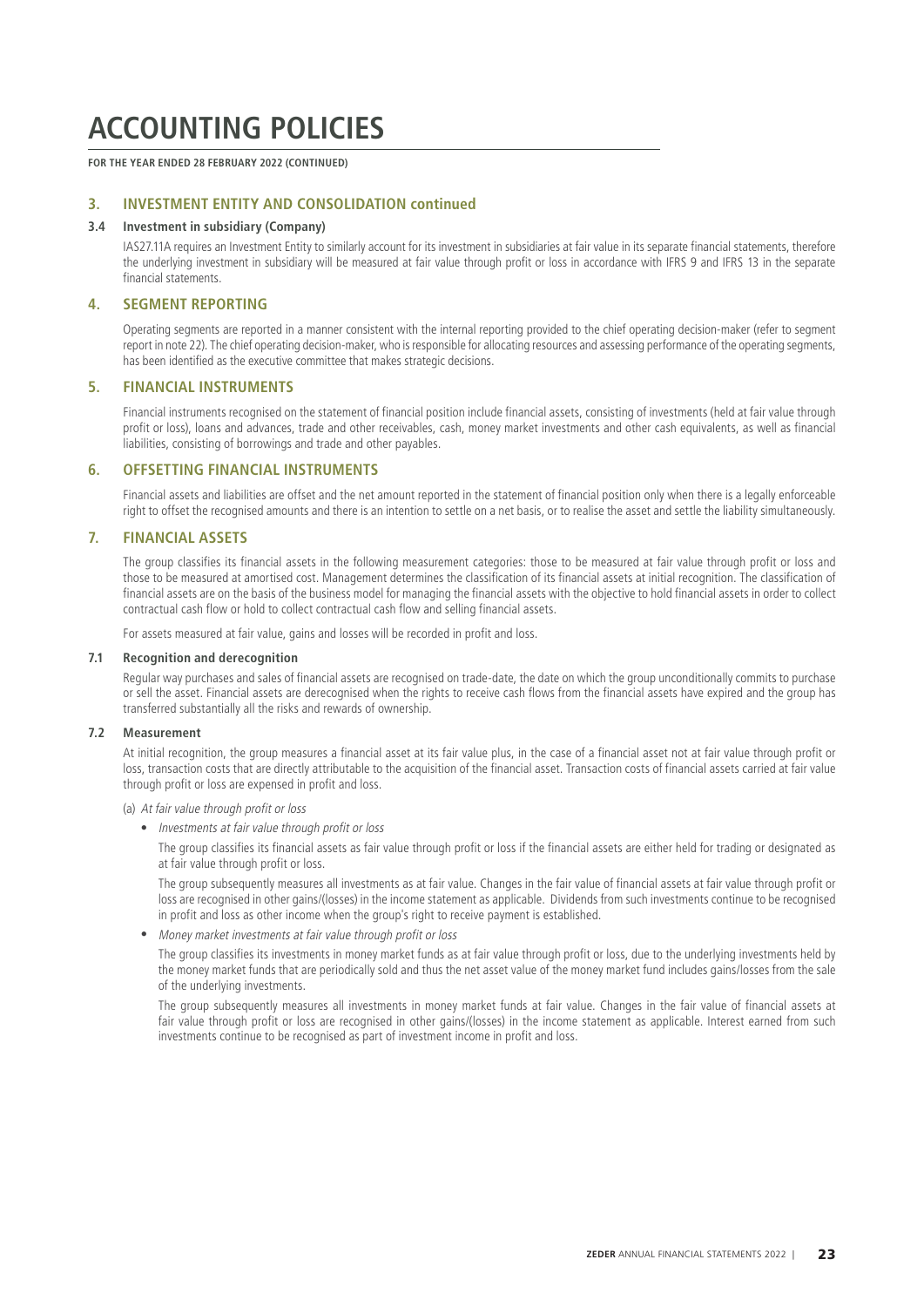**FOR THE YEAR ENDED 28 FEBRUARY 2022 (CONTINUED)**

### **7. FINANCIAL ASSETS continued**

# **7.2 Measurement continued**

### (b) At amortised cost

• Trade receivables

Trade receivables, measured in accordance with IFRS 9, are recognised initially at the amount of consideration that is unconditional unless they contain significant financing components, when they are recognised at fair value. The group holds the trade receivables with the objective to collect the contractual cash flows and therefore measures them subsequently at amortised cost using the effective interest method. The group and company applies the IFRS 9 simplified approach to measuring expected credit losses that uses a lifetime expected loss allowance for trade receivables.

• Other financial assets at amortised cost

The group classifies its financial assets as at amortised cost only if both of the following criteria is met: the asset is held within a business model whose objective is to collect the contractual cash flows; and the contractual terms give rise to cash flows that are solely payments of principal and interest.

Other financial assets at amortised cost include loans and advances and cash and other cash equivalents.

Other financial assets are recognised initially at the amount of consideration that is unconditional unless they contain significant financing components, then they are recognised at fair value. All other financial assets, those classified as at amortised cost, are carried at amortised cost using the effective-interest method.

For cash and other cash equivalents, interest is based on prevailing market rates of the respective bank accounts in which the cash and other cash equivalents are domiciled.

### **7.3 Valuation techniques used to determine fair values**

Fair value is the price that would be received to sell an asset or paid to transfer a liability in an orderly transaction between market participants at the measurement date.

For detail on the critical judgement applied on fair values, refer to accounting policy note 20.2, and for more detail with regards to the valuation techniques used to fair value of investments, refer to note 1.

#### **7.4 Impairment**

For trade receivables, the group applies the simplified approach permitted by IFRS 9, which requires expected lifetime losses to be recognised from initial recognition of the receivables. To measure the expected credit losses, trade receivables have been grouped based on shared credit risk characteristics and the days past due criterion. The expected credit loss rates for trade receivables are mainly determined using a provision matrix. The provision matrix used is based on each individual company within the group's historical default rates observed over the expected life of the receivables, an equivalent credit rating and adjusted as appropriate for current observable data and forward-looking estimates relating to the individual company within the group.

For all other financial assets at amortised cost, the group recognises lifetime expected credit losses when there has been a significant increase in credit risk since initial recognition, which is determined by: (a) a review of overdue amounts; (b) comparing the risk of default at the reporting date and at the date of initial recognition; and (c) an assessment of relevant historical and forward-looking quantitative and qualitative information. If the credit risk on the financial asset has not increased significantly since initial recognition, the group measures the loss allowance for that financial asset at an amount equal to 12-months expected credit loss, which comprises the expected lifetime loss from the instrument if a default was to occur within 12 months of the reporting date.

The group writes off a financial asset when there is information indicating that the debtor is in severe financial difficulty and there is no realistic prospect of recovery. The group considers an event of default has materialised, and the financial asset is credit impaired, when information developed internally or obtained from external sources indicates that the debtor is unlikely to pay the group without taking into account any collateral held by the group or if the financial asset is more than 90 days past due unless the group has reasonable and supportable information to demonstrate that a more lagging default criterion is more appropriate.

Impairment losses on financial assets are presented as net impairment losses within operating profit. Subsequent recoveries of amounts previously written off are credited against the same line item.

### **8. CASH, MONEY MARKET INVESTMENTS AND OTHER CASH EQUIVALENTS**

Cash and cash equivalents consist of cash held at call with banks and other short-term highly liquid investments with maturities of three months or less. Investments in money market funds are classified as cash equivalents, since these funds are held to meet short-term cash requirements, are highly liquid investments, that are readily convertible to known amounts of cash and which are subject to an insignificant risk of changes in value. Bank overdrafts are included within borrowings in the statement of financial position. For further information on the recognition of cash and cash equivalents, refer to accounting policy note 20.5.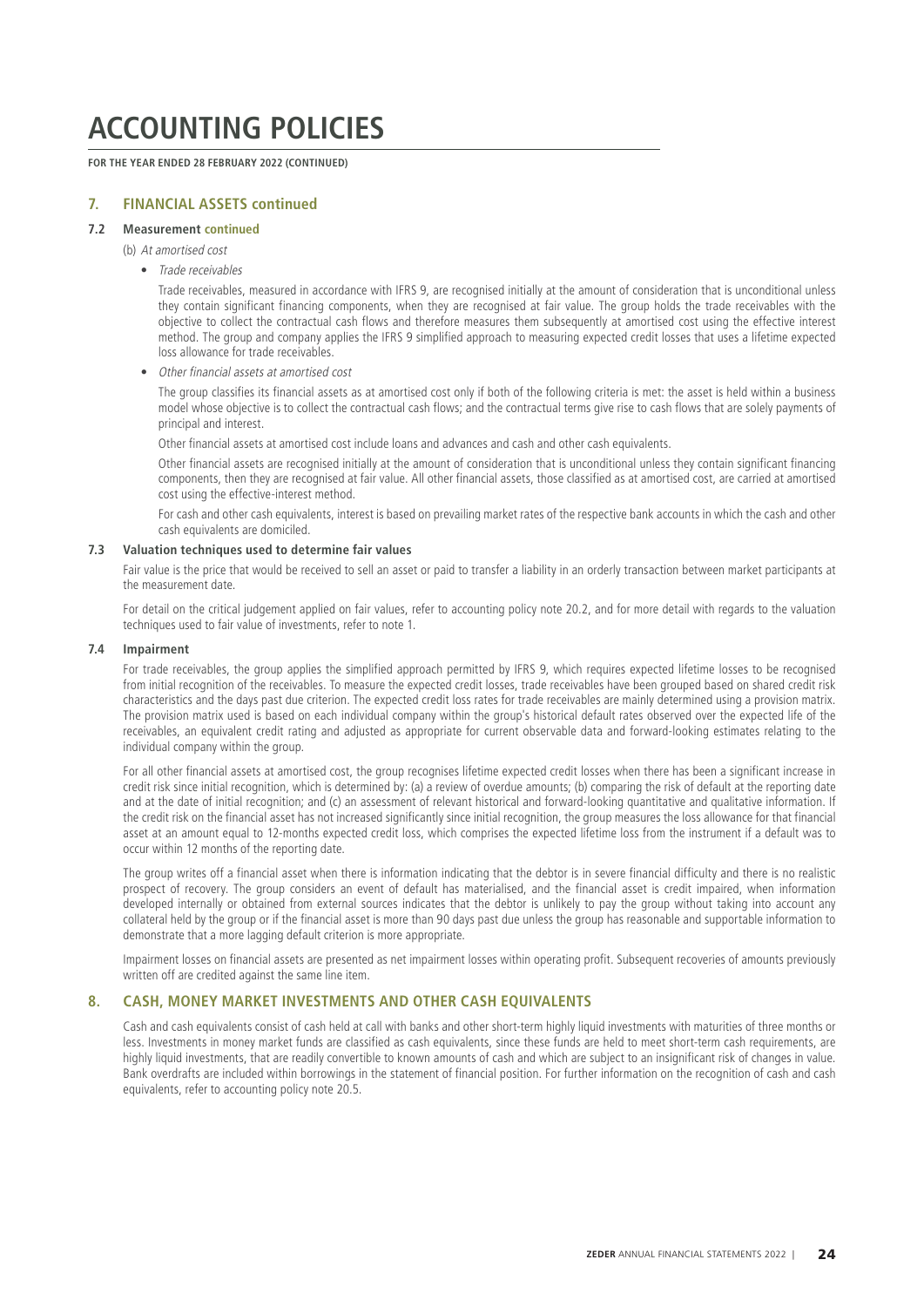**FOR THE YEAR ENDED 28 FEBRUARY 2022 (CONTINUED)**

### **9. STATED CAPITAL**

Ordinary shares are classified as equity. Incremental costs directly attributable to the issue of equity instruments are shown in equity as a deduction from the proceeds, net of tax.

#### **9.1 Treasury shares**

The cost of treasury shares acquired are debited to the treasury share reserve, and upon disposal of such shares, the reserve is credited with the weighted average calculated cost attributable to the shares disposed of.

Where any group company purchases the company's equity share capital (i.e. treasury shares), the consideration paid, including any directly attributable incremental costs, net of income taxes, is deducted from equity attributable to the company's equity holders until the shares are cancelled, reissued or disposed of. Where such shares are subsequently sold, reissued or otherwise disposed of, any consideration received is included in equity attributable to the company's equity holders, net of any directly attributable incremental transaction costs and the related income tax effects. Any net income in relation to treasury shares (both fair value movements and dividends) is eliminated from group profits for the year. The number of shares in the earnings per share calculation is reduced for treasury shares held during the period on a weighted average basis.

#### **9.2 Share trust**

Certain of the group's remuneration schemes are operated through the Zeder Group Share Incentive Trust. The share trust is considered to be a specialpurpose entity controlled by the group and is therefore consolidated.

### **10. FINANCIAL LIABILITIES**

A financial liability is any liability that is a contractual obligation to deliver cash or another financial asset to another entity.

Financial liabilities, classified as financial liabilities at amortised cost, include borrowings and trade and other payables.

Financial liabilities are initially recognised at fair value less transaction costs that are directly attributable to the raising of the funds, for all financial liabilities carried at amortised cost. The best evidence of the fair value at initial recognition is the transaction price (i.e. the fair value of the consideration received) unless the fair value of that instrument is evidenced by comparison with other observable current market transactions in the same instrument or based on a valuation technique whose variables include only data from observable markets.

Financial liabilities, or a portion thereof, are derecognised when the obligation specified in the contract is discharged, cancelled or expired. On derecognition, the difference between the carrying amount of the financial liability, including related unamortised costs, and settlement amounts paid are included in the income statement.

#### **10.1 Borrowings**

Borrowings are recognised initially at fair value, net of transaction costs incurred. Borrowings are subsequently stated at amortised cost using the effective interest method. Any difference between the proceeds (net of transaction costs) and the redemption value is recognised in profit and loss over the period of the borrowings using the effective interest method.

Preference shares, which are mandatorily redeemable on a specific date, are classified as liabilities. The dividends on these preference shares are recognised in profit and loss as finance cost.

It is noteworthy to mention that as a result of the Pioneer Foods disposal, during the 2021 financial year, Zeder settled all its debt.

#### **10.2 Trade and other payables**

Trade and other payables are recognised initially at fair value, net of transaction costs incurred. Trade and other payables are subsequently stated at amortised cost; any difference between the proceeds (net of transaction costs) and the redemption value is recognised in profit and loss over the period using the effective interest method.

### **11. TAXATION**

#### **11.1 Current and deferred income tax**

The tax expense for the year comprises current and deferred tax. Tax is recognised in profit and loss, except to the extent that it relates to items recognised in other comprehensive income or directly in equity. In this case the tax is also recognised in other comprehensive income or directly in equity, respectively.

The current income tax charge is calculated on the basis of the tax laws enacted or substantively enacted at the reporting date in the countries where the group's subsidiaries and associates operate and generate taxable income. Management periodically evaluates positions taken in tax returns with respect to situations in which applicable tax regulations are subject to interpretation and establishes provisions where appropriate on the basis of amounts expected to be paid to the tax authorities.

Deferred income tax is provided in full, using the liability method, on temporary differences arising between the tax bases of assets and liabilities and their carrying amounts in the consolidated financial statements. Deferred income tax is determined using tax rates (and laws) that have been enacted or substantively enacted by the reporting date and are expected to apply when the related deferred income tax asset is realised or the deferred income tax liability is settled.

Deferred income tax assets are recognised to the extent that it is probable that future taxable profit will be available against which the temporary differences can be utilised.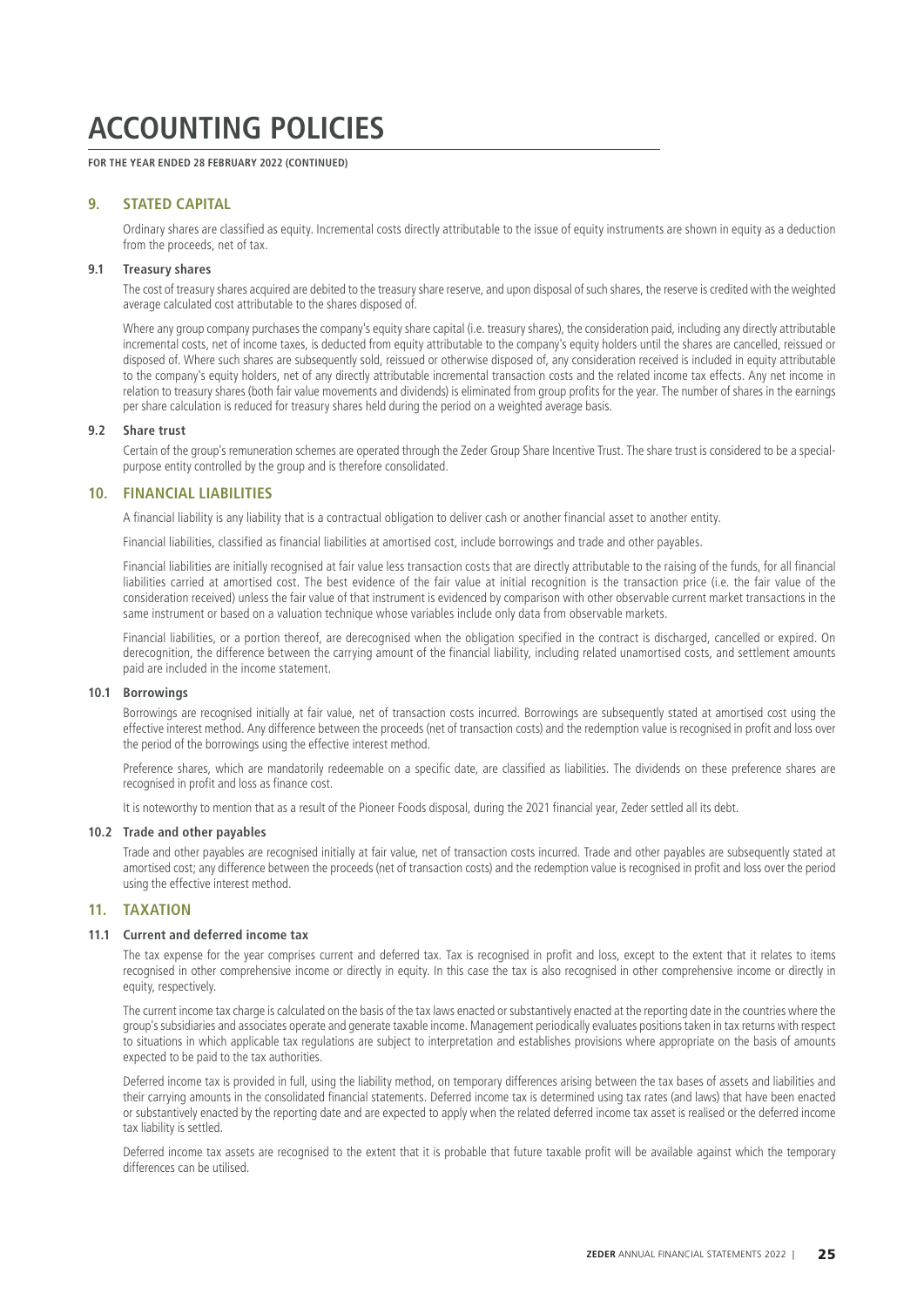**FOR THE YEAR ENDED 28 FEBRUARY 2022 (CONTINUED)**

### **11. TAXATION continued**

### **11.2 Dividend withholding tax**

Dividend withholding tax is not levied on the company but on the beneficial owner of the share and accordingly does not require recognition in profit and loss. However, the group's share incentive trust (not being exempt from dividend withholding tax) may incur a dividend withholding tax expense on treasury shares held.

### **12. EMPLOYEE BENEFITS**

The group operates various post-employment schemes, including both defined benefit and defined contribution pension and medical plans.

#### **12.1 Share-based compensation**

Subsidiaries of the group operates equity-settled share-based payment schemes.

For the share-based payment schemes, the fair value of the employee services received in exchange for the grant of the scheme share options is recognised as an expense. The total amount to be expensed over the vesting periods, which are between four and five years, is determined by reference to the fair value of the scheme share options granted, excluding the impact of any non-market vesting conditions. For share options granted on or after 28 February 2018, the fair value included assumptions on market performance conditions. Non-market vesting conditions are included in assumptions concerning the number of scheme share options that are expected to become exercisable. Market performance conditions include assumptions with regards to the entity's total shareholder return. At each reporting date, the entity revises its estimates of the number of scheme share options that are expected to become exercisable. It recognises the impact of the revision of original estimates, if any, in profit and loss, and a corresponding adjustment to equity over the remaining vesting period.

If the group cancels or settles a grant of equity instruments during the vesting period, the group accounts for the cancellation or settlement of the grant and recognise immediately the amount that otherwise would have been recognised for services received over the remainder of the vesting period.

The share-based payment expense is recognised in profit and loss and a share-based payment reserve is recognised in equity as part of other reserves and represents the fair value at grant date of the share options that will be delivered on vesting.

#### **12.2 Annual leave**

Employee entitlements to annual leave are recognised when they accrue to employees. An accrual is made for the estimated annual leave as a result of services rendered by employees up to reporting date.

#### **12.3 Other short-term employee benefits**

The cost of all other short-term employee benefits is recognised as an expense during the period in which the employee renders the related service. Accruals for employee entitlements to wages, salaries and bonuses represent the amount which the group has a present obligation to pay as a result of employees' services provided up to the reporting date. The accruals have been calculated at undiscounted amounts based on current wage and salary rates.

### **13. PROVISIONS AND CONTINGENT LIABILITIES**

### **13.1 Provisions**

Provisions are recognised when:

- the group has a present legal or constructive obligation as a result of past events;
- it is more likely than not that an outflow of resources will be required to settle the obligation; and
- the amount has been reliably estimated.

Provisions are measured at the present value of the expenditures expected to be required to settle the obligation using a pre-tax rate that reflects current market assessments of the time value of money and the risks specific to the obligation. The increase in the provision due to passage of time is recognised as finance cost.

#### **13.2 Contingent assets and liabilities**

A contingent asset is a possible asset that arises from past events and whose existence will be confirmed only by the occurrence or non-occurrence of one or more uncertain future events not wholly within the control of the entity. These contingent assets are not recognised in the statement of financial position but are disclosed in the notes to the financial statements if the inflow of financial benefits is probable.

A contingent liability is either a possible obligation that arises from past events and whose existence will be confirmed only by the occurrence or nonoccurrence of one or more uncertain future events not wholly within the control of the company or a present obligation that arises from past events but it is not probable that an outflow of resources embodying economic benefits will be required to settle the obligation or the amount of the obligation cannot be measured with sufficient reliability. These contingent liabilities are not recognised in the statement of financial position but disclosed in the notes to the financial statements.

#### **14. DIVIDEND DISTRIBUTIONS**

Dividend distributions to the company's shareholders are recognised as a liability in the period in which the dividends are approved by the company's board of directors.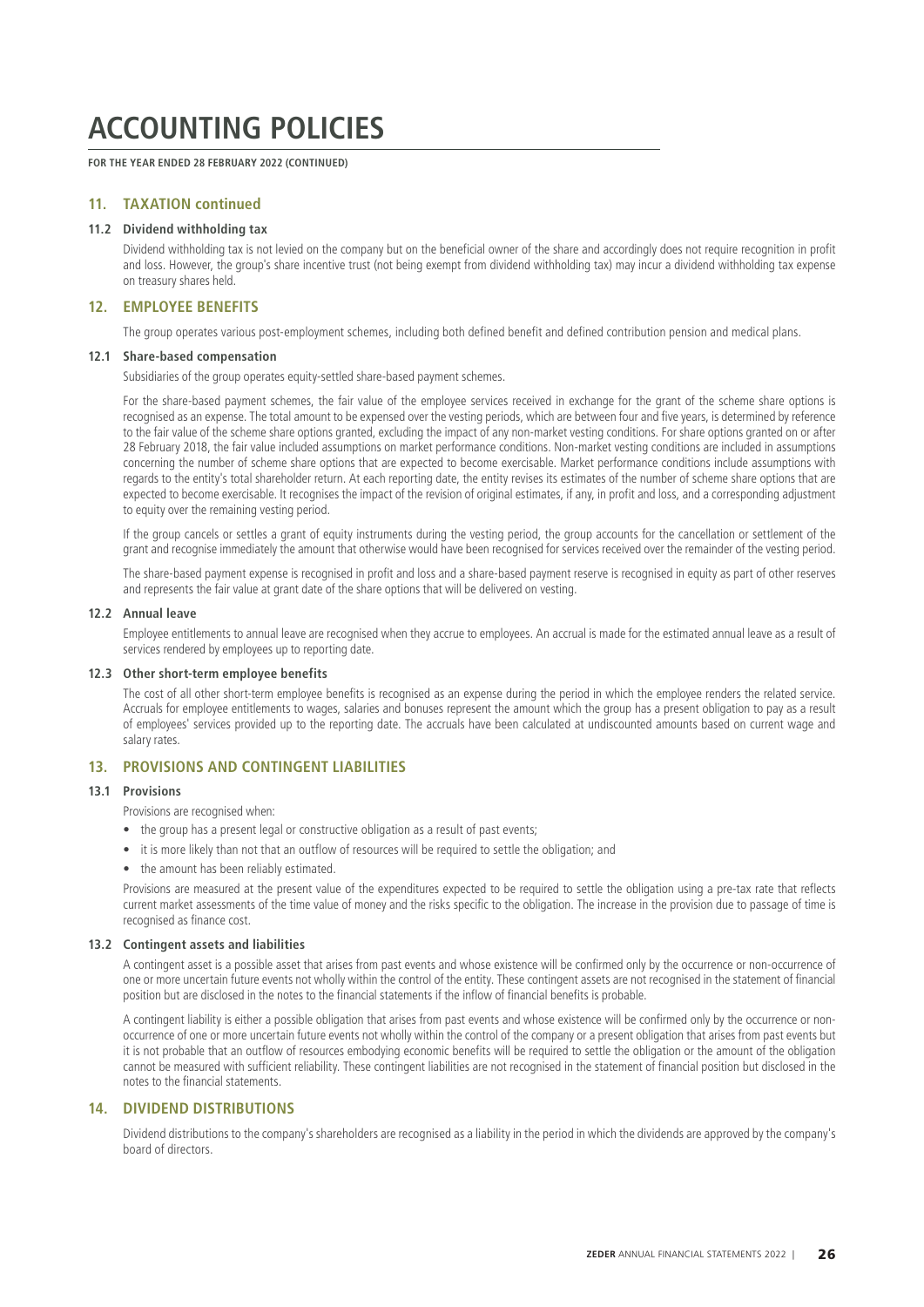**FOR THE YEAR ENDED 28 FEBRUARY 2022 (CONTINUED)**

### **15. REVENUE RECOGNITION**

### **15.1 Dividend income**

Dividend income is recognised when the right to receive payment is established and is included as part of investment income in profit and loss.

#### **15.2 Interest income**

Interest income for financial assets that are not classified as at fair value through profit or loss is recognised using the effective interest method and is included as part of investment income in profit and loss. When a receivable is impaired, the company reduces the carrying amount to its recoverable amount, being the estimated future cash flow discounted at the original effective interest rate of the instrument and continues unwinding discount as interest income.

### **16. OTHER INCOME**

#### **16.1 Management fee income and directors' fees**

Management fee income and directors' fees comprises the fair value of the consideration received or receivable for services rendered in the ordinary course of the group's activities. Management fee income and directors' fees are shown net of value-added tax. The fair value of the consideration is the amount that is allocated to that performance obligation. Management fee income and directors' fees are recognised when (or as) the entity satisfies a performance obligation by transferring a promised service to the investment portfolio entity. A service is delivered when (or as) the investment portfolio entity obtains the benefit of that service.

It is the group's policy to recognise management fee income and directors' fees when it has been approved by both parties, rights have been clearly identified, payment terms have been defined, the service has commercial substance, and collectability has been ascertained as probable.

### **17. ASSETS (OR DISPOSAL GROUPS) HELD FOR SALE AND DISCONTINUED OPERATIONS**

Non-current assets (or disposal groups) are classified as assets held for sale when their carrying amount is to be recovered principally through a sale transaction and a sale is considered highly probable. They are measured at the lower of their carrying amount and fair value less costs to sell, except for assets such as deferred tax assets, assets arising from employee benefits and financial assets that are carried at fair value.

An impairment loss is recognised for any initial or subsequent write-down of the asset (or disposal group) to fair value less costs to sell. A gain is recognised for any subsequent increases in fair value less costs to sell of an asset (or disposal group), but not in excess of any cumulative impairment loss previously recognised. A gain or loss not previously recognised by the date of the sale of the asset (or disposal group) is recognised at the date of derecognition.

Assets (including those that are part of a disposal group) classified as held for sale are not depreciated or amortised while they are classified as held for sale. Interest and other expenses attributable to the liabilities of a disposal group classified as held for sale continue to be recognised. Assets (including those that are part of a disposal group) classified as held for sale are presented separately from the other assets in the balance sheet. The liabilities of a disposal group classified as held for sale are presented separately from other liabilities in the statement of financial position.

A discontinued operation is a component of the entity that has been disposed of or is classified as held for sale and that represents a separate major investment, line of business or geographical area of operations, is part of a single co-ordinated plan to dispose of such a line of business or area of operations, or is a subsidiary acquired exclusively with a view to resale. The results of discontinued operations are presented separately in the statement of profit and loss.

#### **18. EARNINGS PER SHARE AND NET ASSET VALUE PER SHARE**

#### **18.1 Basic earnings per share**

Basic earnings per share is calculated by dividing the profit attributable to owners of the parent by the weighted average number of ordinary shares outstanding during the financial year, adjusted for bonus elements in ordinary shares issued during the year and excluding treasury shares.

#### **18.2 Diluted earnings per share**

Diluted earnings per share adjusts the figures used in the determination of basic earnings per share to take into account the dilutive fair value gains/ losses from the investments due to the additional ordinary shares of those investments that would have been outstanding assuming the conversion of all dilutive potential ordinary shares of that investments by the weighted average number of additional ordinary shares that would have been outstanding assuming the conversion of all dilutive potential ordinary shares.

#### **18.3 Headline and diluted headline earnings per share**

Headline and diluted headline earnings per share are calculated on the same basis set out above and in accordance with The South African Institute of Chartered Accountants (SAICA) Circular 1/2019.

#### **18.4 Net asset value per share ("NAVPS")**

NAVPS is calculated by dividing the net asset value by the total number of ordinary shares in issue at the financial year-end, excluding treasury shares. Net asset value is the value of the total assets (non-current assets plus current assets) minus total liabilities (non-current liabilities plus current liabilities).

Zeder adopted NAVPS as the applicable criteria for trading statement purposes.

#### **18.5 Tangible asset value per share**

Tangible asset value per share is calculated by dividing the tangible asset value by the total number of ordinary shares in issue at the financial year-end, excluding treasury shares. Tangible asset value is the net asset value less the value of goodwill and other intangible assets.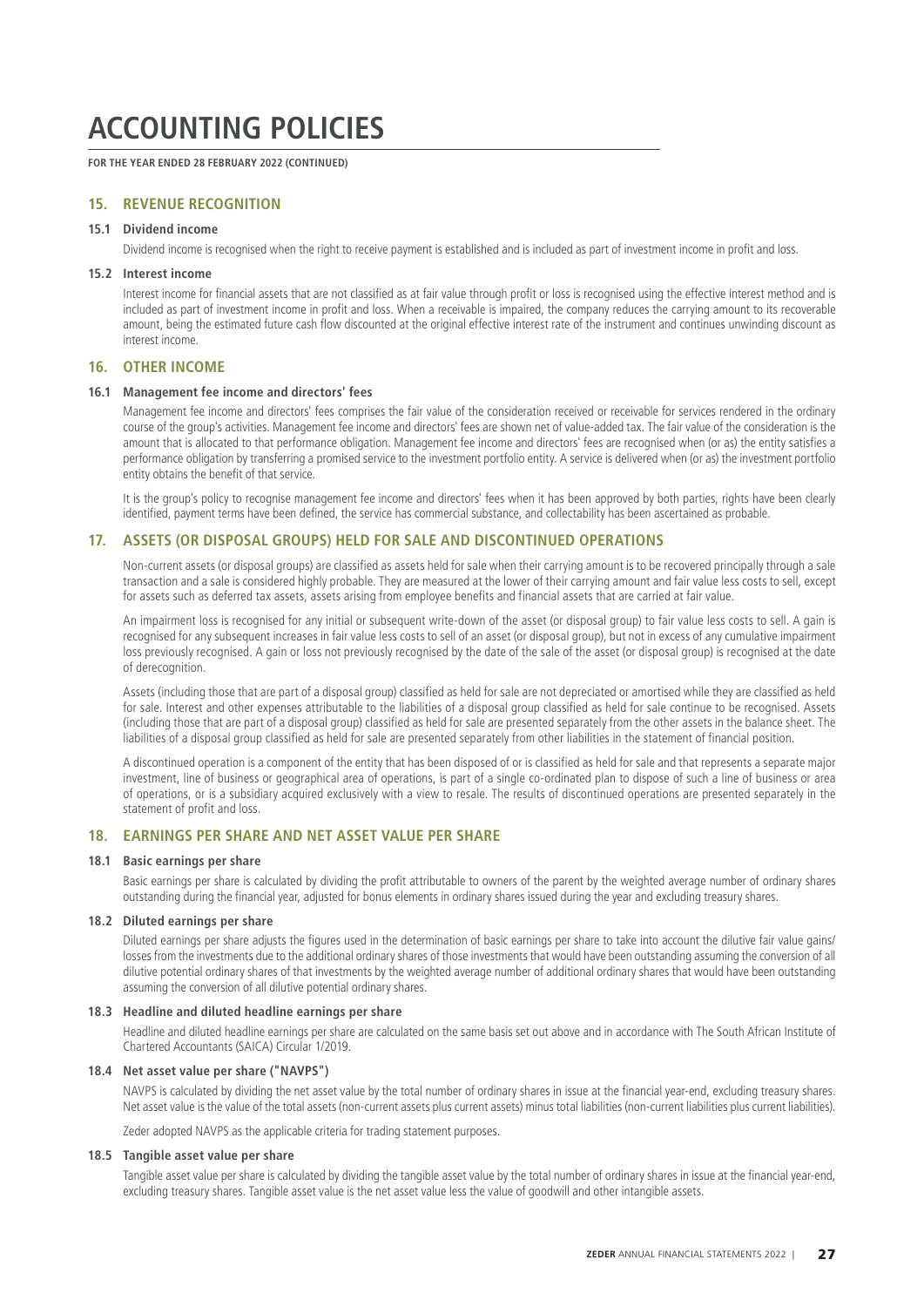**FOR THE YEAR ENDED 28 FEBRUARY 2022 (CONTINUED)**

### **19. ROUNDING OF AMOUNTS**

All amounts disclosed in the financial statements and notes have been rounded off to the nearest million currency units unless otherwise stated.

#### **20. CRITICAL ACCOUNTING ESTIMATES AND JUDGEMENTS IN APPLYING ACCOUNTING POLICIES**

Estimates and judgements are continually evaluated and are based on historical experience and other factors, including expectations of future events that are believed to be reasonable under the circumstances.

The group makes estimates and assumptions concerning the future. The resulting accounting estimates will, by definition, seldom equal the related actual results. The estimates and assumptions that have a significant risk of causing a material adjustment to the carrying values of assets and liabilities are addressed below.

#### **20.1 Assessment as an Investment Entity**

Zeder concluded that it continues to meet the definition of an Investment Entity, as its focus on wealth creation for its shareholders has not changed, and the performance of its investments are measured with reference to the fair value of each investment in Zeder's drive to meet its objective of maximising wealth through capital appreciation, investment income or both.

#### **20.2 Fair valuation of investments**

The investment portfolio, a material asset of the group, is held at fair value through profit or loss.

The group applies a number of methodologies to determine and assess the reasonableness of the investments' fair value, which may include the following:

- Earnings multiple, including EV/EBITDA and price/earnings (P/E) multiples;
- Market-related net asset value supported by third party valuations; and
- Recent transaction prices, including closing quoted listed share prices.

The primary valuation models utilised for valuing unlisted investments are the earnings multiple model, as well as the market-related net asset value of the investments, or a combination of both.

The earnings multiple is the main assumption applied to an earnings-based valuation. The multiple is derived from comparable listed companies. Companies in the same industry and geography and, where possible, with a similar business model and profile are selected and multiples are then adjusted for factors including, inter alia, liquidity risk, marketability risk, growth potential, relative performance and a minority/controlling discount/ premium is applied. This continues to be an important exercise given the market volatility we have seen as a result of the Covid pandemic, as well as the Russian-Ukraine conflict, in the past two years. EV/EBITDA multiples are applied to the *recurring* earnings, before interest, tax, depreciation and amortisation ("EBITDA"), of an investment to determine the enterprise value ("EV"). Earnings are usually obtained from the management accounts of the investments and where necessary, are adjusted for non-recurring items such as restructuring expenses or significant corporate actions. In a small number of assets we used recurring headline earnings. Net debt and cash are deducted from/added to the EV to determine the fair value of the equity of the investments.

Independent third party valuations were obtained to determine the market-related net asset value for certain investments, and where there are extreme volatility in earnings and resultant market multiples of the investments and comparable companies. Certain agricultural companies trade at a discount to their underlying asset values and this can be attributed to the appetite for primary farming assets and the ability of the company to realise these assets at market-related net asset values. These discounts were referenced by considering the traded discounts of comparable companies, adjusting the discount for entity specific factors, which include, but not limited to, liquidity and marketability factors.

For additional details in respect of the investments, per IFRS 13, as well as post-tax profit sensitivity analysis, refer to note 1.

#### **20.3 Classification as subsidiaries**

Management concluded that the group controls and therefore fair value certain entities in which it holds an interest of less than 50%, most notably Kaap Agri (refer note 1). Judgement is required in the assessment of whether the group has control over the entity in terms of the variability of returns from the group's involvement in the entity, the ability to use power to affect the returns and the significance of the group's investment in the entity.

Zeder concluded Kaap Agri to be a subsidiary in terms of IFRS 10, in light of its shareholding, board representation and ongoing strategic input being provided by the Zeder management team. Critical to management's assessment that Zeder obtained de facto control of Kaap Agri due to the recent increase in shareholding and increased involvement by Zeder management in the various sub committees of Kaap Agri.

#### **20.4 Deferred tax**

Zeder applied judgement in assessing the quantum of capital gains tax payable on the future exit of its investments, as a result of being an Investment Entity, and considering the impact of the different exit strategies available. Management has estimated the deferred tax liability, as well as the deferred tax asset, considering the capital losses available for future set off against capital gains on exit of its investments. Refer to note 8 to the consolidated financial statement which includes, the best estimate of the deferred tax asset and liability for the year.

#### **20.5 Money market funds**

Cash and cash equivalents disclosed on the statement of financial position, and in note 4, includes investments in money market funds, being short-term highly liquid investments with maturities of three months or less. Money market funds are classified as cash equivalents, since these funds are held to meet short-term cash requirements, are highly liquid investments, that are readily convertible to known amounts of cash and which are subject to an insignificant risk of changes in value. The classification of money market funds as cash equivalents is only judgemental for purposes of disclosure and judgement applied could not have any impact of disclosed amounts of assets or liabilities on the statement of financial position.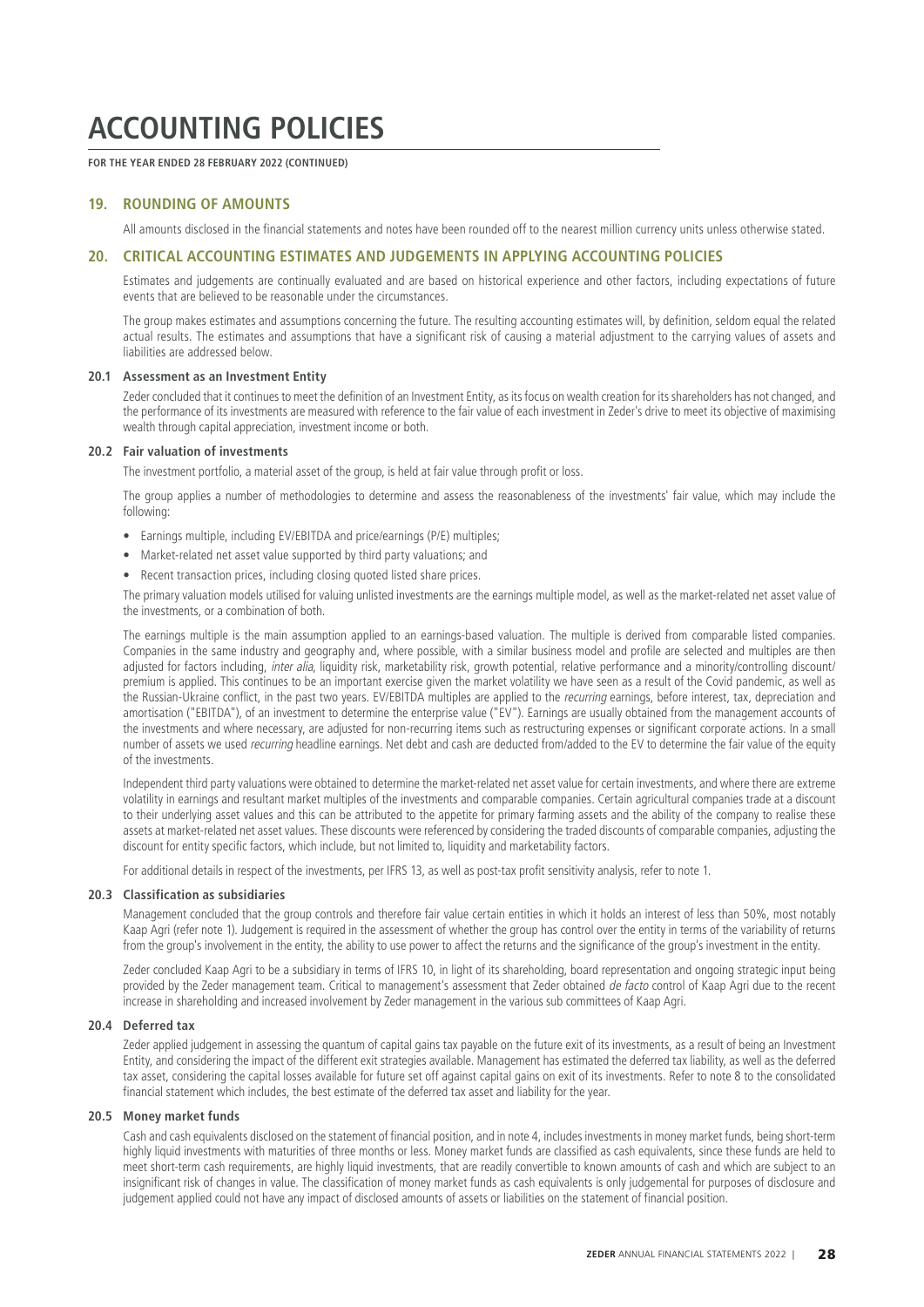**FOR THE YEAR ENDED 28 FEBRUARY 2022**

### **1. INVESTMENTS**

It was previously concluded that, with effect from 1 March 2020, Zeder had qualified as an Investment Entity per the IFRS 10 criteria. As a result, on such date, the group's existing subsidiaries (other than direct or indirect wholly-owned head office subsidiaries providing investment activities to Zeder) were deemed to be disposed of and re-acquired at fair value, with the resultant gain or loss being recognised as a non-headline item in the income statement (refer note 19.4). As required by IFRS 9, in accordance with IFRS 10, Zeder measures and classifies the majority of its financial assets as at fair value through profit or loss, with any resultant gain or loss recognised in investment valuation gains/losses. Fair value is determined in accordance with IFRS 13.

Zeder concluded that it continues to meet the definition of an Investment Entity, as its focus on wealth creation for its shareholders has not changed, and the performance of its investments is measured with reference to the fair value of each investment in Zeder's drive to meet its objective of maximising wealth through capital appreciation, investment income or both.

| <b>GROUP</b>             | 2022<br><b>Rm</b> | 2021<br><b>Rm</b> |
|--------------------------|-------------------|-------------------|
| Zaad                     | 2 0 3 7           | 2 0 1 0           |
| The Logistics Group      |                   | 1 3 2 5           |
| Capespan                 | 1 0 5 3           | 1 1 1 7           |
| Kaap Agri                |                   | 1 1 0 2           |
| Agrivision Africa        | 146               | 146               |
| Other                    | 21                | 24                |
| <b>Total investments</b> | 3 2 5 7           | 5724              |

### **Reconciliation**

| <b>GROUP</b>                     | <b>Fair value</b><br>1 Mar 21 <sup>1</sup><br><b>Rm</b> | <b>Fair value</b><br>gain/(loss)<br><b>Rm</b> | <b>Fair value</b><br>28 Feb 22<br><b>Rm</b> | Investment<br>(dividend)<br>income<br><b>Rm</b> |
|----------------------------------|---------------------------------------------------------|-----------------------------------------------|---------------------------------------------|-------------------------------------------------|
| 28 February 2022                 |                                                         |                                               |                                             |                                                 |
| <b>Continued Operations</b>      |                                                         |                                               |                                             |                                                 |
| Zaad                             | 2 0 1 0                                                 | 27                                            | 2 0 3 7                                     |                                                 |
| Capespan                         | 1 1 1 7                                                 | (64)                                          | 1053                                        | 44                                              |
| Agrivision Africa                | 146                                                     |                                               | 146                                         |                                                 |
| Other                            | 24                                                      | (3)                                           | 21                                          | $\overline{2}$                                  |
| <b>Total investments</b>         | 3 2 9 7                                                 | (40)                                          | 3 2 5 7                                     | 46                                              |
| <b>Discontinued operations</b>   |                                                         |                                               |                                             |                                                 |
| The Logistics Group <sup>1</sup> | 1 3 2 5                                                 | 246                                           | 1 5 7 1                                     | 35                                              |
| Kaap Agri <sup>1</sup>           | 1 102                                                   | 501                                           | 1603                                        | 47                                              |
| Total assets held for sale       | 2 4 2 7                                                 | 747                                           | 3 1 7 4                                     | 82                                              |
| Total                            | 5 7 2 4                                                 | 707                                           | 6 4 3 1                                     | 128                                             |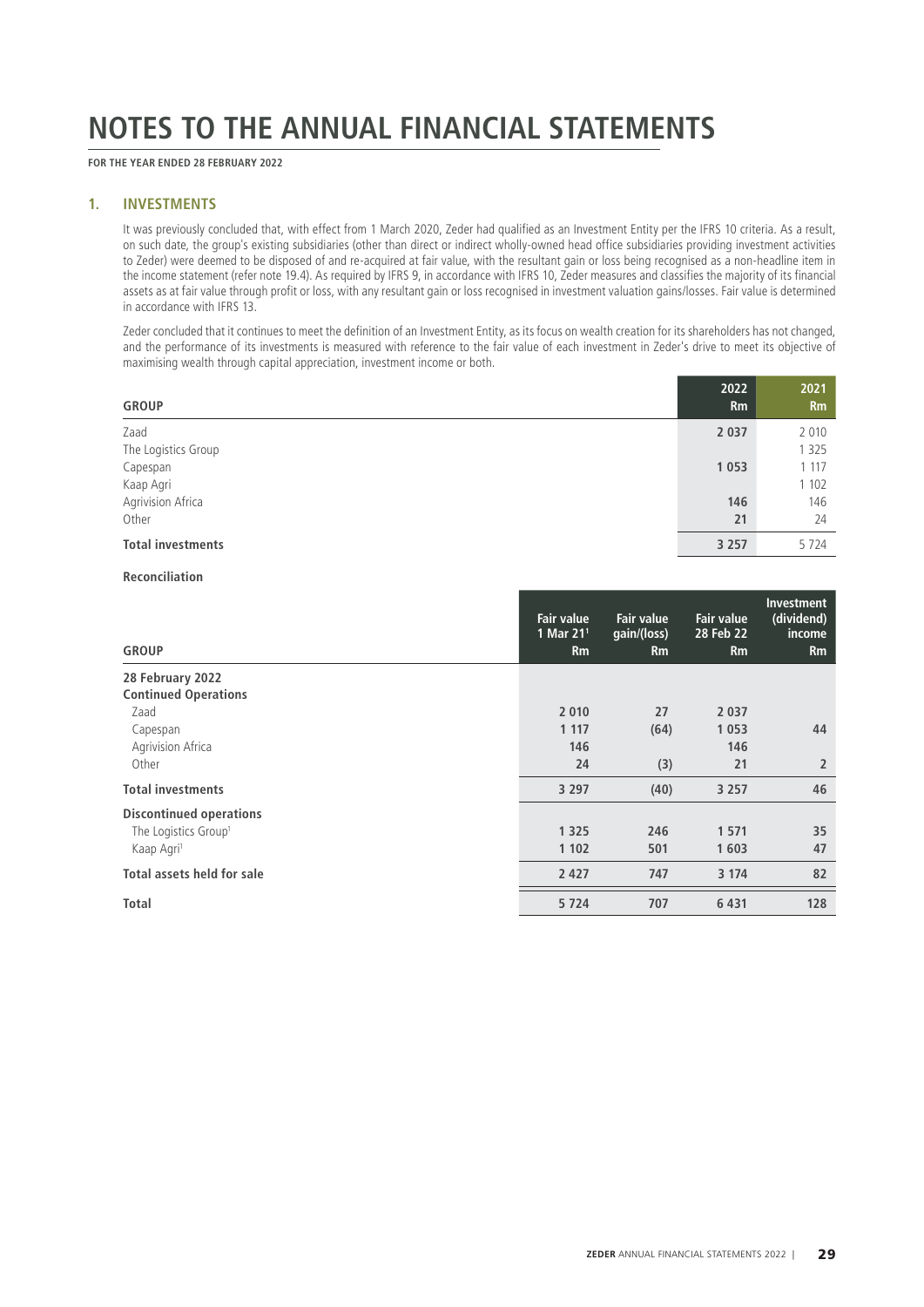**FOR THE YEAR ENDED 28 FEBRUARY 2022 (CONTINUED)**

#### **1. INVESTMENTS continued**

| <b>GROUP</b>                   | <b>Carrying</b><br>value<br>29 Feb 20<br><b>Rm</b> | Gain/(loss)<br>upon<br>deemed<br>disposal and<br>reacquisition<br><sub>of</sub><br><b>investments</b><br>on<br>1 Mar 20 <sup>2</sup><br><b>Rm</b> | <b>Fair value</b><br>1 Mar $203$<br><b>Rm</b> | <b>Fair value</b><br>gain/(loss)<br><b>Rm</b> | (Disposals)/<br>additions<br><b>Rm</b> | <b>Fair value</b><br>28 Feb 21<br><b>Rm</b> | <b>Investment</b><br>(dividend)<br>income<br><b>Rm</b> |
|--------------------------------|----------------------------------------------------|---------------------------------------------------------------------------------------------------------------------------------------------------|-----------------------------------------------|-----------------------------------------------|----------------------------------------|---------------------------------------------|--------------------------------------------------------|
| 28 February 2021               |                                                    |                                                                                                                                                   |                                               |                                               |                                        |                                             |                                                        |
| <b>Continued operations</b>    |                                                    |                                                                                                                                                   |                                               |                                               |                                        |                                             |                                                        |
| Zaad                           | 1882                                               | 152                                                                                                                                               | 2034                                          | (24)                                          |                                        | 2 0 1 0                                     |                                                        |
| Capespan                       | 417                                                | 582                                                                                                                                               | 999                                           | 118                                           |                                        | 1 1 1 7                                     |                                                        |
| Agrivision Africa              | 316                                                | (74)                                                                                                                                              | 242                                           | (96)                                          |                                        | 146                                         |                                                        |
| Quantum Foods <sup>5</sup>     | 188                                                |                                                                                                                                                   | 188                                           | 120                                           | (308)                                  |                                             |                                                        |
| Other <sup>4</sup>             | 19                                                 |                                                                                                                                                   | 19                                            |                                               | 4                                      | 24                                          | 1                                                      |
| <b>Total investments</b>       | 2822                                               | 660                                                                                                                                               | 3 4 8 2                                       | 119                                           | (304)                                  | 3 2 9 7                                     | 1                                                      |
| <b>Discontinued operations</b> |                                                    |                                                                                                                                                   |                                               |                                               |                                        |                                             |                                                        |
| Pioneer Foods <sup>5</sup>     | 5 0 5 1                                            | 1 2 9 7                                                                                                                                           | 6348                                          | 60                                            | (6408)                                 |                                             |                                                        |
| The Logistics Group1           | 1 3 3 3                                            | (305)                                                                                                                                             | 1028                                          | 297                                           |                                        | 1 3 2 5                                     |                                                        |
| Kaap Agri <sup>1, 4</sup>      | 723                                                |                                                                                                                                                   | 723                                           | 355                                           | 24                                     | 1 1 0 2                                     | 16                                                     |
| Total assets held for sale     | 7 107                                              | 992                                                                                                                                               | 8099                                          | 712                                           | (6384)                                 | 2 4 2 7                                     | 16                                                     |
| <b>Total</b>                   | 9929                                               | 1652                                                                                                                                              | 11 581                                        | 831                                           | (6688)                                 | 5724                                        | 17                                                     |

<sup>1</sup> The Logistics Group and Kaap Agri classified as a discontinued operation and an asset held for sale during current year. Previous year represented as discontinued operations.

Gain on deemed disposal and reacquisition of investments due to change in Investment Entity status. As a result, the foreign currency translation reserves accounted for by subsidiaries were recycled to the profit or loss and included in the gain on deemed disposal and reacquisition of investments as well (refer to note 19.4).

<sup>3</sup> Fair value on 1 March 2020, equate to the reported SOTP value on 29 February 2020.

<sup>4</sup> During the previous year, Zeder purchased Kaap Agri shares on the open market and converted a loan to CAN-Agri into equity. Refer to note 19.3 for disposals during the prior year.

<sup>5</sup> Fair value gain represents fair value gain on disposal of assets held for sale and discontinued operations (refer note 19.3).

Statement of financial position items carried at fair value include investments in equity instruments. The group applies a number of methodologies to determine and assess the reasonableness of the investments' fair value, which may include the following:

- Earnings multiple, including EV/EBITDA and P/E multiples;
- Market-related net asset value supported by third party valuations; and
- Recent transaction prices, including closing quoted listed share prices.

The primary valuation models utilised for valuing unlisted portfolio investments are the EV/EBITDA multiple model and the market-related net asset value of investments, or a combination of both. The applicable EV/EBITDA multiple used is determined by considering the multiples of comparable listed companies and adjusting the multiple for company specific factors. The market-related net asset value used is dependent on independent third party valuations, using comparable sales within the area, less a cost to sell.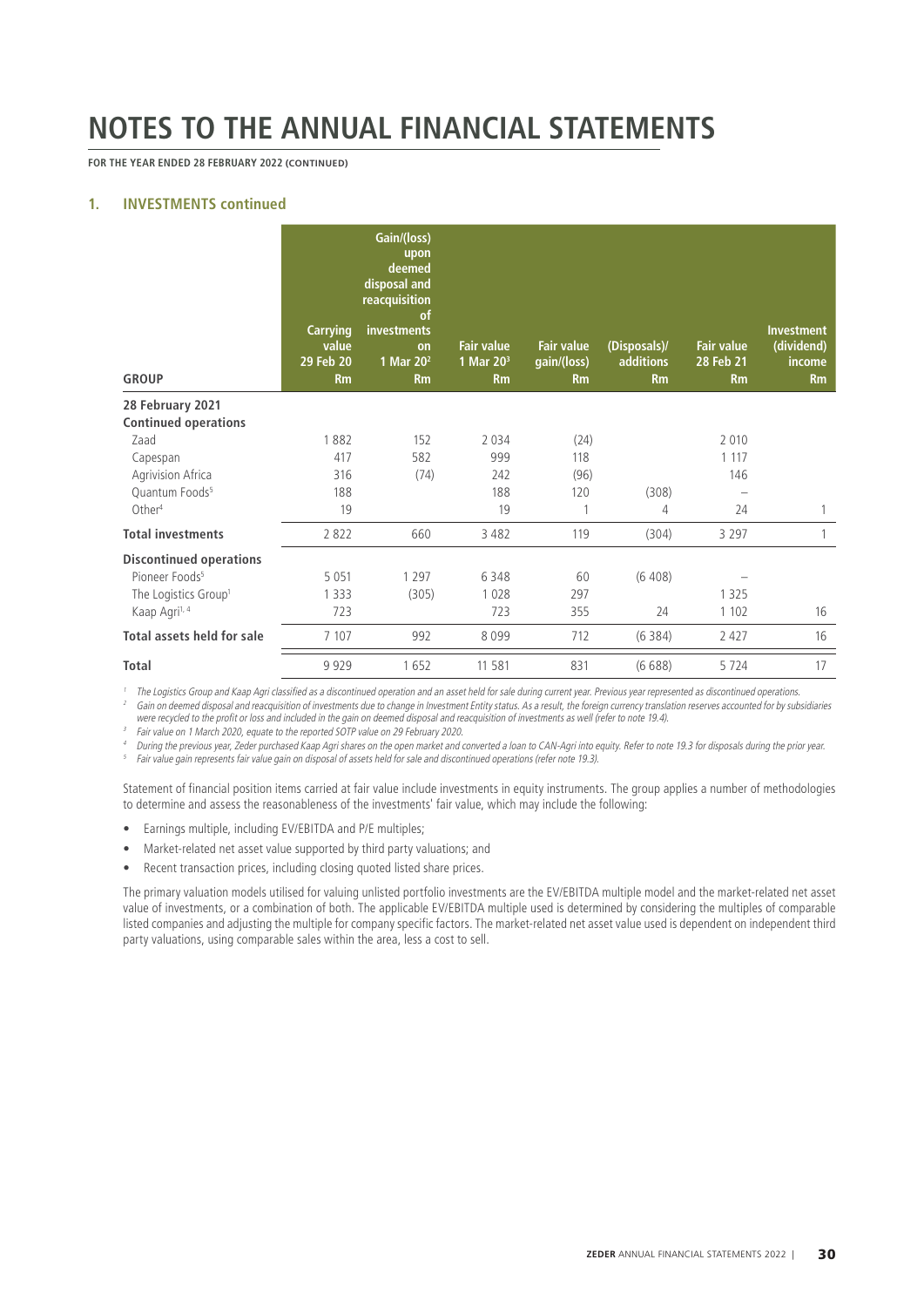**FOR THE YEAR ENDED 28 FEBRUARY 2022 (CONTINUED)**

|                                                                                                                                                                                                                                                                                                                                                                                                                                                                                                                                                                                                                                                                                                                               |                                              |                 |                            |                                                                |                      | GROUP                    |                   |                                |                         |               |                                                                                                                      |                              |                 |
|-------------------------------------------------------------------------------------------------------------------------------------------------------------------------------------------------------------------------------------------------------------------------------------------------------------------------------------------------------------------------------------------------------------------------------------------------------------------------------------------------------------------------------------------------------------------------------------------------------------------------------------------------------------------------------------------------------------------------------|----------------------------------------------|-----------------|----------------------------|----------------------------------------------------------------|----------------------|--------------------------|-------------------|--------------------------------|-------------------------|---------------|----------------------------------------------------------------------------------------------------------------------|------------------------------|-----------------|
|                                                                                                                                                                                                                                                                                                                                                                                                                                                                                                                                                                                                                                                                                                                               | 28 Feb 2022<br>Voting<br>rights <sup>6</sup> | shares<br>No.of | Country of                 | Nature of                                                      | Listed/              | Classification           | 28 Feb<br>2021    | SOTP value<br>Move-<br>ment    | 2022<br><b>28 Feb</b>   | Portion       |                                                                                                                      | Fair value<br>Cat-<br>egori- |                 |
| Investment<br>operations<br>Continued                                                                                                                                                                                                                                                                                                                                                                                                                                                                                                                                                                                                                                                                                         | $\delta$                                     | held            | incorporation'             | <b>business</b>                                                | unlisted             | at Feb 2022              | ξ                 | <b>Rm</b>                      | <b>Rm</b>               | $\infty$      | <b>Valuation method</b>                                                                                              | sation                       | <b>R</b> /share |
| Zaad                                                                                                                                                                                                                                                                                                                                                                                                                                                                                                                                                                                                                                                                                                                          | 96.9                                         | 33.0            | South Africa <sup>8</sup>  | and agrochemical<br>agricultural seed<br>Specialist<br>company | Unlisted             | Subsidiary               | 2010              | 27                             | 2037                    | 32            | EV/EBITDA multiple<br>Vlarket-related<br>(note A)                                                                    | Level 3                      | 61.67           |
| Capespan                                                                                                                                                                                                                                                                                                                                                                                                                                                                                                                                                                                                                                                                                                                      | 94.6                                         | 356.9           | South Africa <sup>9</sup>  | Fruit marketing<br>and farming                                 | Unlisted             | Subsidiary               | 1 117             | (64)                           | 1053                    | $\frac{9}{5}$ | including P/E multiple<br>on other operations<br>farming operations<br>underpinned by<br>net asset value<br>(note A) | Level 3                      | 2.95            |
| Agrivision Africa                                                                                                                                                                                                                                                                                                                                                                                                                                                                                                                                                                                                                                                                                                             | 56.0                                         | $\ddot{ }$ .0   | Mauritius <sup>10</sup>    | milling operation<br>Farming and                               | Unlisted             | Subsidiary               | 146               |                                | 146                     | $\sim$ $-$    | operations (note A)<br>farming & milling<br>underpinned by<br>net asset value<br>Vlarket-related                     | Level 3                      | 140.54          |
| The Logistics Group<br>Discontinued<br>operations<br>Other                                                                                                                                                                                                                                                                                                                                                                                                                                                                                                                                                                                                                                                                    | 98.2                                         | 362.4           | South Africa <sup>11</sup> | ogistics provider<br>ntegrated<br>Various                      | Unlisted<br>Unlisted | Subsidiary<br>Various    | 1325<br>24        | $\widehat{\mathcal{L}}$<br>246 | $\overline{21}$<br>1571 | 24            | Recent transaction<br>price (note B)<br>Refer note D                                                                 | Level 3<br>Level 3           | 4.34            |
| Kaap Agri                                                                                                                                                                                                                                                                                                                                                                                                                                                                                                                                                                                                                                                                                                                     | 42.3                                         | 31.3            | South Africa <sup>11</sup> | agricultural trade<br>services group<br>Retail and             | Listed               | Subsidiary <sup>12</sup> | 1 102             | 501                            | 1603                    | 25            | share price (note C)<br>Closing JSE-listed                                                                           | Level 1                      | 51.20           |
| Total investments<br>Other net assets<br>Cash and cash<br>equivalents                                                                                                                                                                                                                                                                                                                                                                                                                                                                                                                                                                                                                                                         |                                              |                 |                            |                                                                |                      |                          | 876<br>5724<br>62 |                                | 508<br>229<br>6431      | 100           |                                                                                                                      |                              |                 |
| Total SOTP value<br>SOTP value per<br>share (rand)                                                                                                                                                                                                                                                                                                                                                                                                                                                                                                                                                                                                                                                                            |                                              |                 |                            |                                                                |                      |                          | 6662<br>4.33      |                                | 4.66<br>7 168           |               |                                                                                                                      |                              |                 |
| Fair value gains/(losses) from investments                                                                                                                                                                                                                                                                                                                                                                                                                                                                                                                                                                                                                                                                                    |                                              |                 |                            |                                                                |                      |                          |                   | 707                            |                         |               |                                                                                                                      |                              |                 |
| Zeder's voting interest in Kaap Agri, together with other considerations indicated de facto control and therefore Kaap Agri is considered a subsidiary of Zeder.<br>n Operating via subsidiaries in Southern Africa. The Logistics Group and Kaap Agri classified as a discontinued operation and an asset held for sale.<br>Voting rights equal economic interests, except for Kaap Agri where economic interest amounts to 44.5%.<br>Principle place of business is the country of incorporation, unless otherwise stated.<br>Operating via subsidiaries in Southern Africa, Europe and the Middle East.<br>Operating via various subsidiaries throughout the world.<br><sup>10</sup> Operating via subsidiaries in Zambia. |                                              |                 |                            |                                                                |                      |                          |                   |                                |                         |               |                                                                                                                      |                              |                 |

INVESTMENTS continued **1. INVESTMENTS continued** $\leftarrow$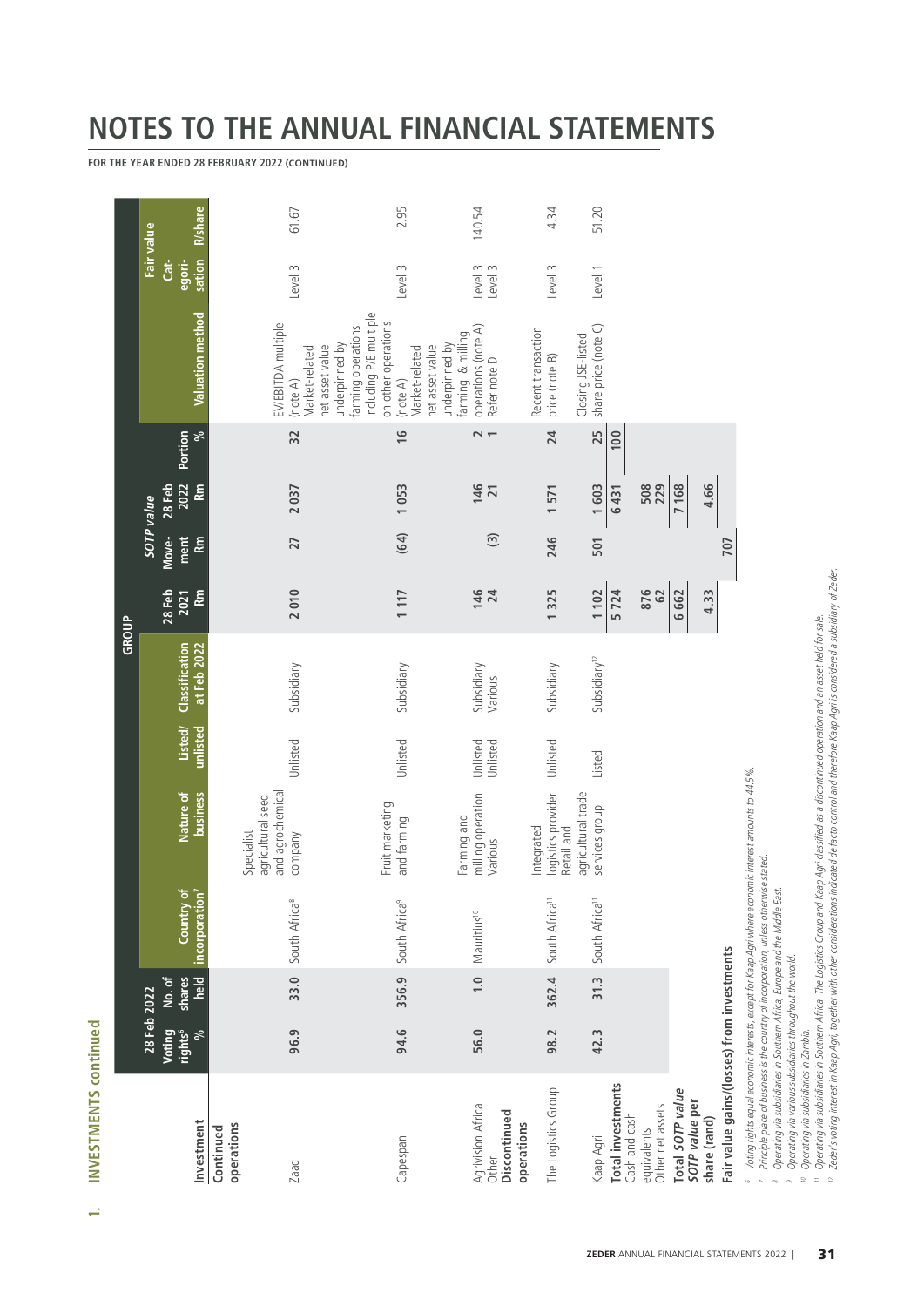**FOR THE YEAR ENDED 28 FEBRUARY 2022 (CONTINUED)**

#### **1. INVESTMENTS continued**

**Other additional information:**

|                                 | <b>Recurring</b><br>headline<br>earnings <sup>13</sup><br><b>Rm</b> | <b>EBIT</b><br><b>Rm</b> | <b>EBITDA</b><br>Rm | Net asset<br>Rm | Market-<br>related net<br>value asset value <sup>14</sup><br>Rm |
|---------------------------------|---------------------------------------------------------------------|--------------------------|---------------------|-----------------|-----------------------------------------------------------------|
| 28 February 2022                |                                                                     |                          |                     |                 |                                                                 |
| Zaad <sup>15</sup>              | 177                                                                 | 299                      | 379                 |                 |                                                                 |
| Capespan <sup>16</sup>          | 54                                                                  | 42                       | 110                 | 1457            | 1 5 5 1                                                         |
| Agrivision (USDm) <sup>16</sup> |                                                                     | 9                        | 11                  | 67              | 75                                                              |

<sup>13</sup> Recurring headline earnings is calculated on a see-through basis. The investment's recurring headline earnings is the sum of its effective interest in the recurring headline earnings of each of its underlying operations and represent its sustainable earnings.

Valuations based on market-related net asset values of underlying assets, determined by reference to the comparable market prices per hectare, adjusted for company specific factors, that include, inter alia, liquidity and marketability discounts as well as a net asset value discount attributed to the appetite for primary farming assets and the ability of the company to<br>realise these assets at market-r

<sup>15</sup> Represents the 12 months ending 30 June 2021, after recent change in year-end. Different year-ends do not have a material impact on the valuation of the investment.

<sup>16</sup> Represents the year ended 31 December 2021. Different year-ends do not have a material impact on the valuation of the investment.

### **Valuation inputs: additional details in respect of the investments, per IFRS 13:**

Note A - unlisted investments:

For an overall description with regards to the valuation methods and judgements applied refer to accounting policy note 20.2.

| Level 3<br>unobservable<br>inputs         | <b>EBITDA</b><br>Rm | EV/EBITDA<br>multiple <sup>17</sup><br>times | Net debt<br>and cash<br>Rm | <b>Recurring</b><br>headline<br>earnings <sup>13</sup><br><b>Rm</b> | P/E<br>multiple <sup>17</sup> | Compara-<br>ble<br>market<br>prices <sup>18</sup><br>times per hectare | <b>Market</b><br>related<br>net asset<br>value <sup>14</sup><br><b>Rm</b> | <b>Net</b><br>company<br>discounts<br>$\%$ | specific Implied P/E<br>multiple<br>times |
|-------------------------------------------|---------------------|----------------------------------------------|----------------------------|---------------------------------------------------------------------|-------------------------------|------------------------------------------------------------------------|---------------------------------------------------------------------------|--------------------------------------------|-------------------------------------------|
| 28 February<br>2022                       |                     |                                              |                            |                                                                     |                               |                                                                        |                                                                           |                                            |                                           |
| $Z$ aad <sup>19</sup>                     | 379                 |                                              | (1 274)                    | 177                                                                 |                               |                                                                        |                                                                           |                                            | $11.0 - 12.0$                             |
| Seed                                      | 240                 | $10.0 - 11.0$                                | (961)                      | 123                                                                 |                               |                                                                        |                                                                           | 2.5                                        |                                           |
| Chemical                                  | 139                 | $6.0 - 7.0$                                  | (313)                      | 54                                                                  |                               |                                                                        |                                                                           | 2.5                                        |                                           |
| Capespan <sup>20</sup>                    |                     |                                              |                            |                                                                     |                               |                                                                        |                                                                           |                                            |                                           |
| Mainly South<br>African farming<br>assets |                     |                                              |                            |                                                                     |                               | $R0.2m -$<br>R1.1m                                                     | 1 5 5 1                                                                   | 30.0                                       |                                           |
| Other operations                          |                     |                                              |                            | 8                                                                   | 5.0                           |                                                                        |                                                                           |                                            |                                           |
| Agrivision Africa<br>(USDm) <sup>21</sup> |                     |                                              |                            |                                                                     |                               | $$3000 -$<br>\$6 000                                                   | 75                                                                        | 75.0                                       |                                           |

<sup>17</sup> EV/EBITDA and P/E ratio's comparable to other similar companies, adjusted for company specific factors that include a combination of liquidity, marketability, and minority/controlling discount/premiums, where applicable

Comparable market prices per hectare include pome, citrus, grapes and maize farm land valuations, obtained from an independent third-party valuator, measured against the comparable sales.

Represents the 12 months ending 30 June 2021, after the recent change in year-end. The specific sector which Zaad operates in is generally characterised by valuations that translate into high earnings multiples, due to their unique product offerings developed through its own research and development divisions and their widespread presence in international markets. Zaad is earnings generative and thus valued on a EV/EBITDA multiple, comparable to other similar companies, adjusted for company specific factors that include a combination of, inter alia, liquidity, marketability, and minority/controlling discount/premiums, where applicable. The Zaad group consists of two divisions which operate on a global scale namely a Seed and Chemical business. It should be noted that the EBITDA include the EBITDA of associates. In terms of the valuation of Zaad, the focus in the calculation of the valuation was<br>on the historical audited financial ye reported results in comparison to the budget and prior year comparative interim 31 December 2020 results. In addition, the 30 June 2022 management forecasts were also considered, but not a driver of the valuation at Zeder's year end.

<sup>20</sup> Represents the year ended 31 December 2021. Capespan is an asset-heavy business with large Southern African fruit farming operations and an international fruit marketing capability. Capespan has an asset value under-pin, given the number of farms that it owns. Given the asset intense investment and inconsistent earnings, it remains appropriate to value Capespan on a market-related net asset value basis (fair value less cost to sell). These valuations are supported by third party valuations and/or comparable sales, adjusted for company specific factors, that include, inter alia, liquidity and marketability discounts as well as a net asset value discount, attributed to the appetite for primary farming assets and the ability of the company to realise these assets at market-related net asset values. Associates of Capespan, which are earnings generative, are valued on a P/E multiple, based on comparable sales<br>of similar associates, adjusted for company on an independent third-party valuer, a valuation of a fruit packing facility with cold storage based on a discounted cash flow model, with the following inputs: Net profit of R18m, represented by affordable net annual rent; capitalisation rate of 11%; and with a property value of R160m. Sensitivity on the capitalisation rate: A 1% increase would result in a R13m decrease and a 1% decrease would result in a R16m increase in estimated value.

<sup>21</sup> Represents the year ended 31 December 2021. Agrivision Africa is an asset-heavy farming and milling business in Zambia. Given the asset intense investment and lack of consistent earnings, it remains appropriate to value Agrivision Africa on a market related net asset value basis (fair value less cost to sell). These valuations are supported by appropriate third party valuations or by comparable sales, adjusted for company specific factors, that include liquidity and marketability discounts as well as a net asset value discount, attributed to<br>the appetite for primary farming asset and very few comparable farm sales, a significant discount was applied to the market-related net asset value calculation to take into account the distressed asset nature, rather than going concern.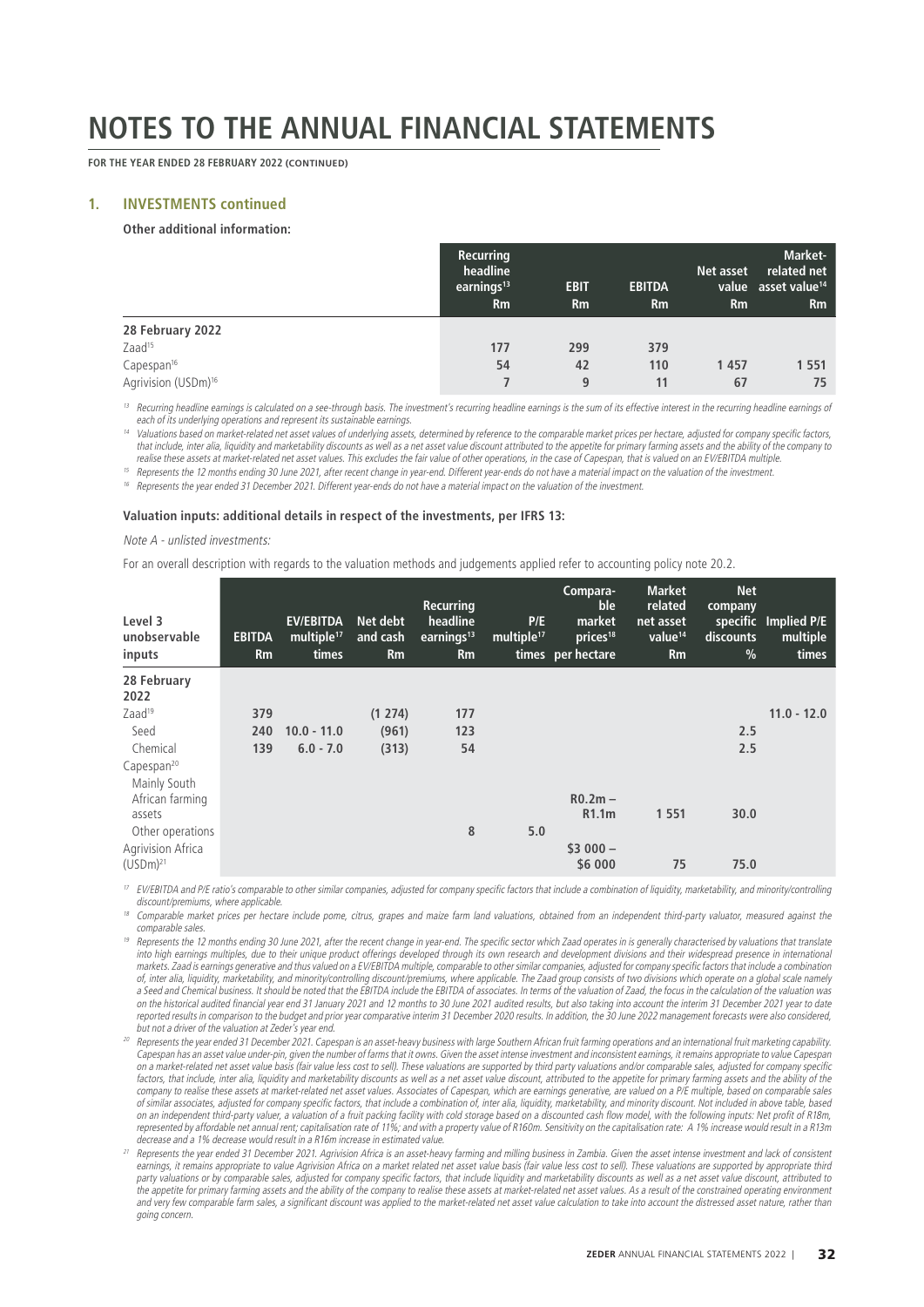**FOR THE YEAR ENDED 28 FEBRUARY 2022 (CONTINUED)**

#### **1. INVESTMENTS continued**

Note  $B$  – unlisted investments – discontinued operation:

Zeder's investment in The Logistics Group was valued at R1.57bn, based on a 100% equity valuation for The Logistics Group of R1.6bn. The total disposal consideration of R1.57bn, comprising of an initial disposal consideration of R1.35bn, which has been received subsequent to year-end, and earn-out payments totalling R218m, payable in cash. The earn-out payments are generally linked to certain extensions and or renewals of agreements and the timing of these extensions cannot be determined upfront even though they are not linked to any profit warranty. Extension/ renewal of agreement relating to earn-out payments, amounting to R218m, have been estimated to be concluded in the financial year ending 28 February 2023, but there is no certainty regarding same.

Note C – listed investments:

Kaap Agri is valued using its closing JSE-listed share price.

Note  $D$  – other unlisted investments:

Certain equity securities included in other as at the most recent reporting date consisted of the unquoted equity securities. The unquoted equity securities include advances which are linked to equity securities that trade infrequently in over-the-counter markets. In terms of these agreements, the group is entitled to the majority of the increase in the market value of the underlying over-the-counter traded equity securities and the dividends received on these securities. The advances are carried at the fair value of the underlying over-the-counter traded equity securities. The rest include a 32.4% interest in Clean Air Nurseries, an associate, valued at the loans converted to equity during the previous year as this is still a start-up enterprise. The investment in Clean Air Nurseries was impaired in full during the year. As at 28 February 2022, based on the assumption that the over-the-counter prices of the traded equity securities were 20% higher/lower for the full year, the fair value would have been R3m higher/lower than the current fair value.

#### **Post-tax profit sensitivity analysis:**

|                                            | 2022                  |                              | 2021                         |                              |
|--------------------------------------------|-----------------------|------------------------------|------------------------------|------------------------------|
| <b>GROUP</b>                               | <b>Increase</b><br>Rm | <b>Decrease</b><br><b>Rm</b> | <b>Increase</b><br><b>Rm</b> | <b>Decrease</b><br><b>Rm</b> |
|                                            |                       |                              |                              |                              |
| Closing JSE-listed share price (5%)        | 80                    | (80)                         | 55                           | (55)                         |
| EV/EBITDA (1x)                             | 379                   | (379)                        | 847                          | (847)                        |
| Multiple discounts (5%)                    | 15                    | (15)                         | b                            | (6)                          |
| Comparable market prices per hectare (10%) | 78                    | (78)                         | 56                           | (56)                         |
| Net asset value discounts (5%)             | (60)                  | 60                           | (47)                         | 47                           |

The change in valuation disclosed in the above tables shows the relative increase or decrease in the input variables deemed to be subject to the most judgement and estimate, and respective impact on the fair value presented in the consolidated annual financial statements. An increase in the EBITDA multiple and control premium inputs, would lead to an increase in the estimated value. However an increase in the discount due to the lack of liquidity and market ability and minority discount inputs, would lead to a decrease in the estimated value. An increase in the comparable market prices per hectare, would lead to an increase in the estimated value. However an increase in the net asset value discount, would lead to a decrease in the estimated value.

| <b>COMPANY</b>                                                                                                                                          | 2022<br><b>Rm</b> | 2021<br><b>Rm</b> |
|---------------------------------------------------------------------------------------------------------------------------------------------------------|-------------------|-------------------|
| Investment in unlisted subsidiary<br>Carrying value as at 29 February 2020<br>Gain upon deemed disposal and reacquisition of investment on 1 March 2020 |                   | 8 3 0 2<br>3499   |
| Fair value as at 1 March 2020 <sup>22</sup><br>Net fair value loss on investment                                                                        |                   | 11 801<br>(4680)  |
| Fair value as at 28 February 2021 <sup>23</sup>                                                                                                         | 7 1 2 1           | 7 1 2 1           |
| Net fair value gain on investment                                                                                                                       | 120               |                   |
| Fair value as at 28 February 2022 <sup>23</sup>                                                                                                         | 7 241             |                   |

<sup>22</sup> Due to change in investment Entity status, the underlying investment in subsidiary will be measured at fair value through profit or loss in accordance with IFRS 9 and IFRS 13 in the separate financial statements. This resulted into a deemed disposal and reacquisition of the investment in ZFS at fair value, with reference to the fair value of ZFS's underlying investments and other net assets.

<sup>23</sup> IAS27.11A requires an Investment Entity to account for its investment in subsidiaries at fair value in its separate financial statements, therefore the underlying investment in subsidiary will be measured at fair value through profit or loss in accordance with IFRS 9 and IFRS 13 in the separate financial statements.

The company holds 100% (2021: 100%) of the issued share capital of ZFS. ZFS is a wholly-owned subsidiary who deliver investment services to the Zeder group and holds the group's investments in the underlying investment portfolio entities.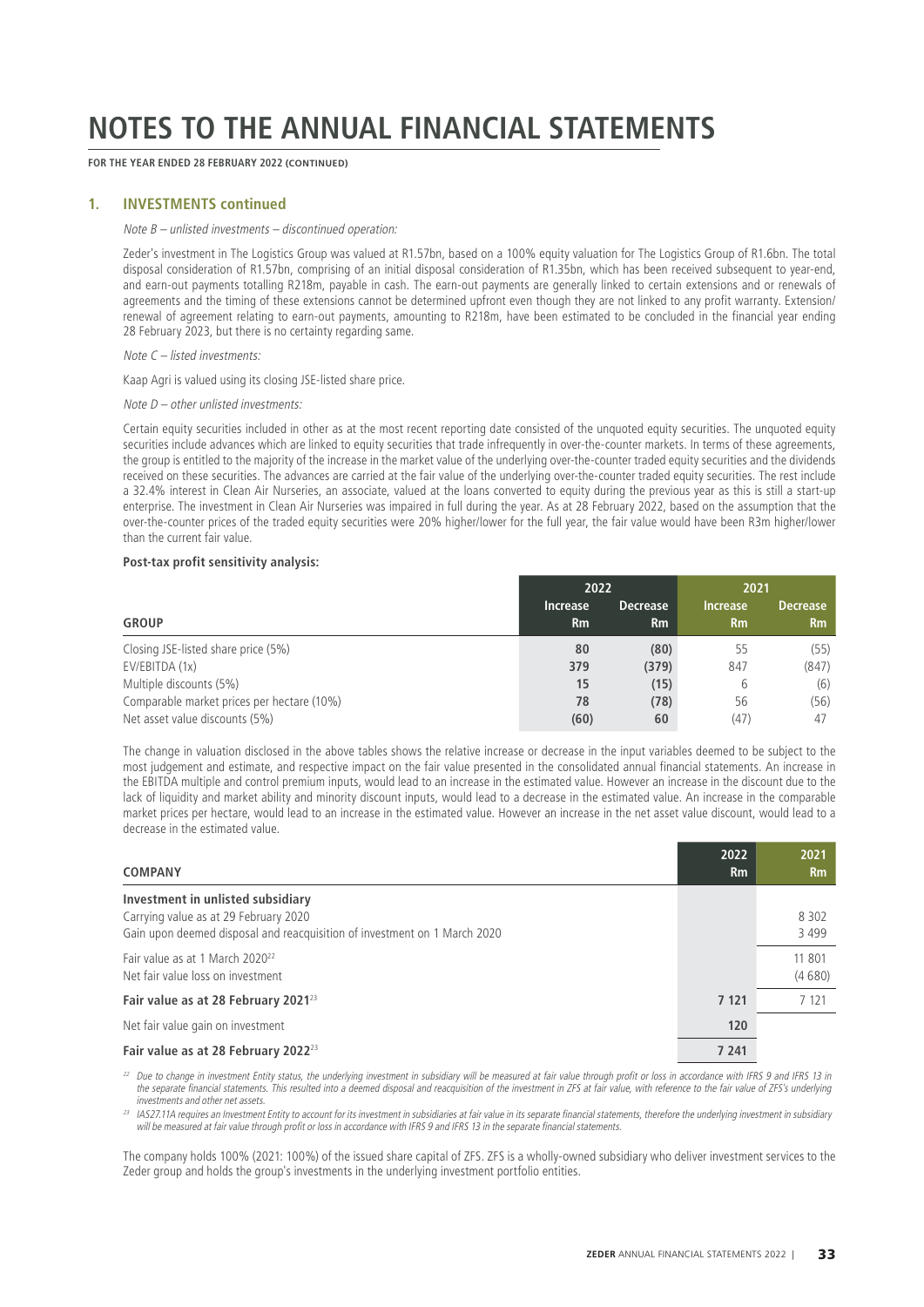**FOR THE YEAR ENDED 28 FEBRUARY 2022 (CONTINUED)**

### **1. INVESTMENTS continued**

The company fair valued its interest in its sole wholly-owned subsidiary, ZFS, with reference to the SOTP value detailed in note 1 and as reconciled there with below:

| <b>COMPANY</b>                                                                                                                                                  | 2022<br><b>Rm</b> | 2021<br><b>Rm</b> |
|-----------------------------------------------------------------------------------------------------------------------------------------------------------------|-------------------|-------------------|
| SOTP value per note 1                                                                                                                                           | 7 1 6 8           | 6662              |
| Loans and advances reflected in the company's separate annual financial statements but eliminated as intergroup<br>for purposes of the SOTP value per note 1    | (11)              |                   |
| Trade and other receivables at a the company level included in the SOTP value per note 1 and therefore excluded<br>from the fair value of the investment in ZFS |                   | (1)               |
| Borrowings reflected in the company's separate annual financial statements but eliminated as intergroup for<br>purposes of the SOTP value per note 1            | 6                 | 387               |
| Trade and other payables at a company level included in the SOTP value per note 1 and therefore excluded from<br>the fair value of the investment in ZFS        | 78                | 73                |
| <b>Fair value of investment in ZFS</b>                                                                                                                          | 7 241             | ' 121             |

|    |                           |                   | <b>GROUP</b> | <b>COMPANY</b>    |                          |
|----|---------------------------|-------------------|--------------|-------------------|--------------------------|
|    |                           | 2022<br><b>Rm</b> | 2021<br>Rm   | 2022<br><b>Rm</b> | 2021<br><b>Rm</b>        |
| 2. | <b>LOANS AND ADVANCES</b> |                   |              |                   |                          |
|    | Secured loans             |                   | ξ            |                   |                          |
|    | Unsecured loans           | 326               | 126          | 11                |                          |
|    |                           | 329               | 129          | 11                | $\overline{\phantom{0}}$ |
|    | Current                   | 326               | 126          | 11                |                          |
|    | Non-current               |                   | 3            |                   |                          |
|    |                           | 329               | 129          | 11                |                          |

As at 28 February 2022, the loans and advances have the following terms:

#### **GROUP**

| Counterparty                         | secured/unsecured    | Interest rate<br>$\%$                               | Repayment<br>terms                                                               | 2022<br><b>Rm</b> | 2021<br>Rm |
|--------------------------------------|----------------------|-----------------------------------------------------|----------------------------------------------------------------------------------|-------------------|------------|
| Participants of the share            | Secured: shares with |                                                     | Repayable in full within 7 years of such<br>capital amount being advanced to the |                   |            |
| incentive scheme                     | market value of R4m  | SARS fringe benefit rate<br>Prime (2021: Prime plus | participant                                                                      | 3                 | 3          |
| Zaad                                 | Unsecured            | $4\%$                                               | Repayable by 30 June 2022<br>Repayable in bi-annual instalments that             | 326               | 126        |
| CAN-Agri<br>Provision for impairment | Unsecured            | Prime plus 1%                                       | commenced 15 January 2020                                                        | 51                | 51         |
| (CAN-Agri)                           |                      |                                                     |                                                                                  | (51)              | (51)       |
|                                      |                      |                                                     |                                                                                  | 329               | 129        |

Historically, Zeder made loan funding available to the participants of the share incentive scheme to assist them to exercise their share options from a cash flow perspective, accumulate shares in Zeder and remain invested alongside fellow shareholders. This funding was available to cover 90% of the strike value plus the associated section 8C tax obligation. However, the Remuneration Committee has decided that, from 1 March 2018, Zeder will no longer provide such loan funding to participants for exercising their share options. R3m (2021: R3m) relate to Mr JH le Roux (an executive director) during the year.

For the CAN-Agri loan and advance, the first payments defaulted and therefore the loan balance is shown net of a provision for impairment of R51m (2021: R51m). However, during the prior year a payment of R3m was received and impairment of R3m was reversed (refer note 14).

Loans and advances, being measured at amortised cost, are almost entirely fully performing, except for the loans to CAN-Agri. Due to the start-up nature of CAN-Agri's business, its current and projected cash flow requirements and the default on the first few payments, the group impaired the loans in full. The loan to Zaad was capitalised subsequent to year-end (refer note 21) and the loan to participants of the share incentive scheme are secured by shares with a market value of R4m.

#### **COMPANY**

The loan is unsecured, interest-free and has no fixed repayment terms. Subsequent to year-end, ZFS declared a special dividend to Zeder, and settled the loan.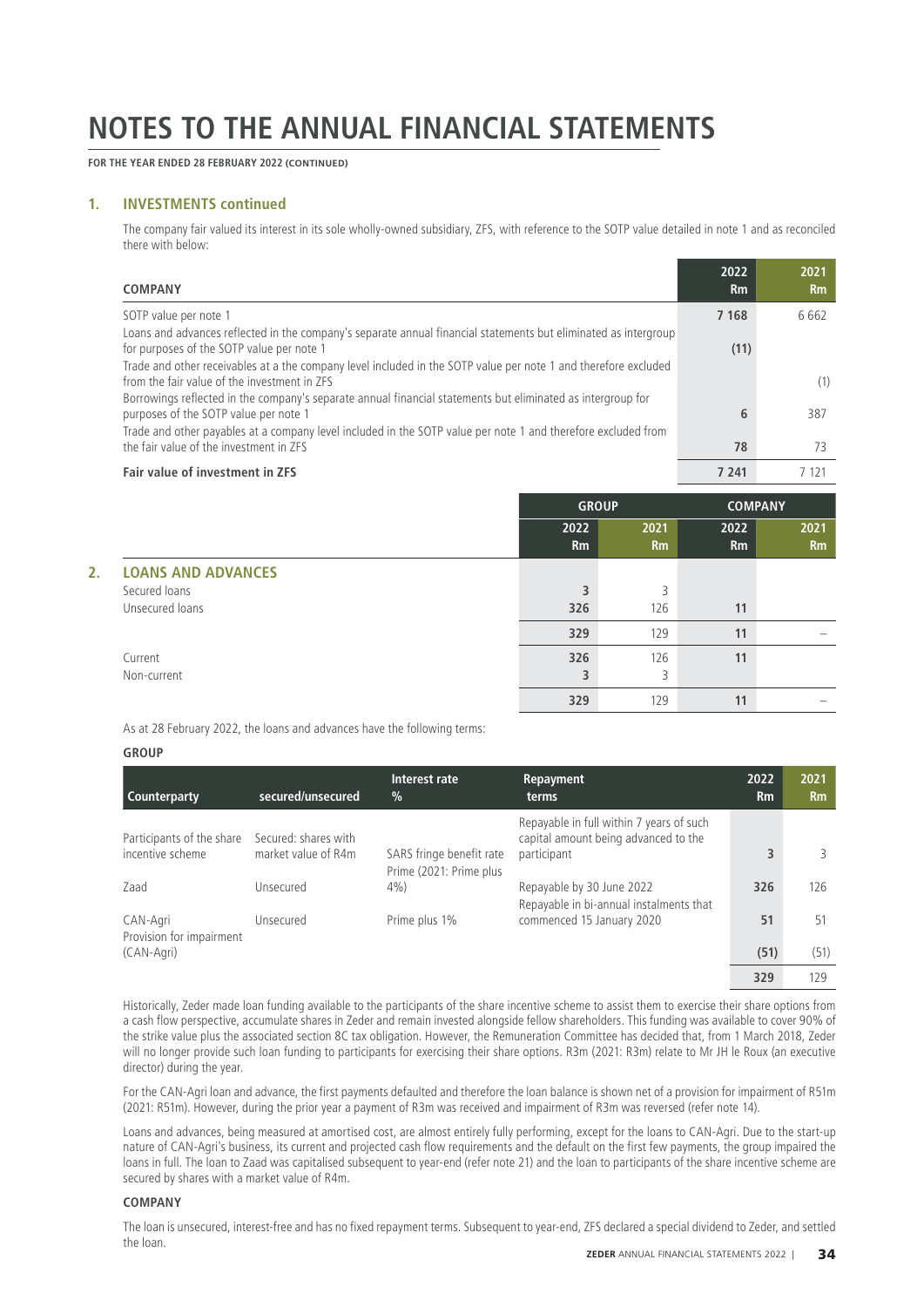**FOR THE YEAR ENDED 28 FEBRUARY 2022 (CONTINUED)**

|    |                                                 | <b>GROUP</b> |                   | <b>COMPANY</b> |            |
|----|-------------------------------------------------|--------------|-------------------|----------------|------------|
|    |                                                 | 2022<br>Rm   | 2021<br><b>Rm</b> | 2022<br>Rm     | 2021<br>Rm |
| 3. | <b>TRADE AND OTHER RECEIVABLES</b>              |              |                   |                |            |
|    | Value added tax <sup>1</sup>                    |              |                   |                |            |
|    | Prepayments and sundry receivables <sup>1</sup> |              | д                 |                |            |
|    |                                                 |              |                   |                |            |

<sup>1</sup> Total non-financial assets of R4m (2021: R11m) for the group and Rnil (2021: R0.5m) for the company is included in above.

|    | <b>GROUP</b>                                                     | 2022<br>Rm | 2021<br>Rm |
|----|------------------------------------------------------------------|------------|------------|
| 4. | <b>CASH, MONEY MARKET INVESTMENTS AND OTHER CASH EQUIVALENTS</b> |            |            |
|    | Bank balances                                                    | 442        | 605        |
|    | Money market fund                                                | 66         | 27'        |
|    |                                                                  | 508        | 876        |

The money market fund earned interest at money market rates during the year under review. Money market funds are invested in highly liquid instruments with a weighted average maturity of less than 90 days.

|     | <b>GROUP</b>                                                                                                                                                                                                                                                                                                                                                                                                                                                                                                                                                                                                                                                                                                                                                                                                                                                                                                                                                                                                                                                                                                                                                                                                                                                                                                                                                                                                                                                                                                                                                                                                                                                                                                                                        | 2022<br><b>Rm</b> | 2021<br>Rm |
|-----|-----------------------------------------------------------------------------------------------------------------------------------------------------------------------------------------------------------------------------------------------------------------------------------------------------------------------------------------------------------------------------------------------------------------------------------------------------------------------------------------------------------------------------------------------------------------------------------------------------------------------------------------------------------------------------------------------------------------------------------------------------------------------------------------------------------------------------------------------------------------------------------------------------------------------------------------------------------------------------------------------------------------------------------------------------------------------------------------------------------------------------------------------------------------------------------------------------------------------------------------------------------------------------------------------------------------------------------------------------------------------------------------------------------------------------------------------------------------------------------------------------------------------------------------------------------------------------------------------------------------------------------------------------------------------------------------------------------------------------------------------------|-------------------|------------|
| 5.  | ASSETS HELD FOR SALE AND DISCONTINUED OPERATION                                                                                                                                                                                                                                                                                                                                                                                                                                                                                                                                                                                                                                                                                                                                                                                                                                                                                                                                                                                                                                                                                                                                                                                                                                                                                                                                                                                                                                                                                                                                                                                                                                                                                                     |                   |            |
| 5.1 | Assets held for sale                                                                                                                                                                                                                                                                                                                                                                                                                                                                                                                                                                                                                                                                                                                                                                                                                                                                                                                                                                                                                                                                                                                                                                                                                                                                                                                                                                                                                                                                                                                                                                                                                                                                                                                                |                   |            |
|     | The Logistics Group Proprietary Limited ("The Logistics Group") <sup>1</sup>                                                                                                                                                                                                                                                                                                                                                                                                                                                                                                                                                                                                                                                                                                                                                                                                                                                                                                                                                                                                                                                                                                                                                                                                                                                                                                                                                                                                                                                                                                                                                                                                                                                                        | 1 5 7 1           |            |
|     | Kaap Agri Limited ("Kaap Agri")                                                                                                                                                                                                                                                                                                                                                                                                                                                                                                                                                                                                                                                                                                                                                                                                                                                                                                                                                                                                                                                                                                                                                                                                                                                                                                                                                                                                                                                                                                                                                                                                                                                                                                                     | 1603              |            |
|     |                                                                                                                                                                                                                                                                                                                                                                                                                                                                                                                                                                                                                                                                                                                                                                                                                                                                                                                                                                                                                                                                                                                                                                                                                                                                                                                                                                                                                                                                                                                                                                                                                                                                                                                                                     | 3 1 7 4           |            |
|     | Zeder announced on 12 November 2021 that the company, through its wholly-owned subsidiary, ZFS, entered into an agreement with, inter<br>alias, TLG Midco and TLG Acquisition Holdings, in terms of which ZFS will sell all of its shares in the issued share capital of The Logistics<br>Group, comprising 98.22% of The Logistics Group's shares in issue for a disposal consideration of up to R1.57bn. As a result, The Logistics<br>Group was classified as an asset held for sale and a discontinued operation. Subsequent to year-end, Zeder shareholders approved the<br>disposal of the investment in The Logistics Group at a general meeting held on 15 March 2022, with the remaining suspensive conditions<br>being fulfilled thereafter and The Logistics Group disposal being implemented on 31 March 2022. For additional information on The Logistics<br>Group and the discontinued operations, refer note 1.<br>On 28 February 2022, the Zeder board resolved to unbundle 31 286 956 Kaap Agri shares, comprising approximately 42.2% of the total<br>2<br>issued share capital of Kaap Agri, to Zeder shareholders by way of a pro rata distribution in specie, in the ratio of 1 Kaap Agri share for every<br>49.22692 Zeder shares held, subject to the condition precedent that the Financial Surveillance Department of the South African Reserve<br>Bank approves the unbundling. As a result, Kaap Agri was classified as an asset held for sale and a discontinued operation. Subsequent to<br>year-end the aforementioned condition precedent was met and the Kaap Agri shareholding was unbundled, effective on 4 April 2022. For<br>additional information on Kaap Agri and the discontinued operations, refer note 1. |                   |            |
| 5.2 | <b>Discontinued operations - Income statement</b>                                                                                                                                                                                                                                                                                                                                                                                                                                                                                                                                                                                                                                                                                                                                                                                                                                                                                                                                                                                                                                                                                                                                                                                                                                                                                                                                                                                                                                                                                                                                                                                                                                                                                                   |                   |            |
|     | Net fair value gain on investments (note 1)                                                                                                                                                                                                                                                                                                                                                                                                                                                                                                                                                                                                                                                                                                                                                                                                                                                                                                                                                                                                                                                                                                                                                                                                                                                                                                                                                                                                                                                                                                                                                                                                                                                                                                         | 747               | 712        |
|     | Investment income (dividend income) (note 1)                                                                                                                                                                                                                                                                                                                                                                                                                                                                                                                                                                                                                                                                                                                                                                                                                                                                                                                                                                                                                                                                                                                                                                                                                                                                                                                                                                                                                                                                                                                                                                                                                                                                                                        | 82                | 16         |
|     | Gain on deemed disposal and reacquisition of investments (note 1)                                                                                                                                                                                                                                                                                                                                                                                                                                                                                                                                                                                                                                                                                                                                                                                                                                                                                                                                                                                                                                                                                                                                                                                                                                                                                                                                                                                                                                                                                                                                                                                                                                                                                   |                   | 992        |
|     | Transaction costs                                                                                                                                                                                                                                                                                                                                                                                                                                                                                                                                                                                                                                                                                                                                                                                                                                                                                                                                                                                                                                                                                                                                                                                                                                                                                                                                                                                                                                                                                                                                                                                                                                                                                                                                   | (26)              |            |
|     | Profit for the year from discontinued operations                                                                                                                                                                                                                                                                                                                                                                                                                                                                                                                                                                                                                                                                                                                                                                                                                                                                                                                                                                                                                                                                                                                                                                                                                                                                                                                                                                                                                                                                                                                                                                                                                                                                                                    | 803               | 1720       |
| 5.3 | Discontinued operations - Statement of cash flow                                                                                                                                                                                                                                                                                                                                                                                                                                                                                                                                                                                                                                                                                                                                                                                                                                                                                                                                                                                                                                                                                                                                                                                                                                                                                                                                                                                                                                                                                                                                                                                                                                                                                                    |                   |            |
|     | Dividends received                                                                                                                                                                                                                                                                                                                                                                                                                                                                                                                                                                                                                                                                                                                                                                                                                                                                                                                                                                                                                                                                                                                                                                                                                                                                                                                                                                                                                                                                                                                                                                                                                                                                                                                                  | 82                | 16         |
|     |                                                                                                                                                                                                                                                                                                                                                                                                                                                                                                                                                                                                                                                                                                                                                                                                                                                                                                                                                                                                                                                                                                                                                                                                                                                                                                                                                                                                                                                                                                                                                                                                                                                                                                                                                     | 82                | 16         |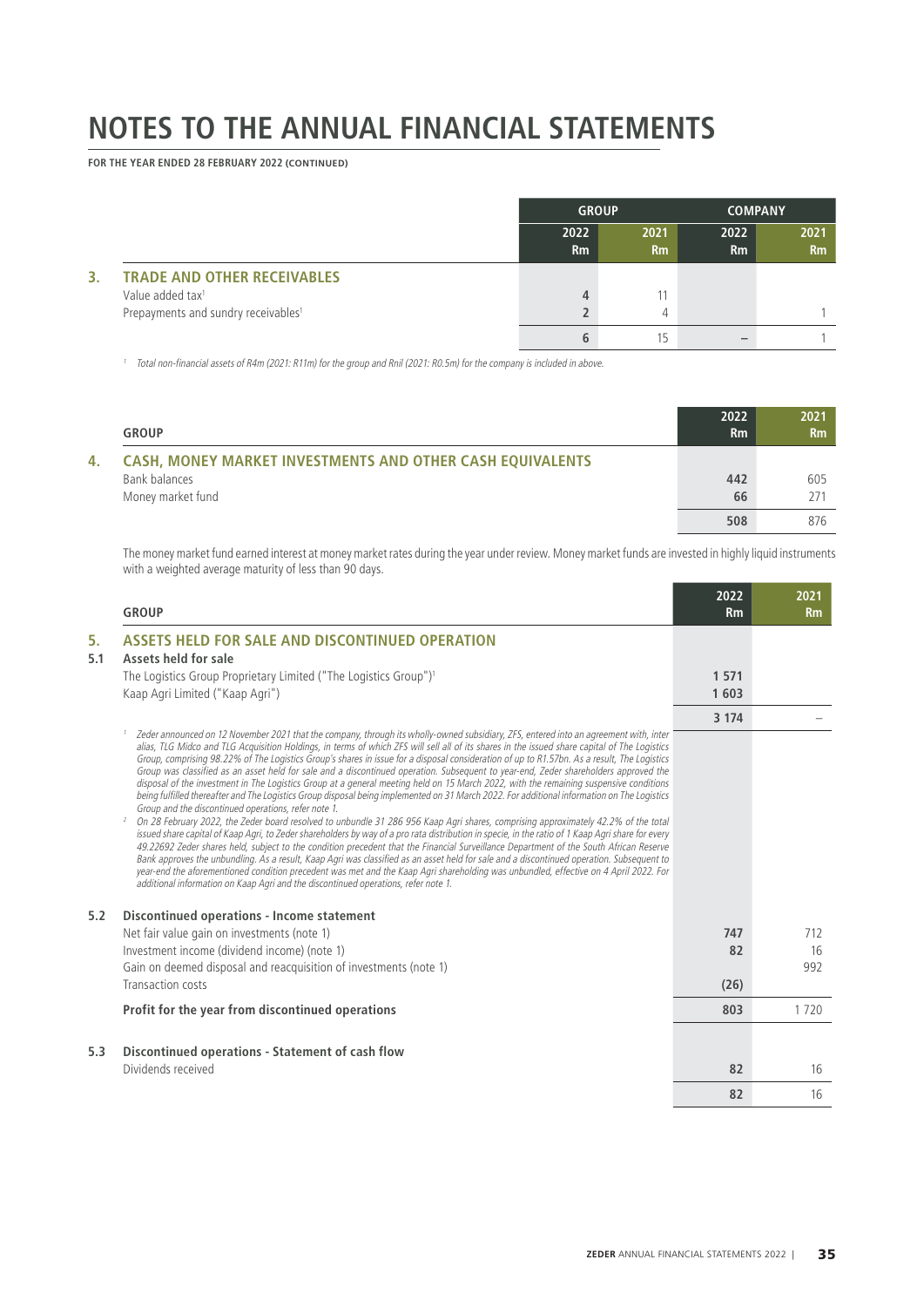**FOR THE YEAR ENDED 28 FEBRUARY 2022 (CONTINUED)**

|           |                                                                                                                                                   | <b>GROUP</b>        |                     | <b>COMPANY</b> |                |
|-----------|---------------------------------------------------------------------------------------------------------------------------------------------------|---------------------|---------------------|----------------|----------------|
|           |                                                                                                                                                   | 2022                | 2021                | 2022           | 2021           |
|           |                                                                                                                                                   | Rm                  | <b>Rm</b>           | Rm             | R <sub>m</sub> |
| 6.<br>6.1 | <b>STATED CAPITAL</b><br>Ordinary shares<br>Authorised<br>3 000 000 000 (2021: 3 000 000 000) ordinary shares with no par value.<br><i>Issued</i> |                     |                     |                |                |
|           | Balance at beginnings and end of year                                                                                                             | 6634                | 6634                | 6634           | 6634           |
|           | Number of shares in issue ('000)<br>In issue (gross of treasury shares)<br>Held by share incentive trust                                          | 1 543 260<br>(5001) | 1 543 260<br>(5001) | 1 543 260      | 1 543 260      |
|           | In issue (net of treasury shares)                                                                                                                 | 1 538 259           | 1 538 259           | 1 543 260      | 1 543 260      |

No ordinary shares were issued during the year under review and prior year.

The directors are authorised to buy back shares subject to certain limitations and the JSE Listings Requirements. During the year, the company purchased nil (2021: 171 918 767) ordinary shares in the open market, at an average price of Rnil (2021: R2.48) per share, in accordance with the general authority obtained from the shareholders at the Annual General Meetings and cancelled the shares with JSE obtained approval.

Unissued shares, limited to 5% of the company's number of shares in issue as at 28 May 2021 (amounting to 76 912 944 ordinary shares), have been placed under the control of the directors until the next annual general meeting.

# **6.2 Cumulative, non-redeemable, non-participating preference shares**

#### Authorised

250 000 000 (2021: 250 000 000) shares with no par value

#### **6.3 Share incentive schemes**

During the year, the company operated an equity-settled share incentive scheme by means of the Zeder Group Share Incentive Trust ("SIT"). In terms of the scheme, share options are granted to executive directors and other employees ("participants").

In terms of the aforementioned schemes, share options in respect of ordinary shares are allocated to participants on grant date at market prices. The settlement of the purchase consideration payable by the participants in terms of the shares options granted occurs upon exercise.

The total equity-settled share-based payment amounted to a credit of R12m (2021: R2m). This charge, net of the related tax effect, was recognised in profit and loss and credited to other reserves (refer note 7).

The SIT currently holds 5 001 469 (2021: 5 001 469) ordinary shares, with 25 489 086 (2021: 25 489 086) share options having been allocated that are unvested and/or unexercised with a total strike consideration of R55m (2021: R61m).

The weighted average strike price of share options exercised in terms of this equity-settled share scheme during the previous year under review was R2.72 per ordinary share. No share options were exercised during the year.

The maximum number of ordinary shares which may be utilised in terms of the scheme is 173 051 465 shares, while the maximum number of shares that may be offered to any single participant is 34 610 293 shares. To date, 6 468 249 (2021: 6 468 249) shares have been exercised by way of the scheme and accordingly a further 166 583 216 (2021: 166 583 216) shares may be exercised in future by way of the scheme. To date, a maximum of 8 227 549 (2021: 8 227 549) shares have been exercised by any single participant and accordingly a maximum 26 382 744 (2021: 26 382 744) shares may be exercised in future by any single participant of the scheme.

| Reconciliation of outstanding share options:                                                                                                                         | 2022<br><b>Number</b> | 2021<br><b>Number</b>                  |
|----------------------------------------------------------------------------------------------------------------------------------------------------------------------|-----------------------|----------------------------------------|
| Number of share options allocated at beginning of the year<br>Number of share options forfeited during the year<br>Number of share options allocated during the year | 25 489 086            | 26 697 462<br>(17014548)<br>15 806 172 |
| Number of share options allocated at end of the year                                                                                                                 | 25 489 086            | 25 489 086                             |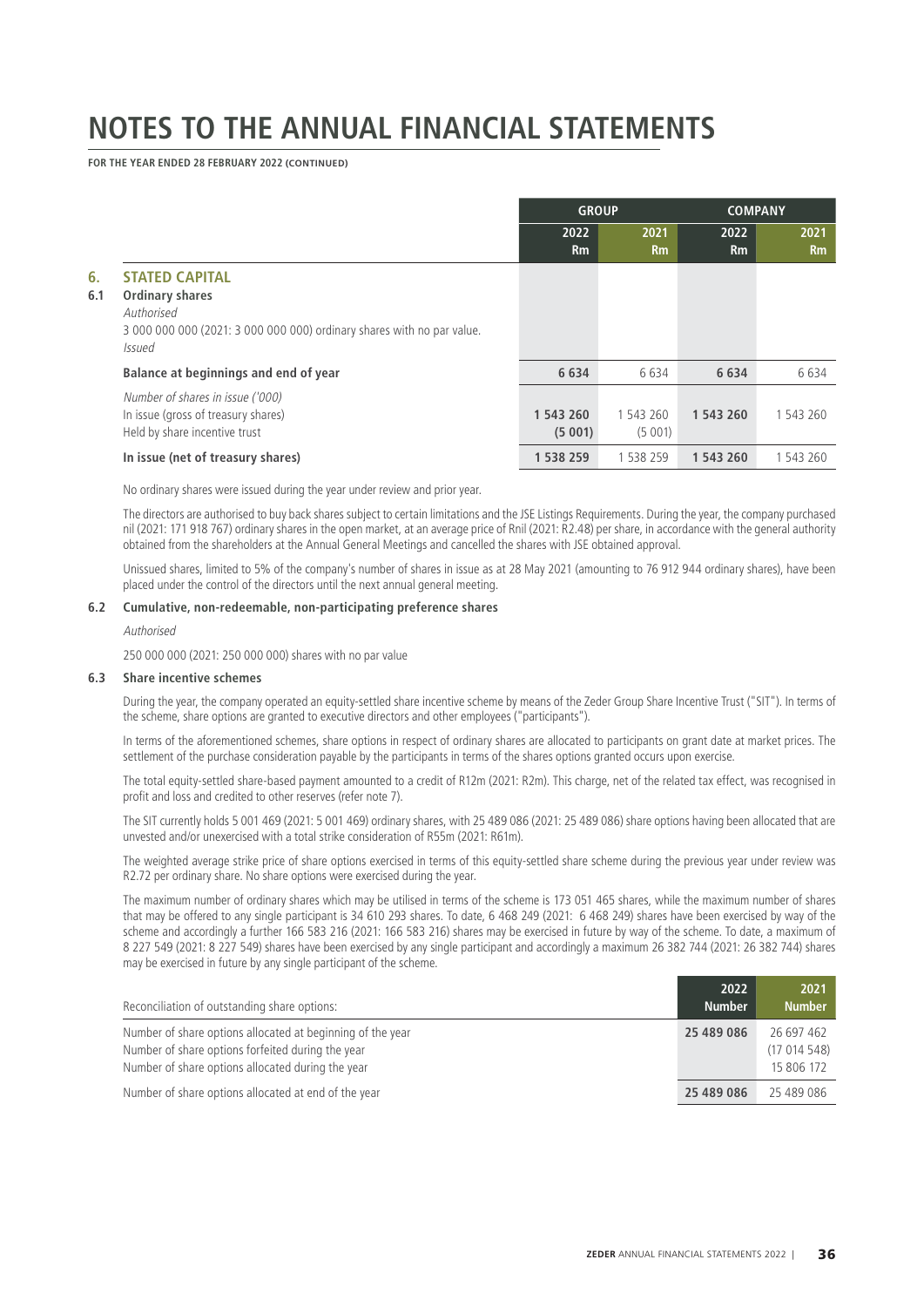**FOR THE YEAR ENDED 28 FEBRUARY 2022 (CONTINUED)**

### **6. STATED CAPITAL continued**

### **6.3 Share incentive schemes continued**

| Outstanding share options per<br>tranche allocated: | <b>Number</b><br>of shares | <b>Strike</b><br>price<br>R | Adjusted<br>price<br>R <sup>1</sup> | <b>Volatility</b><br>$^{0}/_{0}^{2}$ | <b>Dividend</b><br>yield<br>$\%$ | <b>Risk-free</b><br>$\frac{0}{0}$ | rate Fair value<br>R <sup>3</sup> |
|-----------------------------------------------------|----------------------------|-----------------------------|-------------------------------------|--------------------------------------|----------------------------------|-----------------------------------|-----------------------------------|
| 29 February 2016                                    | 93 279                     | 4.97                        | 2.10                                | 35.20                                | 2.80                             | 8.20                              | 1.48                              |
| 28 February 2017                                    | 937 450                    | 7.29                        | $3.80 - 4.13$                       | 27.38                                | 1.48                             | 7.46                              | 1.99                              |
| 28 February 2018                                    | 1807307                    | 6.41                        | $2.65 - 3.22$                       | 29.90                                | 1.70                             | 7.00                              | 2.61                              |
| 28 February 2019                                    | 4 0 0 4 3 3 4              |                             | $4.36$ $0.86 - 1.52$                | 30.20                                | 2.55                             | 7.28                              | 1.80                              |
| 29 February 2020                                    | 2 840 544                  |                             | $4.52$ $0.70 - 1.44$                | 33.00                                |                                  | 6.34                              | 1.88                              |
| 18 January 2021                                     | 15 000 000                 |                             | $2.66$ $2.34 - 2.43$                | 93.97                                |                                  | 4.25                              | 1.69                              |
| 28 February 2021                                    | 806 172                    |                             | $2.71$ $2.38 - 2.47$                | 93.90                                |                                  | 5.11                              | 1.74                              |
|                                                     | 25 489 086                 |                             |                                     |                                      |                                  |                                   |                                   |

<sup>1</sup> The approved SIT deed ("Trust Deed"), entitles Zeder's board (acting through its remuneration committee) ("Remcom") to instruct the SIT's trustees to effect such adjustments to the Strike Prices (as defined in the Trust Deed) of awarded but unexercised share options as the Remcom "shall consider fair and reasonable in the circumstances..." and to take account<br>of special dividends and various other co of Zeder that distributed a gross dividend of 20 cents per share to Zeder ordinary shareholders as a special dividend from income reserves and in accordance with the JSE Listings Requirements and the Trust Deed, on 10 May 2021.

<sup>2</sup> The expected price volatility is based on the one year historic volatility (based on the remaining life of the options), adjusted for any expected changes to future volatility due to publicly available information.

<sup>3</sup> Due to a change in vesting conditions with regards to share options issued on or after 28 February 2018, the value of those options was calculated using a Binominal Model and a<br>Black-Scholes model was used for share op

For options granted on or after 28 February 2018, 50% of the amount of options that will vest, depends on Zeder's total shareholder return ("TSR"), that includes share price growth and dividend returns. Once vested, the options remain exercisable for a period of 180 days.

| Vesting of shares occurs as follows: | %   |
|--------------------------------------|-----|
| 2 years after grant date             | 25  |
| 3 years after grant date             | 25  |
| 4 years after grant date             | 25  |
| 5 years after grant date             | 25  |
|                                      | 100 |

| Analysis of outstanding scheme shares by financial year of maturity: | Weighted<br>average<br>strike price<br>(R) | 2022<br><b>Number</b> | 2021<br>Weighted<br>average<br>strike price<br>(R) | <b>Number</b> |
|----------------------------------------------------------------------|--------------------------------------------|-----------------------|----------------------------------------------------|---------------|
| 28 February 2022                                                     |                                            |                       | 2.50                                               | 4 947 905     |
| 28 February 2023                                                     | 2.21                                       | 11 213 103            | 2.32                                               | 6 2 6 5 1 9 8 |
| 29 February 2024                                                     | 1.95                                       | 5 662 761             | 2.19                                               | 5 662 761     |
| 28 February 2025                                                     | 2.12                                       | 4 661 679             | 2.39                                               | 4661679       |
| 28 February 2026                                                     | 2.34                                       | 3 9 5 1 5 4 3         | 2.66                                               | 3 9 5 1 5 4 3 |
|                                                                      |                                            | 25 489 086            |                                                    | 25 489 086    |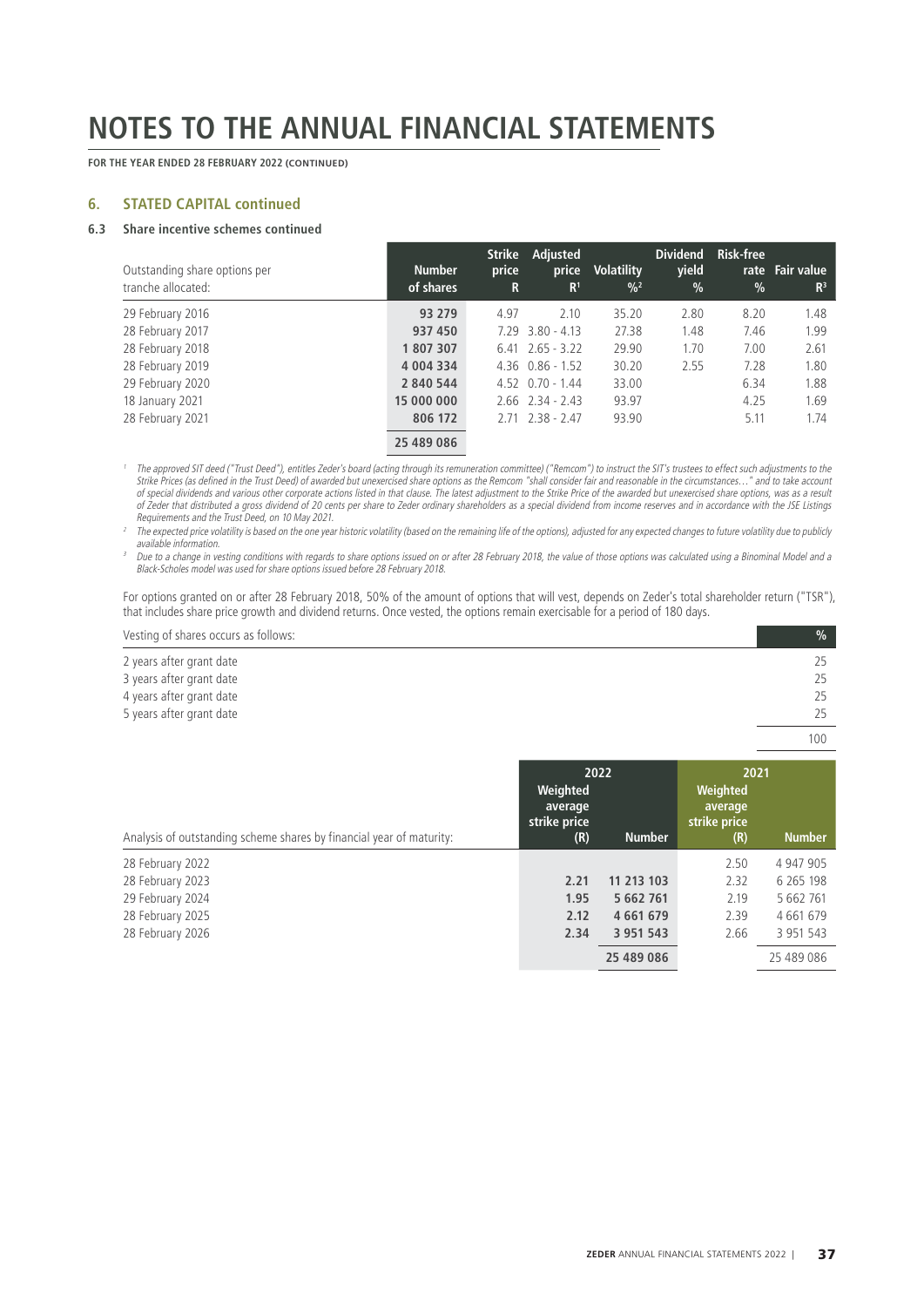**FOR THE YEAR ENDED 28 FEBRUARY 2022 (CONTINUED)**

## **7. OTHER RESERVES**

| <b>GROUP</b>                                                                                  | <b>Foreign</b><br>currency<br>translation<br><b>Rm</b> | Share-<br>based<br>payment<br><b>Rm</b> | Other <sup>1</sup><br>Rm | <b>Total</b><br><b>Rm</b> |
|-----------------------------------------------------------------------------------------------|--------------------------------------------------------|-----------------------------------------|--------------------------|---------------------------|
| <b>Balance at 1 March 2020</b>                                                                | (536)                                                  | 37                                      | (238)                    | (737)                     |
| Deemed disposal and reacquisition of investments                                              |                                                        | (9)                                     | 54                       | 45                        |
| Reclassification of foreign currency translation reserves through profit or loss <sup>2</sup> | 536                                                    |                                         |                          | 536                       |
| Transactions with non-controlling shareholders                                                |                                                        |                                         | (15)                     | (15)                      |
| Share-based payment costs - employees                                                         |                                                        | (2)                                     |                          | (2)                       |
| Transfer between reserves                                                                     |                                                        | (14)                                    | 185                      | 171                       |
| <b>Balance at 28 February 2021</b>                                                            |                                                        | 12                                      | (14)                     | (2)                       |
| Share-based payment costs - employees                                                         |                                                        | 12                                      |                          | 12                        |
| <b>Balance at 28 February 2022</b>                                                            |                                                        | 24                                      | (14)                     | 10                        |

<sup>1</sup> As at 28 February 2022 and 2021, other reserves comprise mainly of a provision for share buy-back from a dissenting shareholder, in terms of section 166 of the Companies Act, subsequent to the Pioneer Foods disposal. As at 29 February 2020, other reserves mainly related to the group's share of other comprehensive income/(losses) accounted for by<br>associates and the initial remeasurement of writt Entity status, the other reserves relating to the group's share of other comprehensive income/(losses) accounted for by associates were released to Retained Earnings.

<sup>2</sup> During the previous year, and as a result of the change in Investment Entity status and the resultant deemed disposal and reacquisition of investments, the foreign currency translation reserves accounted for by subsidiaries were recycled to the profit or loss and included in the gain on deemed disposal and reacquisition of investments.

As a result of the change in Investment Entity status and the resultant deemed disposal and reacquisition of investments in the previous year, the other reserves was also deemed to be disposed and reacquired. Other reserves that remain in the current year, relate to those of the wholly-owned head office subsidiaries providing investment activities to Zeder.

### **COMPANY**

The company's other reserves comprise mainly of a provision for share buy-back from a dissenting shareholder, in terms of section 166 of the Companies Act, subsequent to the Pioneer Foods disposal.

| <b>GROUP</b>                      | 2022<br>Rm | 2021<br>Rm |
|-----------------------------------|------------|------------|
| 8.<br><b>DEFERRED INCOME TAX</b>  |            |            |
| Deferred income tax assets        | 70         | 70         |
| Deferred income tax liabilities   | (71)       | (71)       |
| Net deferred income tax liability | (1)        | (1)        |
| Deferred income tax assets        |            |            |
| To be recovered within 12 months  | 50         |            |
| To be recovered after 12 months   | 20         | 70         |
|                                   | 70         | 70         |
| Deferred income tax liabilities   |            |            |
| To be recovered within 12 months  | (50)       |            |
| To be recovered after 12 months   | (21)       | (71)       |
|                                   | (71)       | (71)       |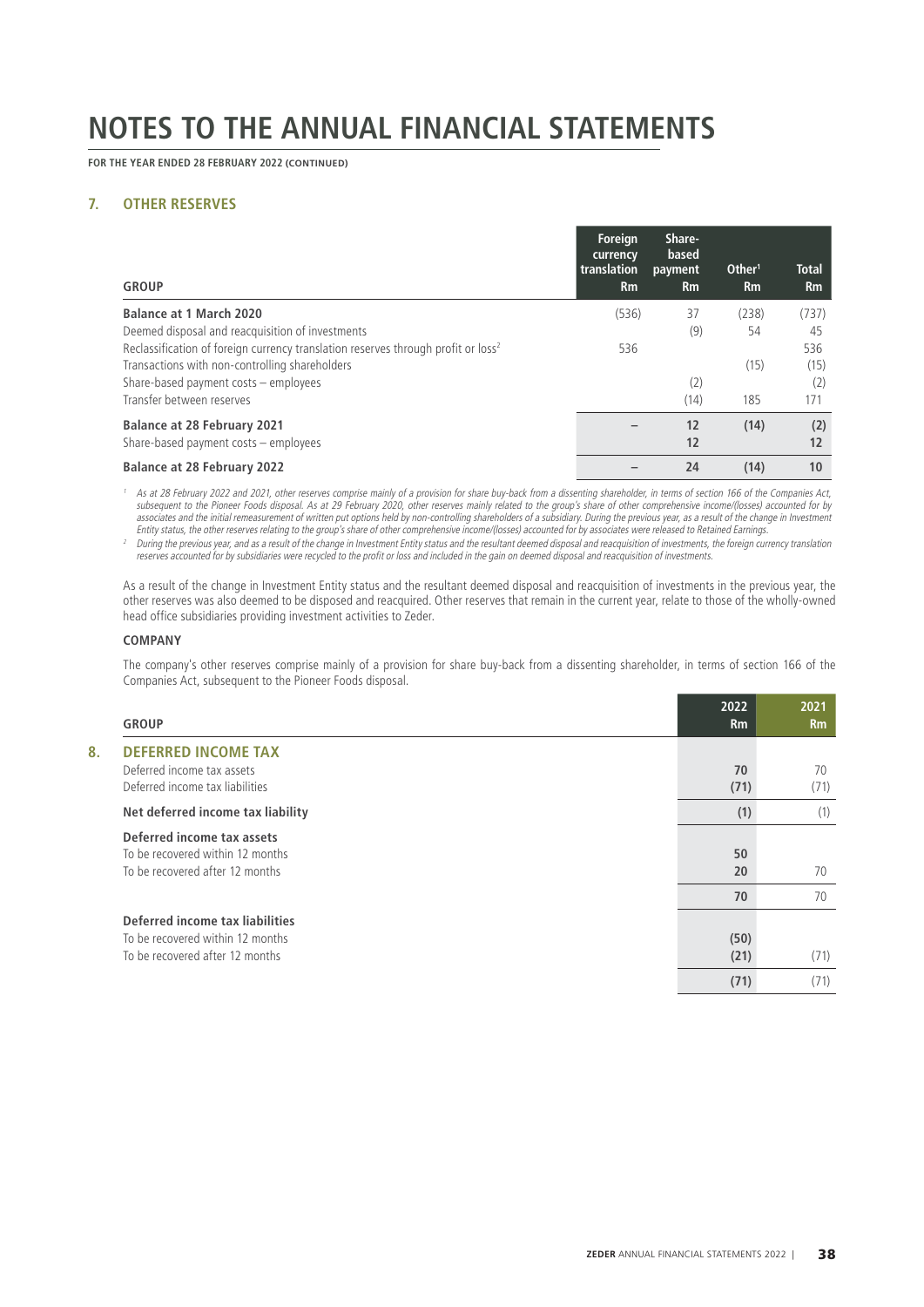**FOR THE YEAR ENDED 28 FEBRUARY 2022 (CONTINUED)**

#### **8. DEFERRED INCOME TAX continued**

The movements in the net deferred tax liability were as follows:

| <b>GROUP</b>                                                                                             | <b>Provisions</b><br>Rm | Lease<br><b>liabilities</b><br>Rm | <b>Tax losses</b><br>Rm | <b>Unrealised</b><br>profits<br>Rm | Right-of-<br>Rm | <b>Intangible</b><br>assets<br>and other<br>use assets differences<br>Rm | <b>Total</b><br>Rm |
|----------------------------------------------------------------------------------------------------------|-------------------------|-----------------------------------|-------------------------|------------------------------------|-----------------|--------------------------------------------------------------------------|--------------------|
| <b>Balance at 1 March 2020</b>                                                                           | 35                      | 51                                | 99                      | (2)                                | (13)            | (151)                                                                    | 19                 |
| Deemed disposal and reacquisition of<br>investments (note 19.4)<br>Credited/(charged) to profit and loss | (35)                    | (51)                              | (99)<br>70              | (70)                               | 13              | 151                                                                      | (20)               |
| Balance at 28 February 2021 and<br>28 February 2022                                                      |                         |                                   | 70                      | (71)                               |                 |                                                                          | (1)                |

Deferred income tax on temporary differences relating to equity securities, that form part of the investment portfolio, that are classified at fair value through profit or loss, is calculated using South Africa's effective capital gains tax rate of 22.4% (2021 : 22.4%).

Deferred income tax assets and liabilities are offset when there is a legally enforceable right to offset current tax assets against current tax liabilities and when the deferred income tax assets and liabilities relate to income taxes levied by the same taxation authority on either the taxable entity or different taxable entities where there is an intention to settle the balances on a net basis.

As a result of the change in Investment Entity status and the resultant deemed disposal and reacquisition of investments in the previous year, the deferred tax liability was also deemed to be disposed and reacquired (refer note 19.4). Deferred tax liability that remains, relate to those of the wholly-owned head office subsidiaries providing investment activities to Zeder and the deferred income tax asset relating to capital losses available for the set off against future capital gains on the disposal of investments.

|    |                           | <b>COMPANY</b>    |                   |
|----|---------------------------|-------------------|-------------------|
|    |                           | 2022<br><b>Rm</b> | 2021<br><b>Rm</b> |
| 9. | <b>BORROWINGS</b>         |                   |                   |
|    | Unsecured loans           | b                 | 387               |
|    | <b>Current Borrowings</b> | b                 | 387               |

The loans are unsecured, interest-free and have no fixed repayment terms.

|                 |                                                                |      |              | <b>GROUP</b>      |                        |
|-----------------|----------------------------------------------------------------|------|--------------|-------------------|------------------------|
|                 |                                                                |      |              | 2022<br><b>Rm</b> | 2021<br>R <sub>m</sub> |
| 10 <sub>1</sub> | <b>EMPLOYEE BENEFITS</b>                                       |      |              |                   |                        |
|                 | Short-term employee benefits<br>Performance-based remuneration |      |              |                   | 3                      |
|                 | Leave pay                                                      |      |              |                   |                        |
|                 |                                                                |      |              | n                 | 4                      |
|                 |                                                                |      | <b>GROUP</b> |                   | <b>COMPANY</b>         |
|                 |                                                                | 2022 | 2021         | 2022              | 2021                   |

|     |                                 | <b>Rm</b> | <b>Rm</b> | Rm | <b>Rm</b> |
|-----|---------------------------------|-----------|-----------|----|-----------|
| 11. | <b>TRADE AND OTHER PAYABLES</b> |           |           |    |           |
|     | Trade payables <sup>1</sup>     |           |           | 15 | 14        |
|     | Sundry payables                 | 45        | 20        |    |           |
|     | Unclaimed dividends payable     | 63        | 59        | 63 | 59        |
|     |                                 | 108       | 79        | 78 | 73        |

<sup>1</sup> Total non-financial liabilities of Rnil (2021: Rnil) for the group and the company is included in above.

As a result of the change in Investment Entity status and the resultant deemed disposal and reacquisition of investments in the previous year, the trade and other payable was also deemed to be disposed and reacquired (refer note 19.4). Trade and other payable that remain in the current year, relate to those of the wholly-owned head office subsidiaries providing investment activities to Zeder.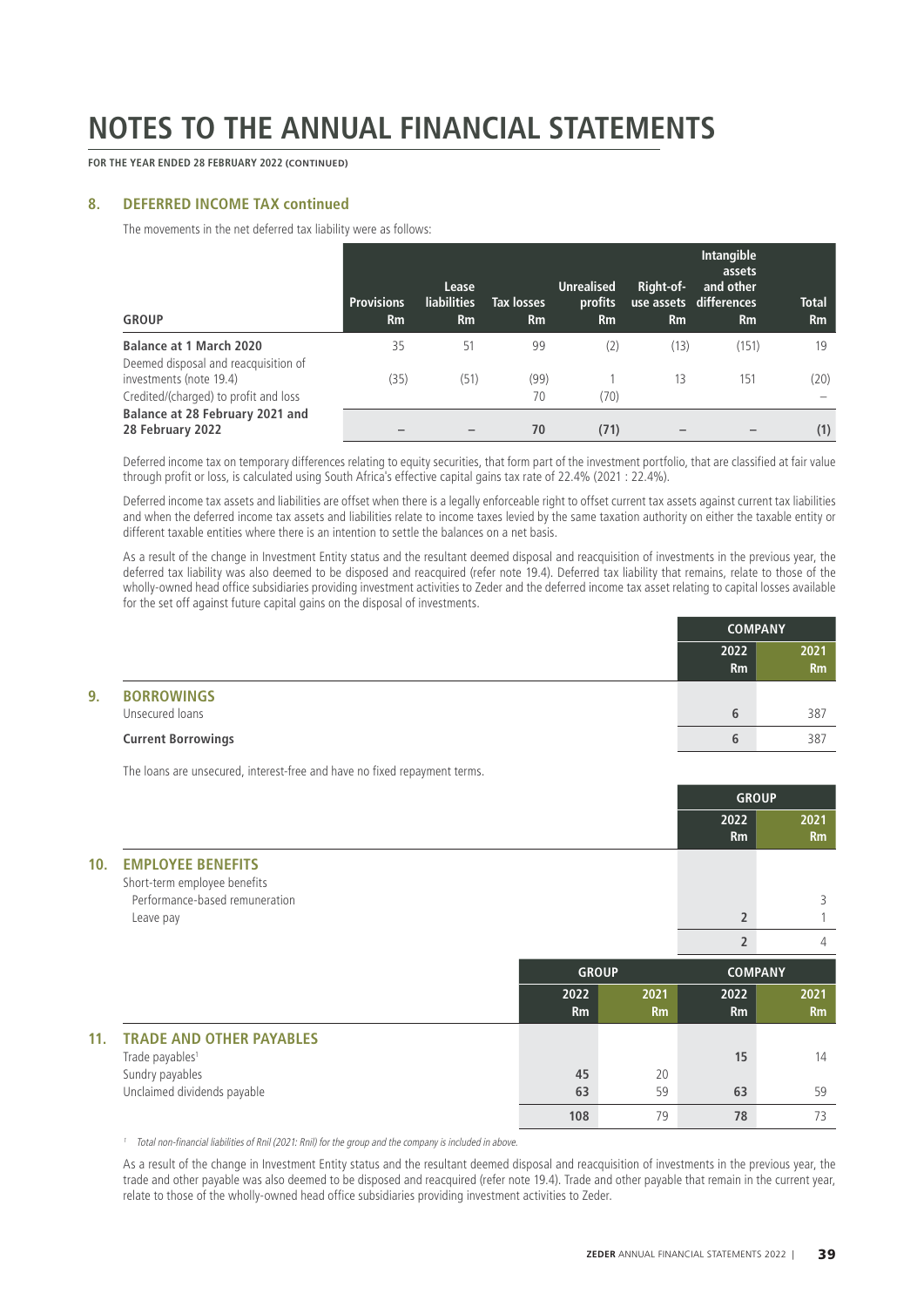**FOR THE YEAR ENDED 28 FEBRUARY 2022 (CONTINUED)**

|     |                                                                                    |                                     | <b>GROUP</b>             | <b>COMPANY</b>           |                   |
|-----|------------------------------------------------------------------------------------|-------------------------------------|--------------------------|--------------------------|-------------------|
|     |                                                                                    | 2022<br>Rm                          | 2021<br><b>Rm</b>        | 2021<br><b>Rm</b>        | 2020<br><b>Rm</b> |
| 12. | <b>INVESTMENT INCOME</b><br>Interest income earned using effective interest rate   | 36                                  | 56                       |                          |                   |
|     | Loans and advances<br>Cash and cash equivalents                                    | 20<br>16                            | 6<br>50                  |                          |                   |
|     | Interest income earned on fair value through profit or loss                        | $\overline{4}$                      | 9                        | $\overline{\phantom{0}}$ |                   |
|     | Cash and cash equivalents - money market fund                                      | $\overline{4}$                      | 9                        |                          |                   |
|     | <b>Dividend income</b>                                                             | 46                                  | $\mathbf{1}$             | 684                      | 5 5 1 8           |
|     | Investments (note 1)                                                               | 46                                  | $\mathbf{1}$             | 684                      | 5 5 1 8           |
|     |                                                                                    | 86                                  | 66                       | 684                      | 5 5 1 8           |
| 13. | <b>OTHER OPERATING INCOME</b><br>Management and other fee income<br>Directors fees | 3<br>$\mathbf{1}$<br>$\overline{4}$ | 3<br>$\overline{2}$<br>5 |                          |                   |
|     |                                                                                    |                                     | <b>GROUP</b>             |                          | <b>COMPANY</b>    |
|     |                                                                                    | 2022<br><b>Rm</b>                   | 2021<br><b>Rm</b>        | 2022<br><b>Rm</b>        | 2021<br>Rm        |
| 14. | <b>MARKETING, ADMINISTRATION AND OTHER EXPENSES</b><br>Auditors' remuneration      | 1                                   | 2                        |                          |                   |
|     | - Audit services - current year                                                    | $\mathbf{1}$                        | $\overline{2}$           |                          |                   |
|     | Employee costs <sup>1</sup>                                                        | 27                                  | 9                        |                          |                   |
|     | - Salaries, wages and allowances<br>- Equity-settled share-based payment costs     | 15<br>12                            | 11<br>(2)                |                          |                   |
|     | Impairment losses                                                                  | $\overline{\phantom{0}}$            | (3)                      | -                        |                   |
|     | - Loans and advances                                                               |                                     | (3)                      |                          |                   |
|     | Marketing and administration costs<br>Professional fees                            | 10<br>$\overline{2}$                | 16<br>3                  | $\overline{2}$           | $\overline{2}$    |
|     |                                                                                    | 40                                  | 27                       | $\overline{2}$           | $\overline{2}$    |

<sup>1</sup> Employee costs include directors' emoluments. For further information, refer to the directors' report.

|                              | <b>GROUP</b> |      |
|------------------------------|--------------|------|
|                              | 2022         | 2021 |
|                              | Rm           | Rm   |
| <b>15. FINANCE COSTS</b>     |              |      |
| Redeemable preference shares |              | 49   |
|                              |              | 49   |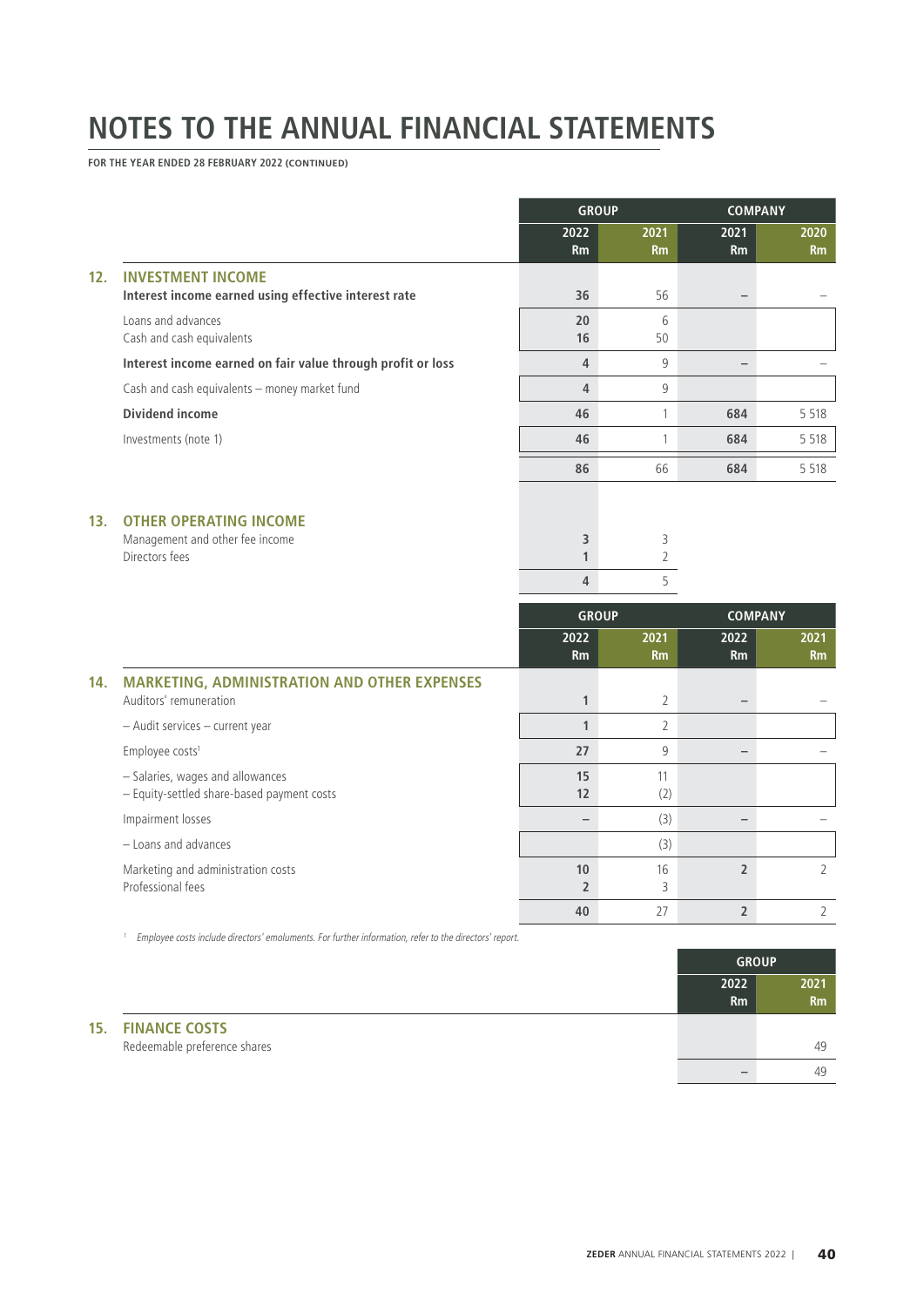**FOR THE YEAR ENDED 28 FEBRUARY 2022 (CONTINUED)**

|     |                                                                   | <b>GROUP</b>  |               | <b>COMPANY</b> |               |
|-----|-------------------------------------------------------------------|---------------|---------------|----------------|---------------|
|     |                                                                   | 2022          | 2021          | 2022           | 2021          |
|     |                                                                   | Rm            | Rm            | <b>Rm</b>      | <b>Rm</b>     |
| 16. | <b>TAXATION</b>                                                   |               |               |                |               |
|     | Current taxation                                                  | 12            | 19            |                |               |
|     |                                                                   | 12            | 19            |                |               |
|     | <b>Reconciliation of effective tax rate:</b>                      | $\frac{0}{0}$ | $\frac{9}{6}$ | $\frac{0}{0}$  | $\frac{9}{6}$ |
|     | South African standard tax rate                                   | 28.0          | 28.0          | 28.0           | 28.0          |
|     | Adjusted for:<br>- Non-taxable income<br>- Non-deductible charges | (28.9)<br>2.4 | (28.1)<br>0.9 | (28.1)<br>0.1  | (28.0)        |
|     | Effective tax rate for continued and discontinued operations      | 1.5           | 0.8           | -              |               |

Non-taxable income relates mainly to dividend income, while non-deductible charges relate mainly to share-based payment and transaction costs.

### **17. RELATED-PARTY TRANSACTIONS AND BALANCES**

The following related parties were identified with which the company and/or group transacted during the year, and/or balances were outstanding at year-end:

| Party                                                            | Relationship                         |
|------------------------------------------------------------------|--------------------------------------|
| PSG Group Limited ("PSG Group")                                  | Ultimate holding company             |
| PSG Financial Services Limited ("PSL")                           | Wholly-owned subsidiary of PSG Group |
| Zeder Financial Services Limited ("ZFS")                         | Wholly-owned subsidiary              |
| Zeder Corporate Services Proprietary Limited                     | Wholly-owned subsidiary of ZFS       |
| Zeder Africa Proprietary Limited ("ZA")                          | Wholly-owned subsidiary of ZFS       |
| Zaad Holdings Limited ("Zaad")                                   | Subsidiary of ZFS                    |
| Capespan Group Limited ("Capespan")                              | Subsidiary of ZFS                    |
| The Logistics Group Proprietary Limited ("The Logistics Group")  | Subsidiary of ZFS                    |
| Agrivision Africa                                                | Subsidiary of ZA                     |
| Kaap Agri Limited ("Kaap Agri")                                  | Subsidiary of ZFS                    |
| Clean Air Nurseries Agri Global Proprietary Limited ("CAN-Agri") | Associate of ZFS                     |
| PSG Corporate Services Proprietary Limited ("PSGCS")             | Indirect subsidiary of PSL           |
| PSG Securities Proprietary Limited                               | Indirect subsidiary of PSL           |
| PSG Money Market Fund                                            | Indirect subsidiary of PSL           |
| JH le Roux                                                       | Executive director of the company    |

Related-party transactions during the year under review included dividends received from investments (refer notes 1 and 12) and discontinued operations (refer notes 1 and 5.2), various administration expenses and professional fees (refer notes 5.2 and 14), interest income (refer note 12).

Included in the group's interest income is R4m (2021: R9m) received from PSG Money Market Fund and R20m (2021: R6m) received from Zaad.

Refer to note 1 for dividends received from investments (and those classified as discontinued operation and assets held for sale) during the year.

Included in the group's transaction cost for discontinued operations (refer note 5.2) is professional fees of R24m (2021: R0.1m) paid to PSG Capital (a division of PSGCS) for corporate finance relating to transactions during the year. Also included in the group's marketing, administration and other expenses is R6m (2021: R7m) paid to PSGCS for strategic, IT services and rent.

Included in the group's dividends paid is R150m (2021: R1.7bn) paid to PSL (the major shareholder in the company).

Details of the audited directors' emoluments and shareholdings and the prescribed officers' remuneration are included in the directors' report.

As at 28 February 2022, R3m (2021: R3m) relates to loans, including accrued interest, granted to Mr JH le Roux, with regards to shares obtained through the vesting of Zeder ordinary shares previously allocated to Mr JH le Roux, with the security value, based on the closing price as at 28 February 2022, of R4m (2021: R3m). The loan carries interest at the SARS' official interest rate (2021: SARS' official interest rate) and are repayable seven years from the respective date of advance. At the reporting date, 1 040 338 (2021: 1 045 838) Zeder ordinary shares served as security for Mr JH le Roux's loan.

Related-party balances outstanding at the reporting date included cash invested with the PSG Money Market Fund amounting to R66m (2021: R271m) (refer note 4).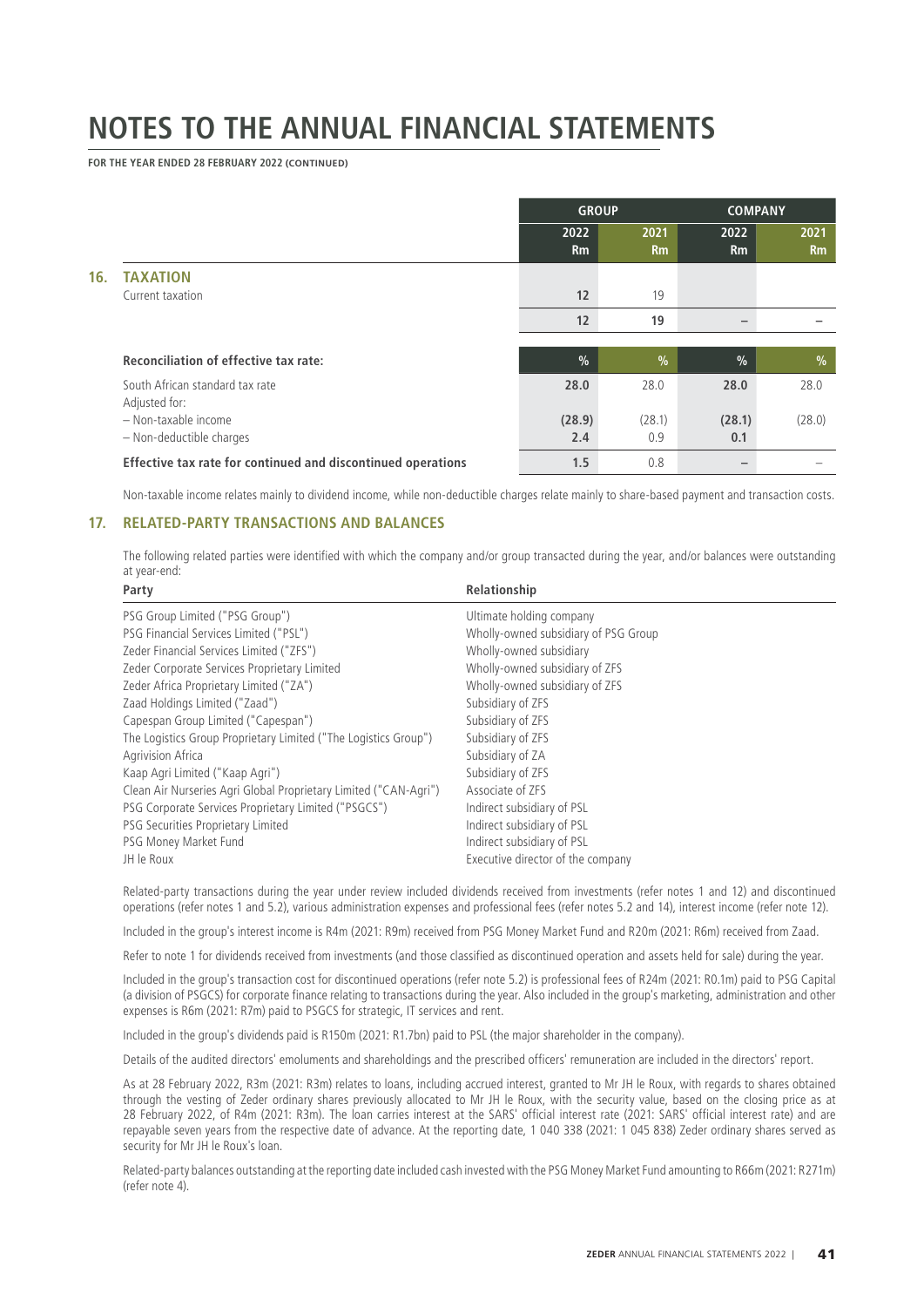**FOR THE YEAR ENDED 28 FEBRUARY 2022 (CONTINUED)**

### **18. COMMITMENTS, SURETYSHIPS AND CONTINGENT LIABILITIES**

#### **Other contingent liabilities**

The group did not have any material contingent liabilities at the reporting date.

The group is subject to litigation in the normal course of its business. Appropriate provisions are made when losses are expected to materialise. There are no legal or arbitration proceedings (including any such proceedings that are pending or threatened) of which the group is aware, which may have a material effect on the financial position of the group.

|             |                                                                                                                                                                                                         |                   | <b>GROUP</b>                      |                | <b>COMPANY</b>         |  |
|-------------|---------------------------------------------------------------------------------------------------------------------------------------------------------------------------------------------------------|-------------------|-----------------------------------|----------------|------------------------|--|
|             |                                                                                                                                                                                                         | 2022<br>Rm        | 2021<br><b>Rm</b>                 | 2022<br>Rm     | 2021<br>R <sub>m</sub> |  |
| 19.<br>19.1 | <b>NOTES TO THE STATEMENTS OF CASH FLOWS</b><br>Cash (utilised by)/generated from operations                                                                                                            |                   |                                   |                |                        |  |
|             | Profit/(loss) before taxation<br>Continued operations<br>Discontinued operations<br>Interest income                                                                                                     | 10<br>803<br>(40) | 774<br>1720<br>(65)               | 802            | 4 3 3 5                |  |
|             | Dividend income<br>Continued operations<br>Discontinued operations<br>Finance costs                                                                                                                     | (46)<br>(82)      | (1)<br>(16)<br>49                 | (684)          | (5518)                 |  |
|             | Gain on deemed disposal and reacquisition of investments (note 1)<br>Continued operations<br>Discontinued operations                                                                                    |                   | (660)<br>(992)                    |                | (3499)                 |  |
|             | Net fair value gain on investments (note 1)<br>Continued operations<br>Discontinued operations<br>Reversal of impairments<br>Equity-settled share-based payment costs<br>Non-cash translation movements | 40<br>(747)<br>12 | (119)<br>(712)<br>(3)<br>(2)<br>1 | (120)          | 4680                   |  |
|             | Sub-total<br>Changes in working capital                                                                                                                                                                 | (50)<br>36        | (26)<br>50                        | (2)<br>6       | (2)<br>48              |  |
|             | Decrease/(increase) in trade and other receivables<br>Decrease in employee benefits<br>Increase in trade and other payables                                                                             | 9<br>(2)<br>29    | (1)<br>51                         | 6              | 48                     |  |
|             |                                                                                                                                                                                                         | (14)              | 24                                | $\overline{4}$ | 46                     |  |
| 19.2        | <b>Taxation paid</b><br>Charged to profit and loss<br>Movement in net taxation liability                                                                                                                | (12)<br>(3)       | (19)<br>$\overline{3}$            |                |                        |  |
|             |                                                                                                                                                                                                         | (15)              | (16)                              |                |                        |  |

### **19.3 Disposal of investments**

#### **2021 disposals**

#### **Pioneer Food Group Limited ("Pioneer Foods")**

On 23 March 2020, Zeder disposed of the entire shareholding held by it in Pioneer Foods, representing 28.2% of the total voting interest, to Pepsi Co, for an aggregate sale amount of R6.4bn. The carrying value of the investment in Pioneer Foods prior to disposal was R5.1bn, resulting in a fair value gain of R1.4bn upon disposal of the discontinued operation.

#### **Quantum Foods Holdings Limited ("Quantum Foods")**

On 12 June 2020, Zeder disposed of the entire shareholding held by it in Quantum Foods, representing 32.1% of that company's issued share capital, to Country Bird Holdings Proprietary Limited, for an aggregate sale amount of R308m. The carrying value of the investment in Quantum Foods prior to its disposal was R188m, resulting in a fair value gain of R120m upon disposal of the asset held for sale.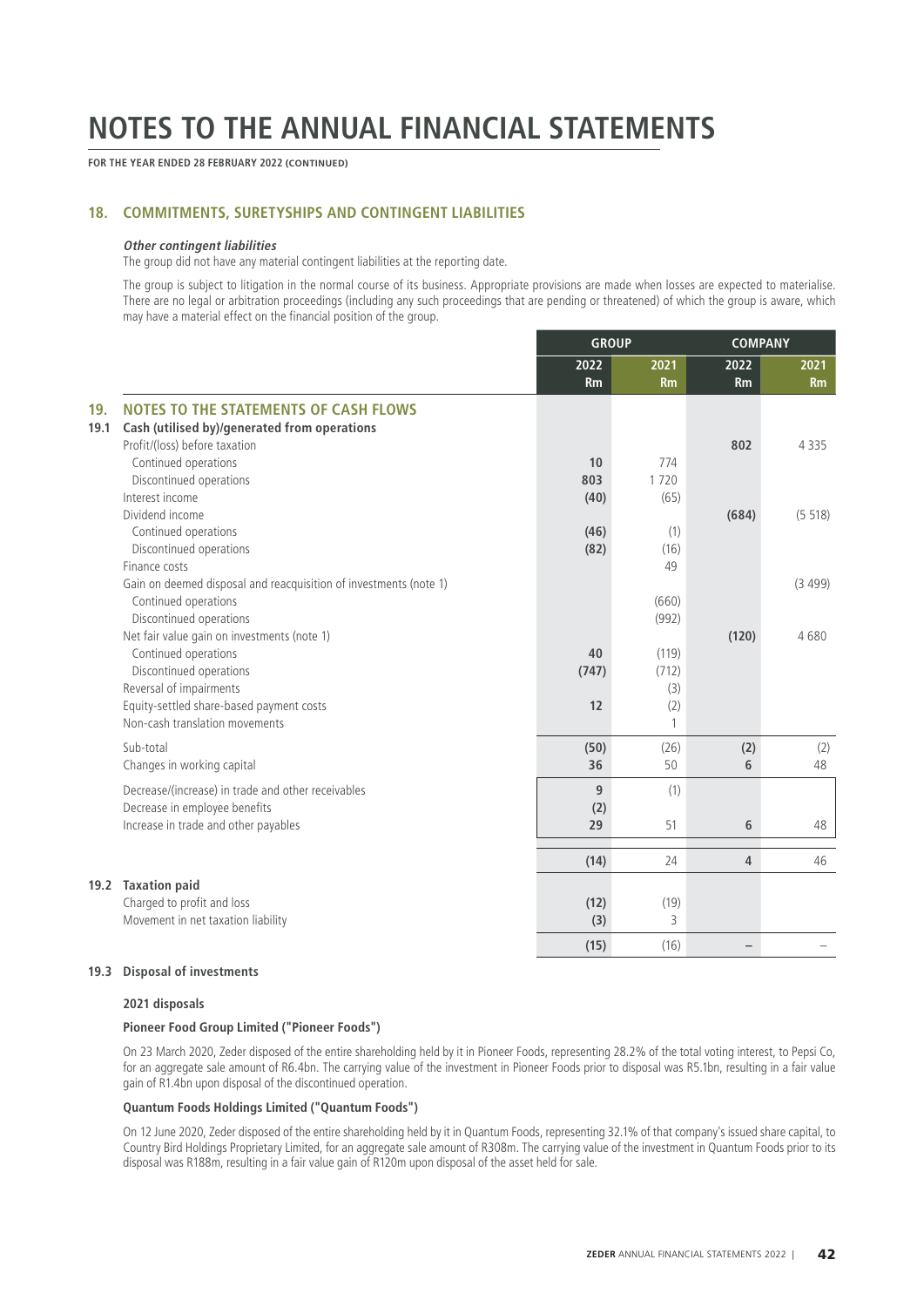**FOR THE YEAR ENDED 28 FEBRUARY 2022 (CONTINUED)**

| 19. NOTES TO THE STATEMENTS OF CASH FLOWS continued<br>19.3 Disposal of investments continued<br><b>GROUP</b> | <b>Proceeds</b><br>Rm | <b>Carrying</b><br>Value<br><b>Rm</b> | <b>Fair value</b><br>gains on<br>disposal <sup>1</sup><br><b>Rm</b> |
|---------------------------------------------------------------------------------------------------------------|-----------------------|---------------------------------------|---------------------------------------------------------------------|
| <b>Continued operations</b><br>Quantum Foods<br><b>Discontinued operations</b>                                | 308                   | 188                                   | 120                                                                 |
| Pioneer Foods                                                                                                 | 6408                  | 5 0 5 1                               | 1 357                                                               |
|                                                                                                               | 6 7 1 6               | 5239                                  | 477                                                                 |

<sup>1</sup> This fair value gain on disposal represents an additional fair value gain of R120m on Quantum Foods and R60m on Pioneer Foods over and above the fair value gain for these investments as reflected in note 1 on the date of transition.

#### **19.4 Cash and cash equivalents on deemed disposal and reacquisition of investments**

With effect from 1 March 2020, Zeder had qualified as an Investment Entity per the IFRS 10 criteria. As a result, on such date, the group's existing subsidiaries (other than wholly-owned head office subsidiaries providing investment activities to Zeder) were deemed to be disposed of and re-acquired at fair value. Accordingly, Zeder prospectively changed its accounting treatment in the previous year and now measures investments (other than whollyowned head office subsidiaries providing investment activities to Zeder) at fair value through profit or loss, irrespective of whether they are subsidiaries, as permitted by IFRS 10. The results for the year ended 29 February 2020 was not been restated (having been prepared in accordance with Zeder's previous accounting policy) and was therefore deconsolidated upon change in status to that of an Investment Entity, giving effect to:

| <b>GROUP</b>                                                   | <b>Zaad</b><br>Rm | <b>The Logistics</b><br><b>Group</b><br>Rm | Capespan<br><b>Rm</b> | <b>Agrivision</b><br><b>Africa</b><br><b>Rm</b> | <b>Total</b><br>Rm |
|----------------------------------------------------------------|-------------------|--------------------------------------------|-----------------------|-------------------------------------------------|--------------------|
| Property, plant and equipment                                  | 304               | 376                                        | 577                   | 342                                             | 1599               |
| Right-of-use assets                                            | 50                | 302                                        | 72                    |                                                 | 424                |
| Intangible assets                                              | 722               | 30                                         | 3                     | 50                                              | 805                |
| Biological assets (bearer plants)                              |                   |                                            | 413                   |                                                 | 413                |
| Investment in ordinary shares of associates                    | 142               | 146                                        | 67                    | $\overline{4}$                                  | 359                |
| Loans to associates                                            | 10                |                                            | 30                    |                                                 | 40                 |
| Investment in ordinary shares of joint ventures                | $\overline{2}$    |                                            |                       |                                                 | $\overline{2}$     |
| Equity securities                                              |                   |                                            | 6                     | 6                                               | 12                 |
| Employee benefits                                              |                   |                                            | 42                    |                                                 | 42                 |
| Deferred income tax assets                                     | 80                | 44                                         | 16                    |                                                 | 140                |
| Biological assets (agricultural produce)                       | 5                 |                                            | 111                   | 56                                              | 172                |
| Loans and advances                                             | 60                | 20                                         | 9                     |                                                 | 89                 |
| Trade and other receivables                                    | 1 0 1 1           | 204                                        | 493                   | 93                                              | 1801               |
| Derivative financial assets                                    | 1                 |                                            |                       |                                                 | 1                  |
| Inventories                                                    | 1098              | 6                                          | 174                   | 135                                             | 1 4 1 3            |
| Current income tax assets                                      |                   |                                            | $\overline{2}$        | 4                                               | 6                  |
| Cash, money market investments and other cash equivalents      | 152               | 52                                         | 108                   | 16                                              | 328                |
| Assets held for sale                                           | 311               | $\mathbf{1}$                               | 108                   |                                                 | 420                |
| Deferred income tax liabilities                                | (79)              | (14)                                       | (4)                   | (22)                                            | (119)              |
| Borrowings                                                     | (1145)            | (218)                                      | (315)                 | (338)                                           | (2016)             |
| Lease liabilities                                              | (58)              | (435)                                      | (139)                 |                                                 | (632)              |
| Derivative financial liabilities                               | (24)              |                                            |                       |                                                 | (24)               |
| Employee benefits                                              | (18)              | (23)                                       | (118)                 | (5)                                             | (164)              |
| Trade and other payables                                       | (875)             | (136)                                      | (239)                 | (48)                                            | (1298)             |
| Current income tax liabilities                                 | (27)              | (4)                                        | (12)                  |                                                 | (43)               |
| Non-current liabilities held for sale                          | (16)              |                                            |                       |                                                 | (16)               |
| <b>Total identifiable net assets</b>                           | 1706              | 351                                        | 1 4 0 4               | 293                                             | 3754               |
| Reclassification of foreign currency translation reserve       | 325               | 8                                          | 50                    | 153                                             | 536                |
| Non-controlling interest                                       | (149)             | (36)                                       | (29)                  | (130)                                           | (344)              |
| Carrying value 29 February 2020                                | 1882              | 323                                        | 1 4 2 5               | 316                                             | 3946               |
| Gain/(loss) upon deemed disposal and reacquisition of          |                   |                                            |                       |                                                 |                    |
| investments on 1 March 2020                                    | 152               | (305)                                      | 582                   | (74)                                            | 355                |
| Fair value 1 March 2020                                        | 2034              | 18                                         | 2 0 0 7               | 242                                             | 4 3 0 1            |
| Cash and cash equivalents on deemed disposal of<br>investments | (152)             | (52)                                       | (108)                 | (16)                                            | (328)              |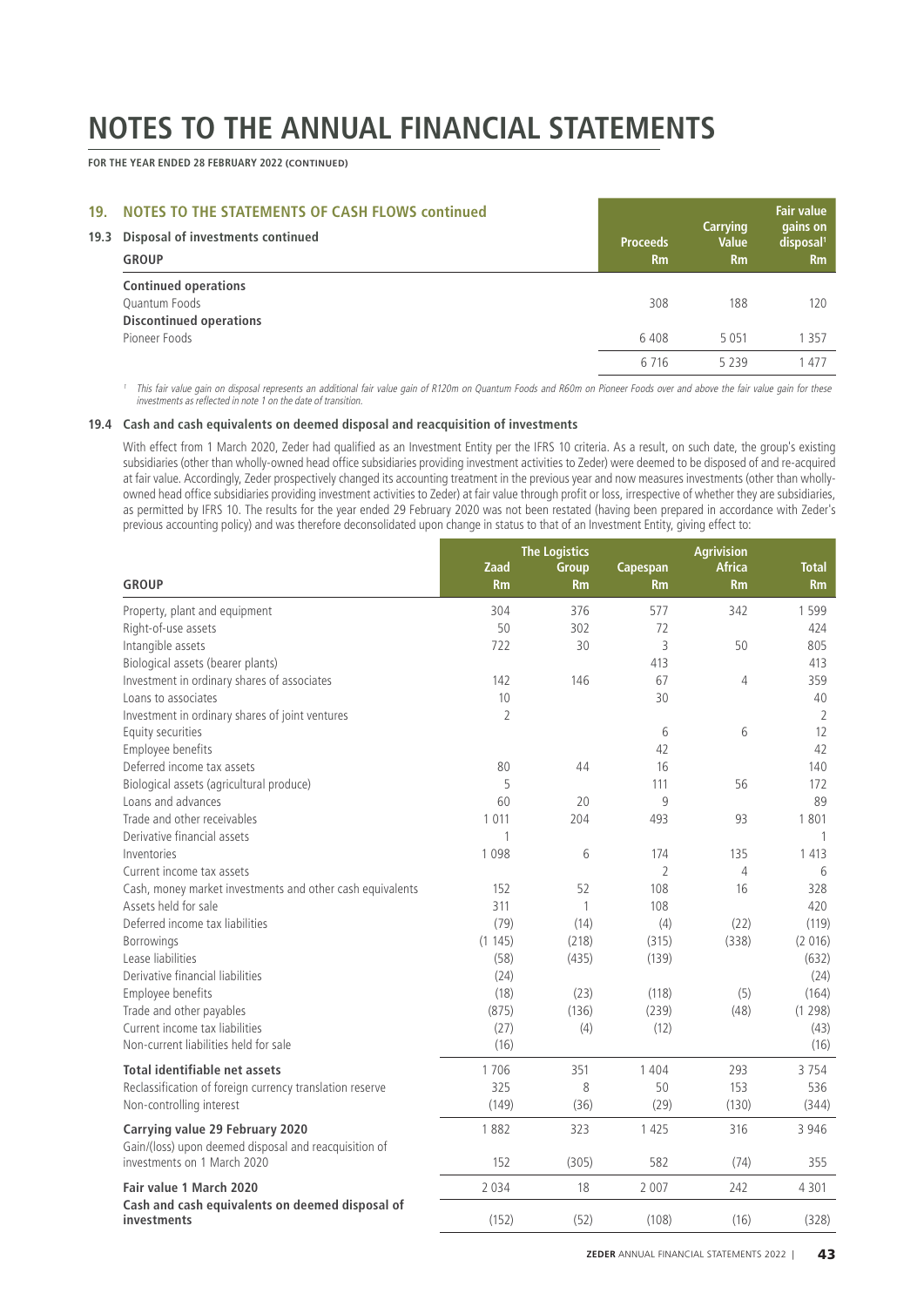**FOR THE YEAR ENDED 28 FEBRUARY 2022 (CONTINUED)**

# **19. NOTES TO THE STATEMENTS OF CASH FLOWS continued**

# **19.5 Borrowings reconciliation**

| <b>Financing cash flows</b><br><b>Deemed</b>                                                                                                                                                                                                                                              |                                           |                                                |                                          |                                           |
|-------------------------------------------------------------------------------------------------------------------------------------------------------------------------------------------------------------------------------------------------------------------------------------------|-------------------------------------------|------------------------------------------------|------------------------------------------|-------------------------------------------|
| <b>GROUP</b>                                                                                                                                                                                                                                                                              | <b>Opening</b><br>carrying<br>value<br>Rm | disposal of<br>investment<br>(note 19.4)<br>Rm | <b>Borrowings</b><br>repaid<br><b>Rm</b> | <b>Closing</b><br>carrying<br>value<br>Rm |
| 28 February 2021                                                                                                                                                                                                                                                                          |                                           |                                                |                                          |                                           |
| <b>Bank overdrafts</b>                                                                                                                                                                                                                                                                    | 1 1 8 5                                   | (1185)                                         |                                          |                                           |
| Redeemable preference shares<br>Unsecured loans                                                                                                                                                                                                                                           | 1500<br>276                               | (276)                                          | (1500)                                   |                                           |
| Secured loans                                                                                                                                                                                                                                                                             | 555                                       | (555)                                          |                                          |                                           |
|                                                                                                                                                                                                                                                                                           | 3 5 1 6                                   | (2 016)                                        | (1500)                                   |                                           |
| <b>COMPANY</b>                                                                                                                                                                                                                                                                            |                                           |                                                | 2022<br>Rm                               | 2021<br><b>Rm</b>                         |
| Opening carrying value                                                                                                                                                                                                                                                                    |                                           |                                                | 387                                      | 1 5 9 0                                   |
| Borrowings repaid                                                                                                                                                                                                                                                                         |                                           |                                                | (689)                                    | (5879)                                    |
| Borrowings drawn                                                                                                                                                                                                                                                                          |                                           |                                                | 320                                      | 4676                                      |
| Non-cash movement (share-based payments)                                                                                                                                                                                                                                                  |                                           |                                                | (12)                                     |                                           |
| <b>Closing carrying value</b>                                                                                                                                                                                                                                                             |                                           |                                                | 6                                        | 387                                       |
| <b>GROUP</b>                                                                                                                                                                                                                                                                              |                                           |                                                | 2022<br><b>Rm</b>                        | 2021<br><b>Rm</b>                         |
| <b>EARNINGS AND DIVIDEND PER SHARE</b><br><b>Headline earnings reconciliation</b>                                                                                                                                                                                                         |                                           |                                                |                                          |                                           |
| The calculation of earnings per share is based on the following:<br>Attributable earnings                                                                                                                                                                                                 |                                           |                                                | 801                                      | 2 4 7 5                                   |
| Net gain on deemed disposal and reacquisition of investments (note 1)                                                                                                                                                                                                                     |                                           |                                                |                                          | (1652)                                    |
| Continued operations (gross and net)                                                                                                                                                                                                                                                      |                                           |                                                |                                          | (660)                                     |
| Discontinued operations (gross and net)                                                                                                                                                                                                                                                   |                                           |                                                |                                          | (992)                                     |
| Net fair value gain on disposal of assets held for sale and discontinued operations (note 1)                                                                                                                                                                                              |                                           |                                                | $\overline{\phantom{0}}$                 | (180)                                     |
| Continued operations (gross and net)<br>Discontinued operations (gross and net)                                                                                                                                                                                                           |                                           |                                                |                                          | (120)<br>(60)                             |
| <b>Headline earnings</b>                                                                                                                                                                                                                                                                  |                                           |                                                | 801                                      | 643                                       |
| The calculation of the weighted number of shares in issue is as follows:<br>Weighted number of shares at beginning of year ('000)<br>Weighted number of shares - share buy-back ('000)<br>Weighted number of shares - disposal of held by executives through loan funding advanced ('000) |                                           |                                                | 1 538 259                                | 1701879<br>(82621)<br>39                  |
| Weighted number of shares at end of year ('000)<br>Number of bonus element shares to be issued in terms of share incentive scheme ('000)                                                                                                                                                  |                                           |                                                | 1 538 259<br>8 0 6 6                     | 1619297<br>3723                           |
| Diluted weighted number of shares at end of year ('000)                                                                                                                                                                                                                                   |                                           |                                                | 1 546 325                                | 1623020                                   |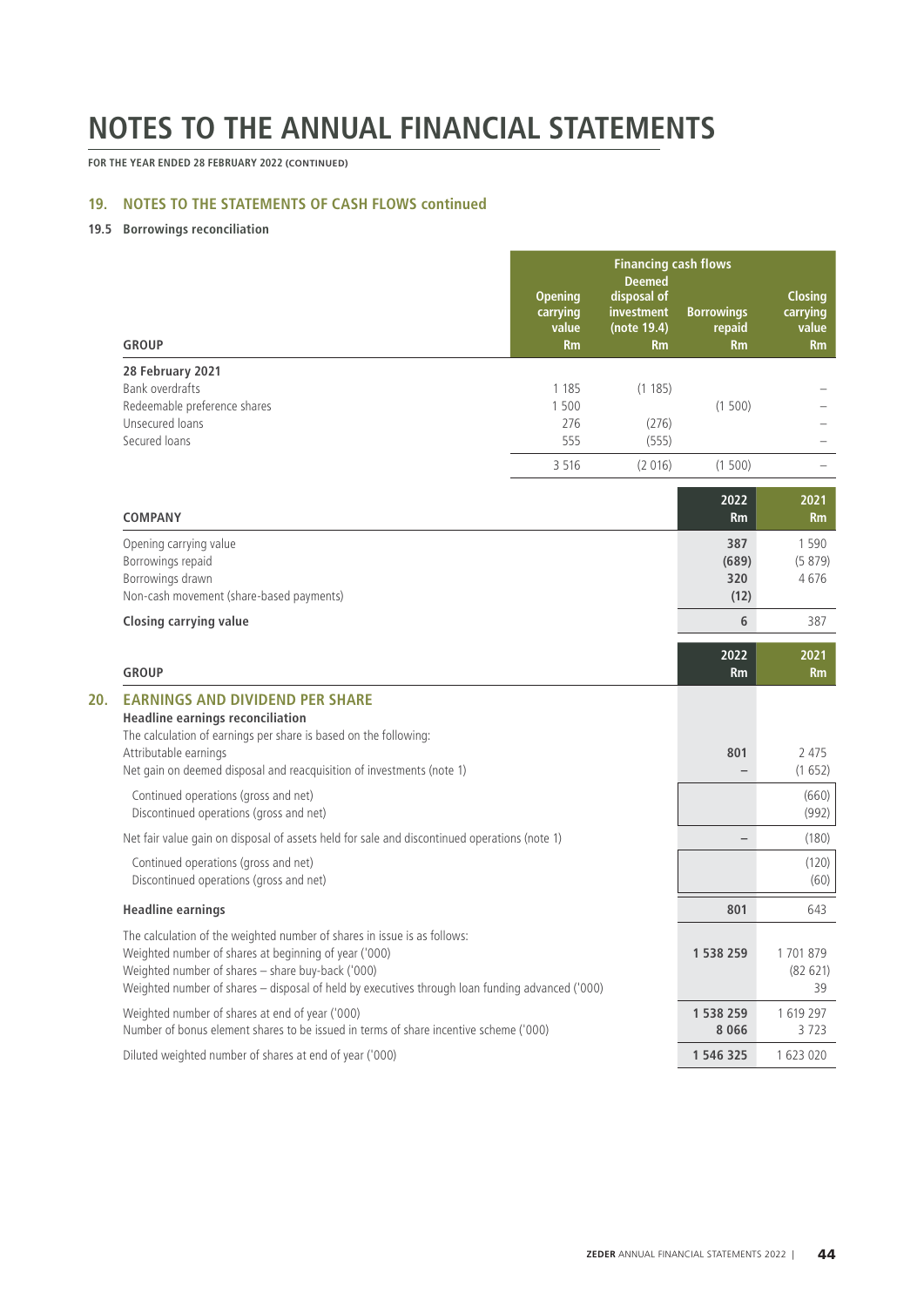**FOR THE YEAR ENDED 28 FEBRUARY 2022 (CONTINUED)**

## **20. EARNINGS AND DIVIDEND PER SHARE continued**

| <b>GROUP</b>                                                                                                                                                                                                                                                                                                                                                                                                                                                                                                                                                                                                                                                                             | 2022<br>Rm    | 2021<br><b>Rm</b> |
|------------------------------------------------------------------------------------------------------------------------------------------------------------------------------------------------------------------------------------------------------------------------------------------------------------------------------------------------------------------------------------------------------------------------------------------------------------------------------------------------------------------------------------------------------------------------------------------------------------------------------------------------------------------------------------------|---------------|-------------------|
| <b>Basic earnings per share</b><br>Attributable earnings                                                                                                                                                                                                                                                                                                                                                                                                                                                                                                                                                                                                                                 | 801           | 2 4 7 5           |
| Continued operations<br>Discontinued operations                                                                                                                                                                                                                                                                                                                                                                                                                                                                                                                                                                                                                                          | (2)<br>803    | 755<br>1720       |
| Headline earnings                                                                                                                                                                                                                                                                                                                                                                                                                                                                                                                                                                                                                                                                        | 801           | 643               |
| Continued operations<br>Discontinued operations                                                                                                                                                                                                                                                                                                                                                                                                                                                                                                                                                                                                                                          | (2)<br>803    | (25)<br>668       |
| Weighted number of shares at end of year ('000)                                                                                                                                                                                                                                                                                                                                                                                                                                                                                                                                                                                                                                          | 1 538 259     | 1619 297          |
| Attributable/basic earnings per share (cents)                                                                                                                                                                                                                                                                                                                                                                                                                                                                                                                                                                                                                                            | 52.1          | 152.8             |
| Continued operations<br>Discontinued operations                                                                                                                                                                                                                                                                                                                                                                                                                                                                                                                                                                                                                                          | (0.1)<br>52.2 | 46.6<br>106.2     |
| Headline earnings per share (cents)                                                                                                                                                                                                                                                                                                                                                                                                                                                                                                                                                                                                                                                      | 52.1          | 39.7              |
| Continued operations<br>Discontinued operations                                                                                                                                                                                                                                                                                                                                                                                                                                                                                                                                                                                                                                          | (0.1)<br>52.2 | (1.6)<br>41.3     |
| Diluted earnings per share<br>Diluted earnings and diluted headline earnings per share are calculated by using earnings and headline earnings<br>and adjusting the weighted average number of ordinary shares in issue to assume conversion of all dilutive<br>potential ordinary shares on a group level (arising from the share-based payment arrangements set out in<br>note 6). A calculation is performed to determine the number of shares that could have been acquired at fair value<br>(determined using the annual volume weighted average JSE-listed share price of the company's shares) based on<br>the monetary value of the shares/share options granted to participants. |               |                   |
| Diluted attributable earnings                                                                                                                                                                                                                                                                                                                                                                                                                                                                                                                                                                                                                                                            | 700           | 2 3 8 2           |
| Continued operations<br>Discontinued operations                                                                                                                                                                                                                                                                                                                                                                                                                                                                                                                                                                                                                                          | (44)<br>744   | 698<br>1684       |
| Diluted headline earnings                                                                                                                                                                                                                                                                                                                                                                                                                                                                                                                                                                                                                                                                | 700           | 550               |
| Continued operations<br>Discontinued operations                                                                                                                                                                                                                                                                                                                                                                                                                                                                                                                                                                                                                                          | (44)<br>744   | (82)<br>632       |
| Diluted weighted number of shares at end of year ('000)                                                                                                                                                                                                                                                                                                                                                                                                                                                                                                                                                                                                                                  | 1 546 325     | 1623020           |
| Diluted attributable earnings per share (cents)                                                                                                                                                                                                                                                                                                                                                                                                                                                                                                                                                                                                                                          | 45.3          | 146.8             |
| Continued operations<br>Discontinued operations                                                                                                                                                                                                                                                                                                                                                                                                                                                                                                                                                                                                                                          | (2.8)<br>48.1 | 43.0<br>103.8     |
| Diluted headline earnings per share (cents)                                                                                                                                                                                                                                                                                                                                                                                                                                                                                                                                                                                                                                              | 45.3          | 33.8              |
| Continued operations<br>Discontinued operations                                                                                                                                                                                                                                                                                                                                                                                                                                                                                                                                                                                                                                          | (2.8)<br>48.1 | (5.1)<br>38.9     |

### **Final dividends per share**<sup>1</sup>

2021: no ordinary dividend declared; 20 cents special dividend (declared on 13 April 2021 and paid on 10 May 2021)

2022: no ordinary dividend declared; 92.5 cents special dividend (declared on 12 April 2022 and payable on 9 May 2022)

<sup>1</sup> Dividends are not accounted for until they have been approved by the company's board of directors.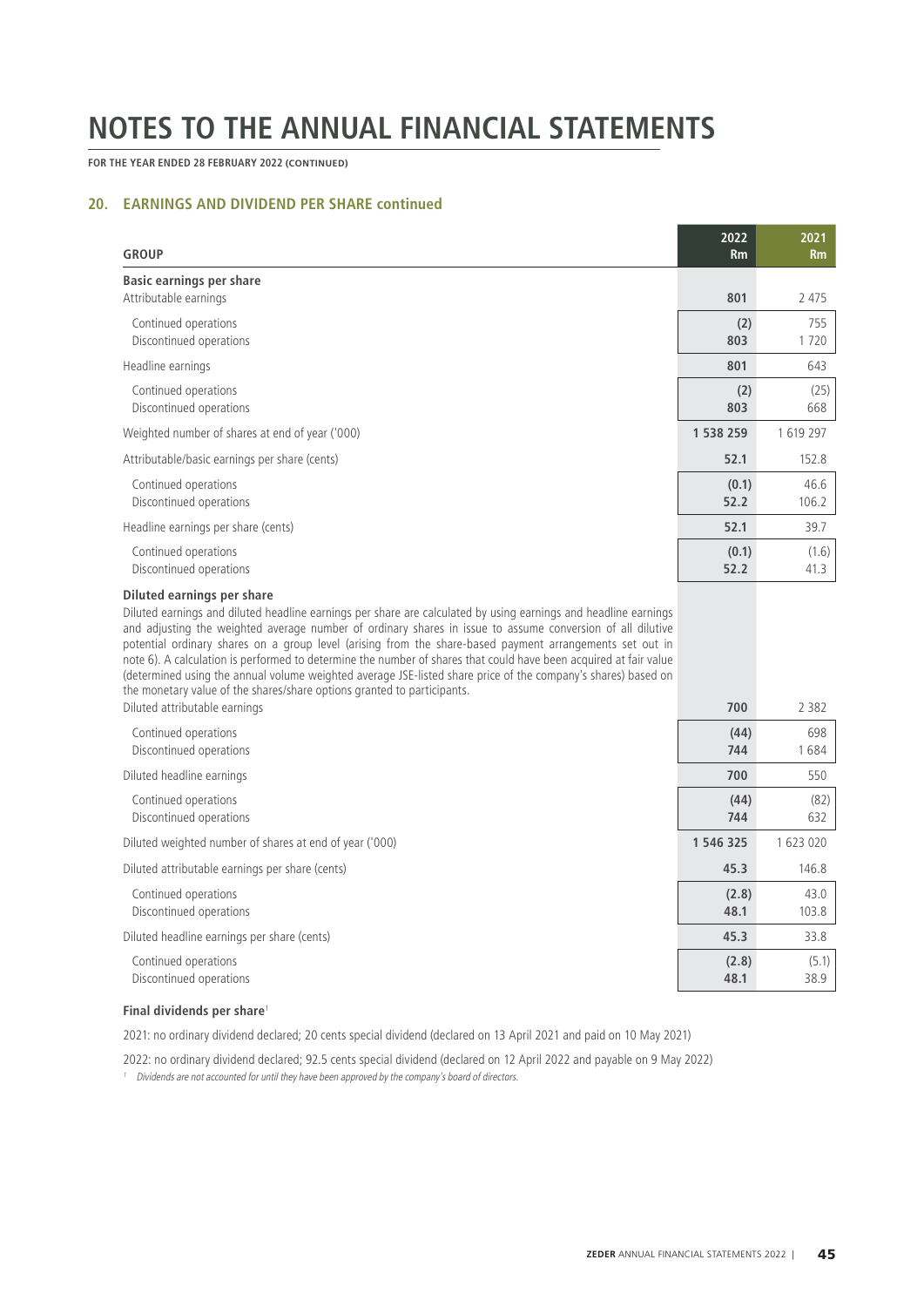**FOR THE YEAR ENDED 28 FEBRUARY 2022 (CONTINUED)**

### **21. FINANCIAL RISK MANAGEMENT**

#### **21.1 Financial risk factors**

The group's activities expose it to a variety of financial risks: market risk (including price risk and cash flow and fair value interest rate risk), credit risk and liquidity risk applicable to trade and other payables. The group's overall risk management programme focuses on the unpredictability of financial markets and seeks to minimise potential adverse effects on the group's financial performance.

Risk management is carried out by each major portfolio investment within the group under policies approved by the respective boards of directors. Each major portfolio investments' board of directors provides principles for overall risk management, as well as policies covering specific areas, such as foreign exchange risk, interest rate risk, credit risk, use of derivative financial instruments and non-derivative financial instruments and investment of excess liquidity that is applicable to that major portfolio investments.

Financial instruments are grouped into the classes set out below in order to facilitate effective financial risk management and disclosure in terms of IFRS 7 Financial Instruments - Disclosures. The sensitivity analysis presented below is based on reasonable possible changes in market variables for equity prices and interest rates for the group.

|                                                           | At fair value  | through At amortised |                |
|-----------------------------------------------------------|----------------|----------------------|----------------|
|                                                           | profit or loss | cost                 | <b>Total</b>   |
| <b>GROUP</b>                                              | <b>Rm</b>      | <b>Rm</b>            | <b>Rm</b>      |
| 28 February 2022                                          |                |                      |                |
| <b>Financial assets</b>                                   |                |                      |                |
| Investments                                               | 3 2 5 7        |                      | 3 2 5 7        |
| Loans and advances                                        |                | 329                  | 329            |
| Trade and other receivables                               |                | $\overline{2}$       | $\overline{2}$ |
| Cash, money market investments and other cash equivalents | 66             | 442                  | 508            |
| Assets held for sale                                      | 3 1 7 4        |                      | 3 1 7 4        |
|                                                           | 6 4 9 7        | 773                  | 7 2 7 0        |
| <b>Financial liabilities</b>                              |                |                      |                |
| Trade and other payables                                  |                | 108                  | 108            |
|                                                           |                | 108                  | 108            |
| 28 February 2021                                          |                |                      |                |
| <b>Financial assets</b>                                   |                |                      |                |
| Investments                                               | 5 7 2 4        |                      | 5 7 2 4        |
| Loans and advances                                        |                | 129                  | 129            |
| Trade and other receivables                               |                | 4                    | 4              |
| Cash, money market investments and other cash equivalents | 271            | 605                  | 876            |
|                                                           | 5995           | 738                  | 6733           |
| <b>Financial liabilities</b>                              |                |                      |                |
| Trade and other payables                                  |                | 79                   | 79             |
|                                                           |                | 79                   | 79             |
|                                                           |                |                      |                |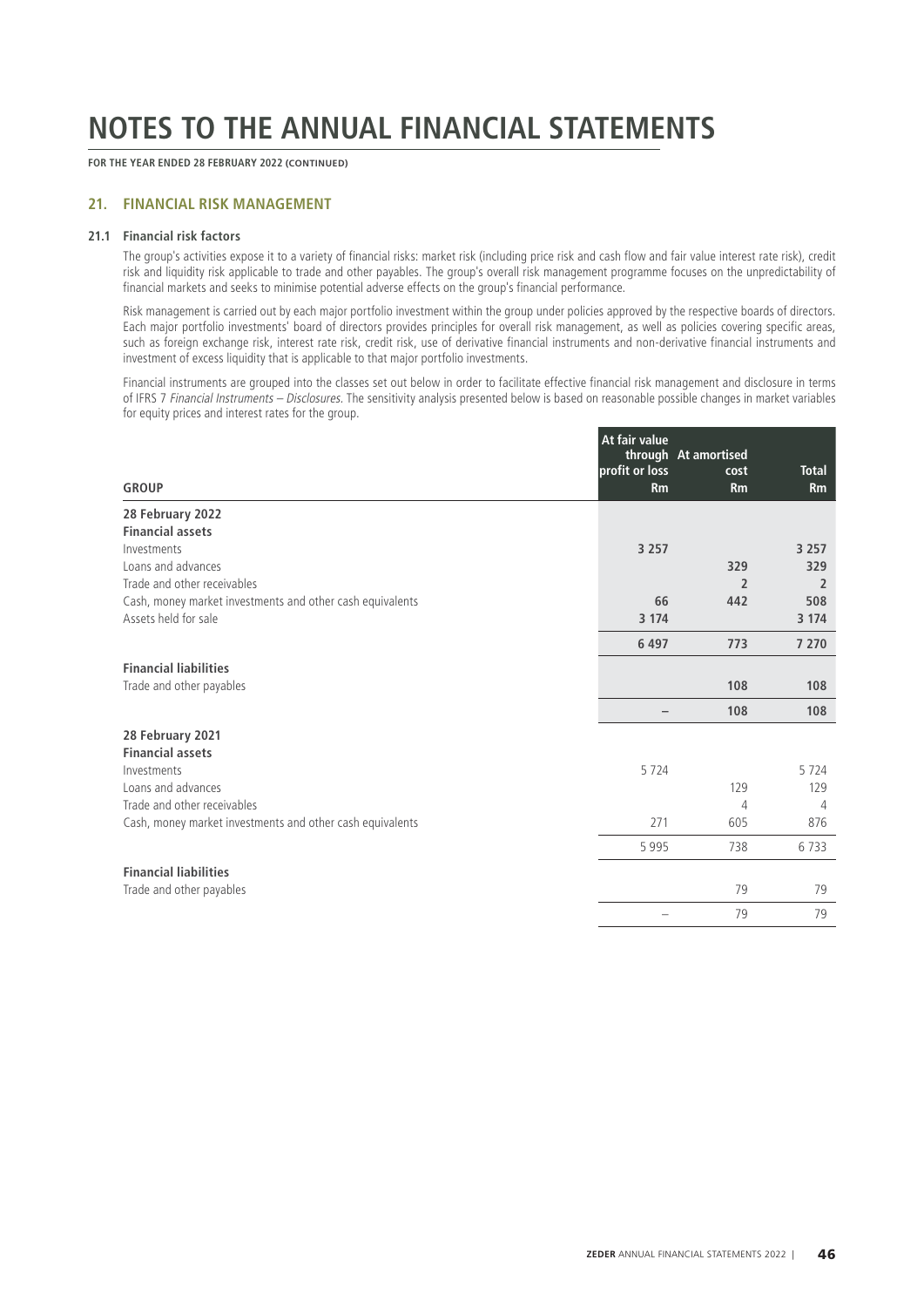**FOR THE YEAR ENDED 28 FEBRUARY 2022 (CONTINUED)**

#### **21. FINANCIAL RISK MANAGEMENT continued**

## **21.1 Financial risk factors continued**

| <b>COMPANY</b>               | At fair value<br>profit or loss<br><b>Rm</b> | through At amortised<br>cost<br><b>Rm</b> | <b>Total</b><br><b>Rm</b> |
|------------------------------|----------------------------------------------|-------------------------------------------|---------------------------|
| 28 February 2022             |                                              |                                           |                           |
| <b>Financial assets</b>      |                                              |                                           |                           |
| Investments                  | 7 241                                        |                                           | 7 2 4 1                   |
| Loans and advances           |                                              | 11                                        | 11                        |
|                              | 7 2 4 1                                      | 11                                        | 7 2 5 2                   |
| <b>Financial liabilities</b> |                                              |                                           |                           |
| Borrowings                   |                                              | 6                                         | 6                         |
| Trade and other payables     |                                              | 78                                        | 78                        |
|                              | $\qquad \qquad -$                            | 84                                        | 84                        |
| 28 February 2021             |                                              |                                           |                           |
| <b>Financial assets</b>      |                                              |                                           |                           |
| Investments                  | 7 1 2 1                                      |                                           | 7 1 21                    |
| <b>Financial liabilities</b> |                                              |                                           |                           |
| Borrowings                   |                                              | 387                                       | 387                       |
| Trade and other payables     |                                              | 73                                        | 73                        |
|                              |                                              | 460                                       | 460                       |

# **21.2 Market risk**

Market risk is the risk of adverse financial impact due to changes in fair values or future cash flows of financial instruments from fluctuations in interest rates and equity prices.

Price risk

Refer to note 1 with regards to the group's exposure to equity securities price risk because of investments held and classified on the statement of financial position as at fair value through profit or loss.

The group manages price risk by investing in a portfolio of investment entities and monitoring equity securities' prices on a regular basis.

Cash flow and fair value interest rate risk

The group's interest rate risk arises from interest-bearing investments, receivables and borrowings, which expose the group to cash flow interest rate risk if it is a variable rate instrument, or to fair value interest rate risk if it is a fixed rate instrument.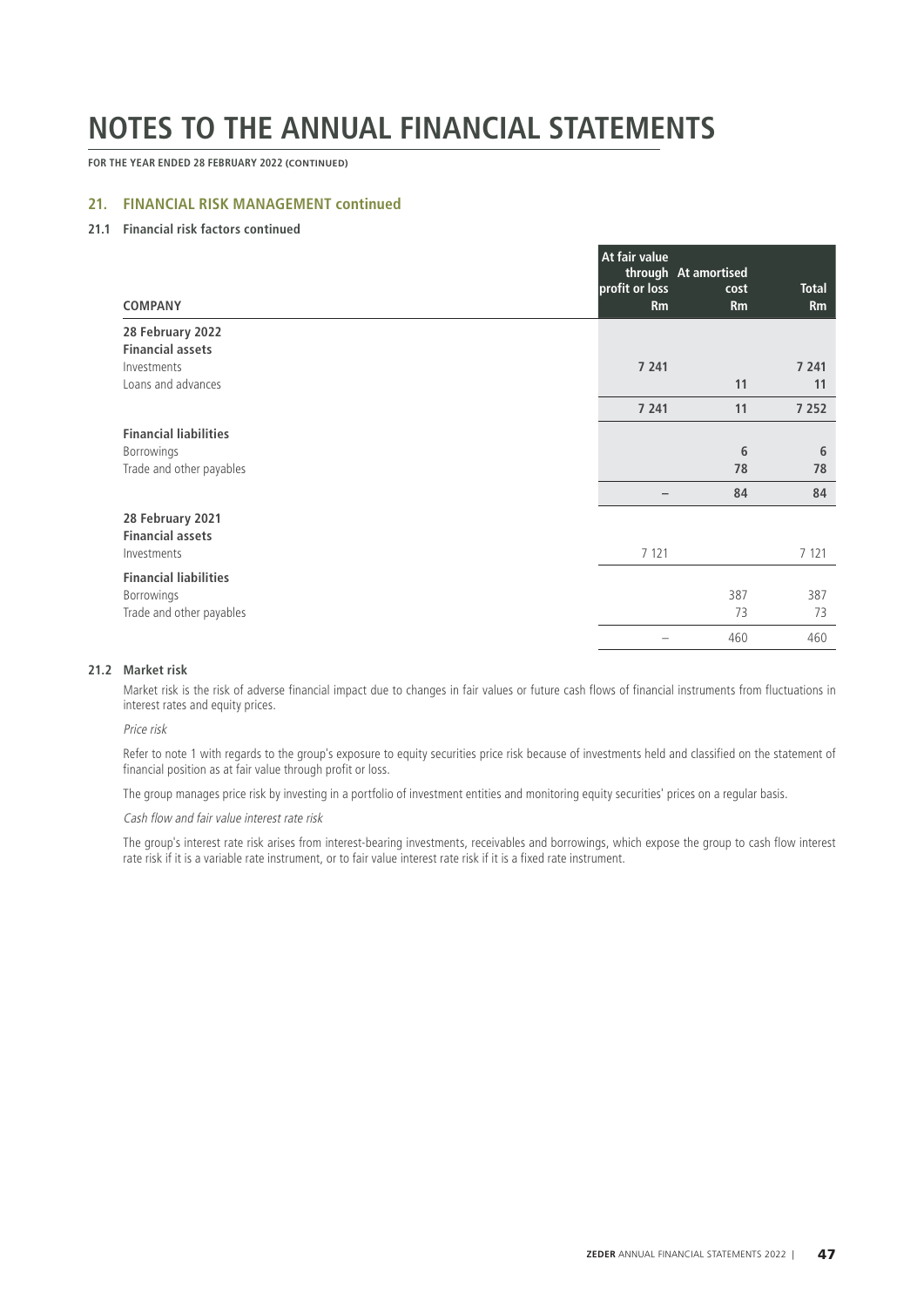**FOR THE YEAR ENDED 28 FEBRUARY 2022 (CONTINUED)**

### **21. FINANCIAL RISK MANAGEMENT continued**

# **21.2 Market risk continued**

The table below distinguish between i) floating and ii) fixed and non-interest bearing financial assets and liabilities:

| <b>GROUP</b>                                              | 2022<br><b>Rm</b> | 2021<br><b>Rm</b> |
|-----------------------------------------------------------|-------------------|-------------------|
| Loans and advances                                        | 329               | 129               |
| Floating rate<br>Fixed rate (including interest-free)     | 329               | 129               |
| Trade and other receivables                               | $\overline{2}$    | 4                 |
| Floating rate<br>Fixed rate (including interest-free)     | $\overline{2}$    | 4                 |
| Cash, money market investments and other cash equivalents | 508               | 876               |
| Floating rate<br>Fixed rate (including interest-free)     | 508               | 876               |
| Trade and other payables                                  | (108)             | (79)              |
| Floating rate<br>Fixed rate (including interest-free)     | (108)             | (79)              |
| Total                                                     | 731               | 930               |
| Floating rate<br>Fixed rate                               | 837<br>(106)      | 1 0 0 5<br>(75)   |

The group manages its cash flow interest rate risk by monitoring interest rates on a regular basis.

### **COMPANY**

The company had no exposure to interest rate risk.

The table below summarises the sensitivity of the group's post-tax net profit for the year to interest rate fluctuations. The analysis is based on the assumption that interest rates were 1% (2021: 1%) higher/lower for the full year, with all other variables (e.g. effective tax rate, interest carrying balances) held constant.

|                           | 2022                                            |           | 2021      |    |
|---------------------------|-------------------------------------------------|-----------|-----------|----|
|                           | 1% increase 1% decrease 1% increase 1% decrease |           |           |    |
| <b>GROUP</b>              | <b>Rm</b>                                       | <b>Rm</b> | <b>Rm</b> | Rm |
| Impact on post-tax profit |                                                 | (6)       |           |    |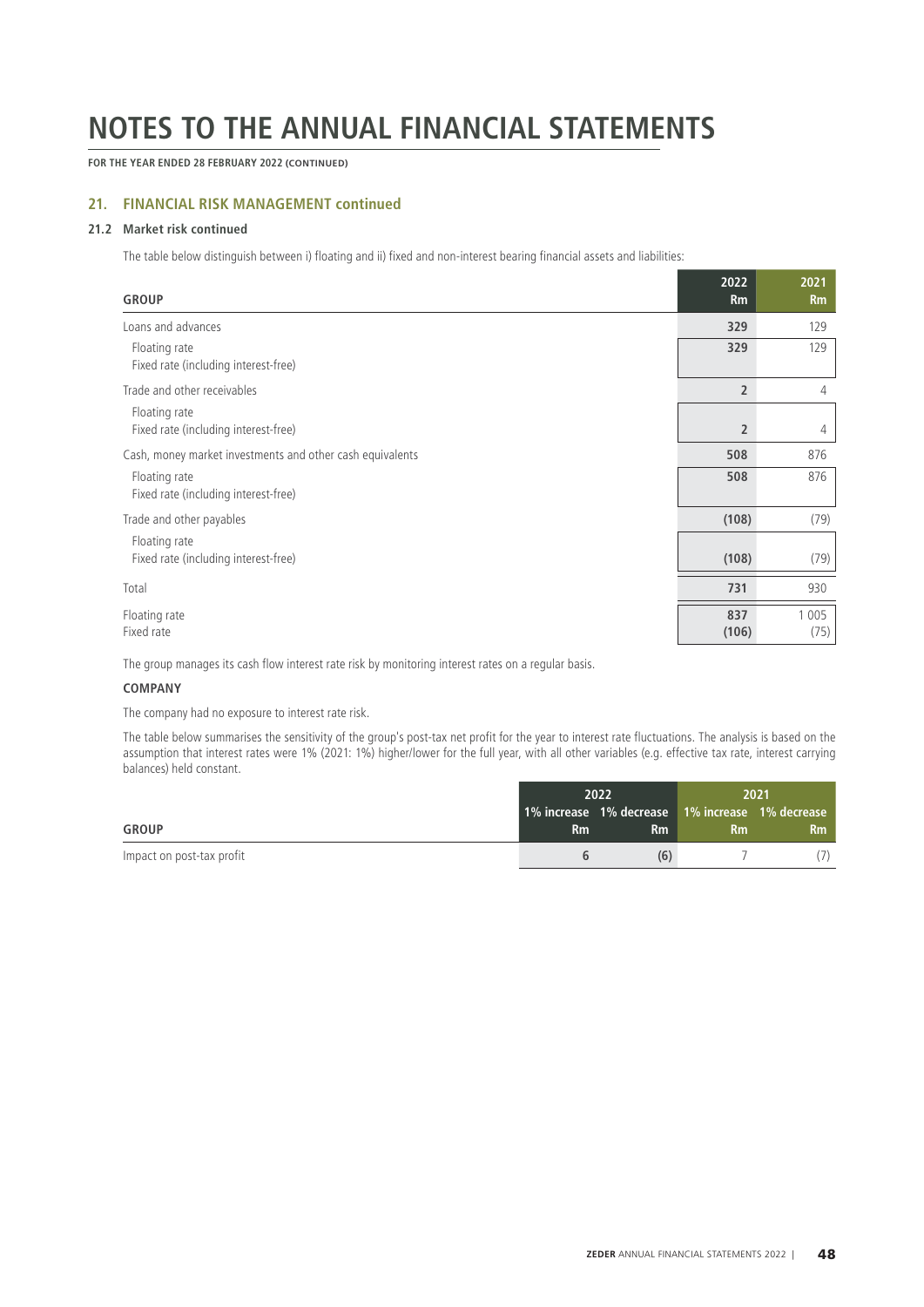**FOR THE YEAR ENDED 28 FEBRUARY 2022 (CONTINUED)**

#### **21. FINANCIAL RISK MANAGEMENT continued**

# **21.3 Credit risk**

Financial assets which potentially subject the group to credit risk, consist of loans and advances (refer note 2), other receivables (refer note 3) and cash and cash equivalents (refer note 4). Cash transactions are limited to high-credit-quality financial institutions. In the case of loans and advances, management would take or insist on collateral or other form of securitisation as they deem fit.

The following tables provide information regarding the aggregated credit risk exposure for the financial assets:

| <b>GROUP</b>     | Loans and<br>advances<br><b>Rm</b> | <b>Trade</b><br>and other<br>receivables<br><b>Rm</b> | Cash<br>and cash<br>equivalents<br><b>Rm</b> | <b>Carrying</b><br>value<br><b>Rm</b> |
|------------------|------------------------------------|-------------------------------------------------------|----------------------------------------------|---------------------------------------|
| 28 February 2022 |                                    |                                                       |                                              |                                       |
| Ba1 Moody's      |                                    |                                                       | 442                                          | 442                                   |
| Not rated        | 329                                | $\overline{2}$                                        | 66                                           | 397                                   |
|                  | 329                                | $\overline{2}$                                        | 508                                          | 839                                   |
| 28 February 2021 |                                    |                                                       |                                              |                                       |
| Ba1 Moody's      |                                    |                                                       | 605                                          | 605                                   |
| Not rated        | 129                                | 4                                                     | 271                                          | 404                                   |
|                  | 129                                | 4                                                     | 876                                          | 1009                                  |

The table below reflects the group's maximum exposure to credit risk (being carrying value) by class of asset:

| <b>GROUP</b>                | Carrying<br>value<br>Rm | <b>Maximum</b><br>exposure<br><b>Rm</b> | <b>Collateral</b><br>fair value<br><b>Rm</b> | Description of collateral and other credit<br>enhancements held |
|-----------------------------|-------------------------|-----------------------------------------|----------------------------------------------|-----------------------------------------------------------------|
| 28 February 2022            |                         |                                         |                                              |                                                                 |
| Loans and advances          | 329                     | 329                                     | 4                                            | Mainly Zeder Investments ordinary shares                        |
| Trade and other receivables |                         | 2                                       |                                              |                                                                 |
| Cash and cash equivalents   | 508                     | 508                                     |                                              |                                                                 |
|                             | 839                     | 839                                     | 4                                            |                                                                 |
| 28 February 2021            |                         |                                         |                                              |                                                                 |
| Loans and advances          | 129                     | 129                                     | 3                                            | Mainly Zeder Investments ordinary shares                        |
| Trade and other receivables | 4                       | 4                                       |                                              |                                                                 |
| Cash and cash equivalents   | 876                     | 876                                     |                                              |                                                                 |
|                             | 1 0 0 9                 | 1 0 0 9                                 | 3                                            |                                                                 |

Loans and advances consist of secured and unsecured assets. There are no significant concentrations of credit risk. The group assesses all counterparties for creditworthiness before transacting, and monitors creditworthiness on a regular basis. There were no material impairments during the current or previous year in respect of loans and advances. Management demand collateral or other form of securitisation as they deem fit. Collateral includes mainly shares (refer note 2).

Cash and cash equivalents' counterparties are limited to high-credit quality financial institutions. The unrated cash and cash equivalents relate to the group's investment in money market funds of which the underlying instruments are rated in terms of the Collective Investment Schemes Control Act. The mandate of the fund is to invest in cash deposits and highly liquid, fixed-interest securities with a weighted average maturity of less than 90 days. A spread of investments in top-quality financial instruments and institutions moderates the risk through diversification.

Cash and cash equivalents relate mainly to deposits held with the four traditional South African banks and/or their money market funds. Cash and cash equivalents are measured at amortised cost, except for the money market fund, carried at "fair value through profit and loss", fully performing and, considering forward-looking information, deemed fully recoverable. Accordingly, no expected credit losses have been provided for.

#### **COMPANY**

Loans and advances consist of unsecured loan to ZFS. Subsequent to year-end, ZFS declared a special dividend to Zeder, and settled the loan. There is no material impairment during the current year in respect of loans and advances. The company had no exposure to credit risk in the previous year.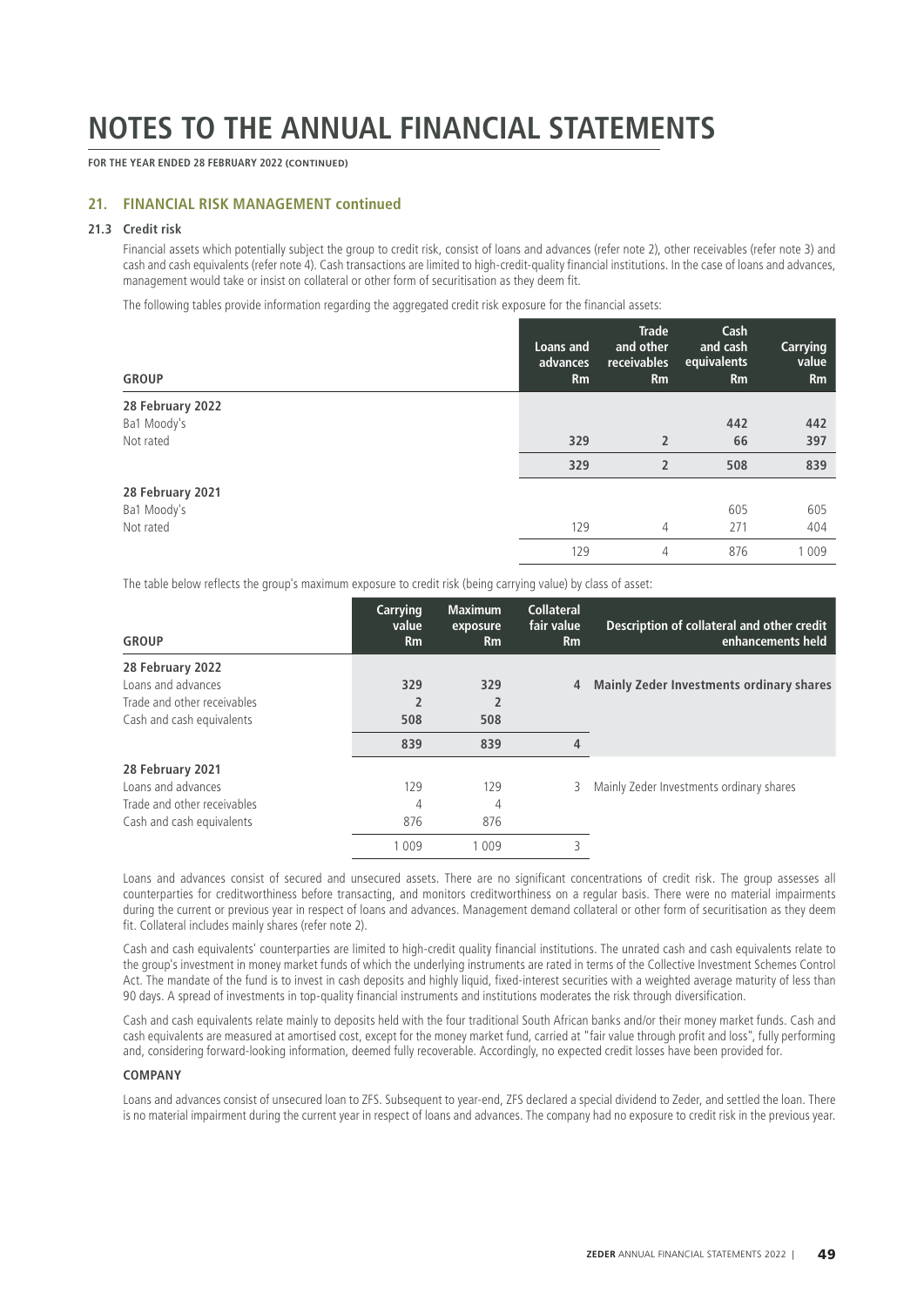**FOR THE YEAR ENDED 28 FEBRUARY 2022 (CONTINUED)**

### **21. FINANCIAL RISK MANAGEMENT continued**

# **21.4 Liquidity risk**

Prudent liquidity risk management implies maintaining sufficient cash and marketable securities, the availability of funding through an adequate amount of committed credit facilities and the ability to close out market positions. The group and standalone company manages liquidity risk by monitoring forecast cash flows and ensuring that adequate cash resources are available to meet future cash flow requirements and aims to maintain flexibility in funding by keeping committed credit lines available. During the financial year ended 28 February 2020, the group settled it's preference share debt and therefore have no borrowings.

All financial liability balances, for the group and standalone company respectively, are due within 12 months and therefore the impact of discounting is not significant.

#### **21.5 Fair value estimation**

Financial assets and liabilities carried at fair value are disclosed by level of the following fair value measurement hierarchy:

Level 1

The fair value of financial instruments traded in active markets is based on quoted market prices at the reporting date. A market is regarded as active if quoted prices are readily and regularly available from an exchange, dealer, broker, industry group, pricing service or regulatory agency, and those prices represent actual and regularly occurring market transactions on an arm's length basis. The quoted market price used for financial assets held by the group is the current bid price. These instruments are included in level 1 and comprise primarily JSE-listed investments classified as fair value through profit or loss.

#### Level 2

Financial instruments that trade in markets that are not considered to be active but are valued (using valuation techniques) based on quoted market prices, dealer quotations or alternative pricing sources supported by observable inputs are classified within level 2. These will normally include over-the-counter traded financial instruments. Since level 2 investments normally include positions that are not traded in active markets and/or are subject to transfer restrictions, valuations may be adjusted to reflect illiquidity and/or non-transferability, which are generally based on available market information. If all significant inputs in determining an instrument's fair value are observable, the instrument is included in level 2.

#### $|p| \leq 3$

If one or more of the significant inputs is not based on observable market data, the instrument is included in level 3. Investments classified within level 3 have significant unobservable inputs, as they trade infrequently.

For unlisted investments, refer to note 1 for valuation techniques used in determining the fair value of said financial assets.

There have been no significant transfers between level 1, 2 or 3 during the year.

For the group and standalone company respectively, the fair value of financial assets and liabilities carried at amortised cost approximates their fair value, while those measured at fair value in the statement of financial position can be summarised as follows:

| <b>GROUP</b>                                         | Level 1<br>Rm | Level <sub>2</sub><br>Rm | Level 3<br><b>Rm</b> | <b>Total</b><br><b>Rm</b> |
|------------------------------------------------------|---------------|--------------------------|----------------------|---------------------------|
| 28 February 2022                                     |               |                          |                      |                           |
| Assets                                               |               |                          |                      |                           |
| Investments                                          |               |                          | 3 2 5 7              | 3 2 5 7                   |
| Cash and cash equivalents – money market investments | 66            |                          |                      | 66                        |
| Assets held for sale - investments                   | 1603          |                          | 1 5 7 1              | 3 1 7 4                   |
|                                                      | 1669          |                          | 4828                 | 6 4 9 7                   |
| 28 February 2021                                     |               |                          |                      |                           |
| Assets                                               |               |                          |                      |                           |
| Investments                                          | 1 1 0 2       |                          | 4622                 | 5 7 2 4                   |
| Cash and cash equivalents - money market investments | 271           |                          |                      | 271                       |
|                                                      | 1 3 7 3       |                          | 4622                 | 5995                      |

The group had no financial liabilities measured at fair value (2021: Rnil).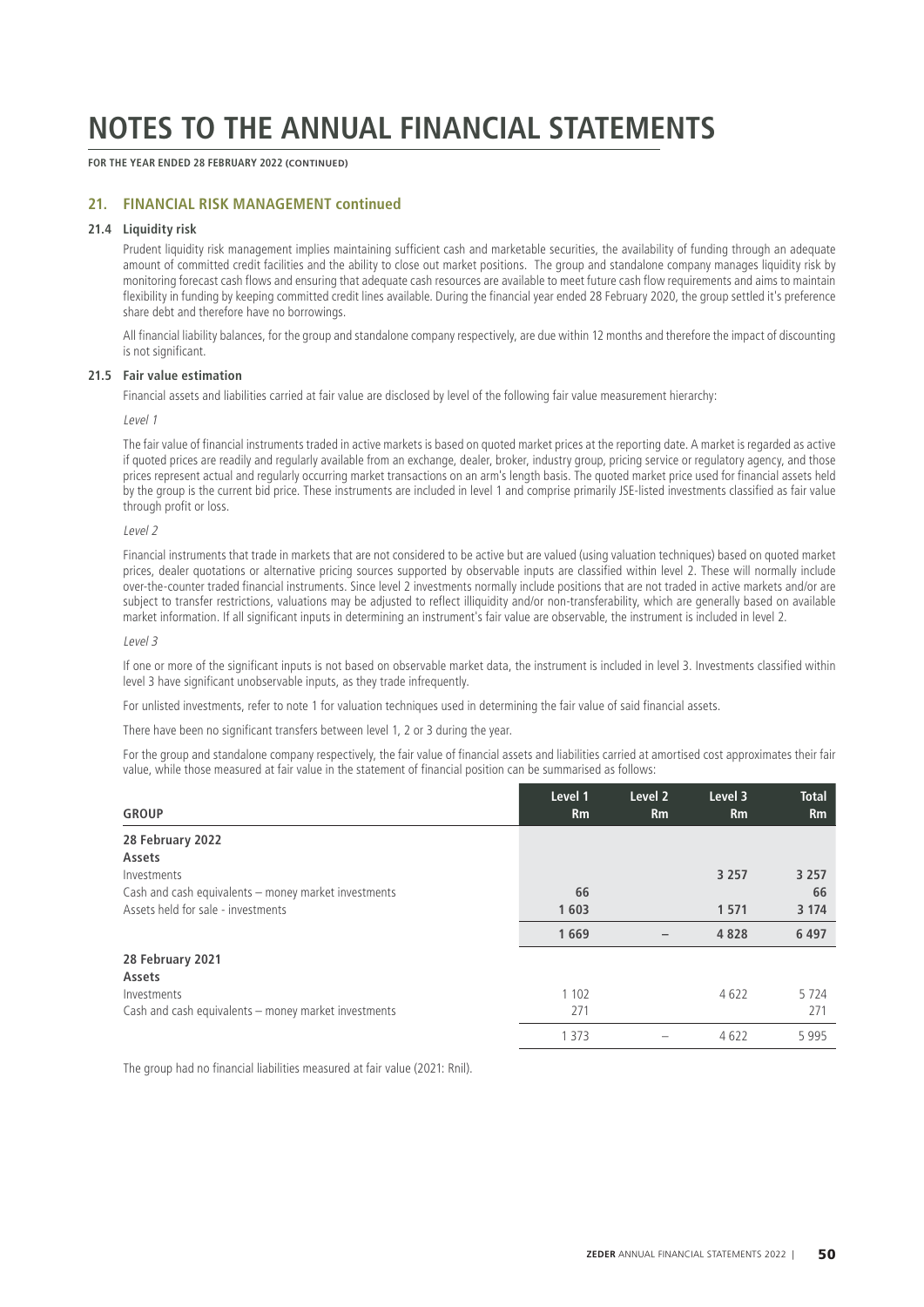**FOR THE YEAR ENDED 28 FEBRUARY 2022 (CONTINUED)**

# **21. FINANCIAL RISK MANAGEMENT continued**

### **21.5 Fair value estimation continued**

|                                                                                                                                                             |               |                          | семен э           |                           |
|-------------------------------------------------------------------------------------------------------------------------------------------------------------|---------------|--------------------------|-------------------|---------------------------|
|                                                                                                                                                             |               |                          | 2022              | 2021                      |
| <b>GROUP</b>                                                                                                                                                |               |                          | <b>Rm</b>         | <b>Rm</b>                 |
| <b>Reconciliation of financial assets:</b><br>Opening balance<br>Deemed reacquisition of investments (note 1)<br>Deemed disposal of investments (note 19.4) |               |                          | 4622              | 29<br>4 3 0 3<br>(10)     |
| <b>Additions</b>                                                                                                                                            |               |                          |                   | 4                         |
| Fair value gains                                                                                                                                            |               |                          | 206               | 296                       |
| Closing balance                                                                                                                                             |               |                          | 4828              | 4622                      |
| <b>COMPANY</b>                                                                                                                                              | Level 1<br>Rm | Level <sub>2</sub><br>Rm | Level 3<br>Rm     | <b>Total</b><br><b>Rm</b> |
| 28 February 2022<br>Assets<br>Investments                                                                                                                   |               |                          | 7 2 4 1           | 7 2 4 1                   |
| 28 February 2021<br>Assets<br>Investments                                                                                                                   |               |                          | 7 1 2 1           | 7 1 2 1                   |
|                                                                                                                                                             |               |                          |                   |                           |
|                                                                                                                                                             |               |                          | Level 3           |                           |
| <b>COMPANY</b>                                                                                                                                              |               |                          | 2021<br><b>Rm</b> | 2020<br><b>Rm</b>         |
| Reconciliation of financial assets:<br>Opening balance<br>Deemed reacquisition of investments (note 1)<br>Fair value gain/(loss)                            |               |                          | 7 1 2 1<br>120    | 11 801<br>(4680)          |
|                                                                                                                                                             |               |                          | 7 2 4 1           | 7 1 2 1                   |
| Closing balance                                                                                                                                             |               |                          |                   |                           |

The company has no financial liabilities measured at fair value (2021: Rnil).

### **Capital management**

The group's objectives when managing capital are to safeguard the group's ability to continue as a going concern in order to provide returns to shareholders and benefits for other stakeholders and to maintain an optimal capital structure to reduce the cost of capital. In order to maintain or adjust the capital structure effectively, the group may adjust the amount of dividends paid to shareholders, return capital to shareholders, issue new shares, buy back shares, sell assets or increase/reduce debt.

Zeder's capital management is performed at a group level, giving consideration to, inter alia, the group's SOTP value. When funding is required management will consider the various forms of paper available for issue taking into account current market conditions, anticipated trends in market indicators and the financial position of the group at the time. Management will accordingly consider raising additional capital or utilising debt. The directors have authority to issue ordinary shares up to 5% of the number of shares in issue.

**Level 3**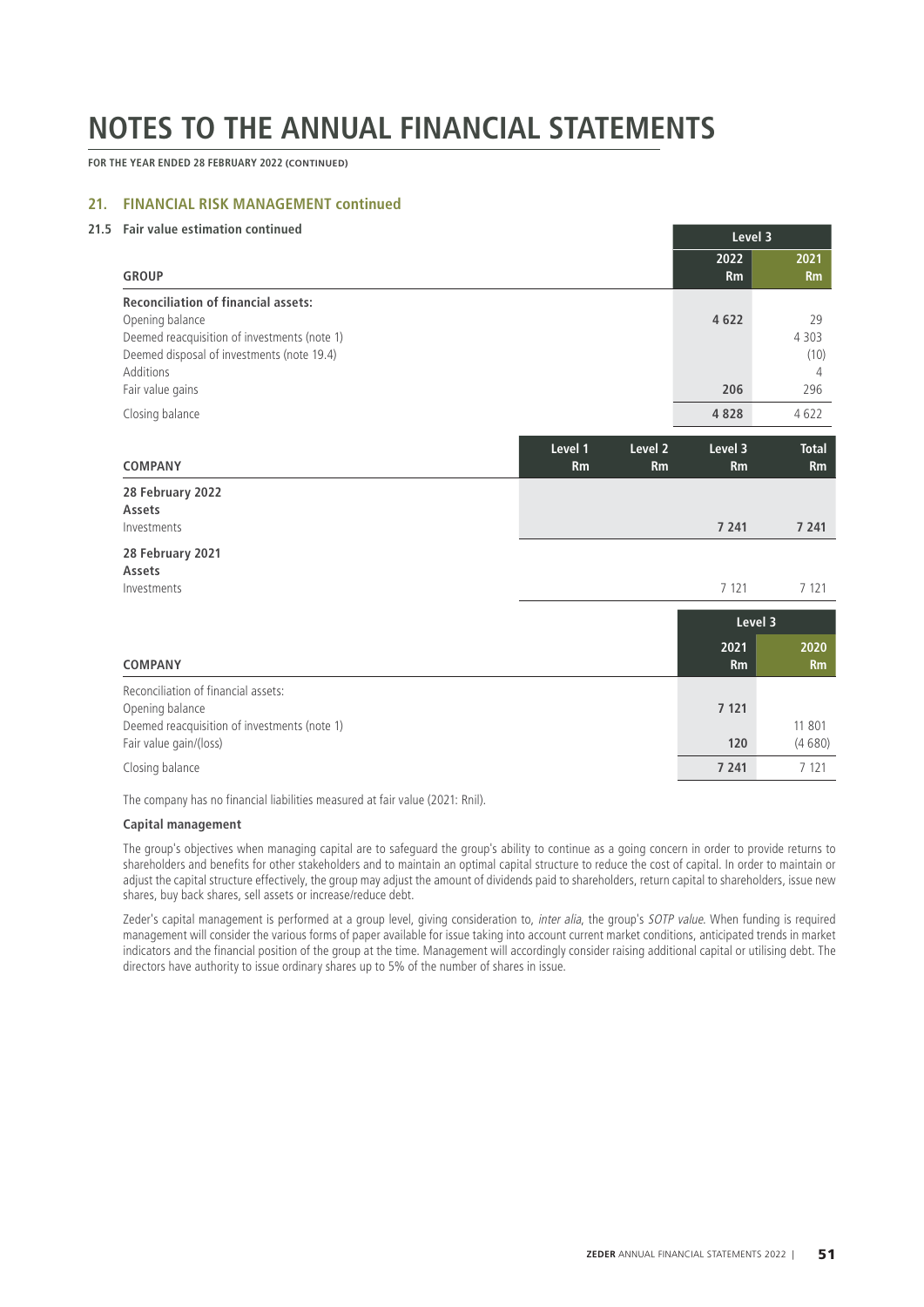**FOR THE YEAR ENDED 28 FEBRUARY 2022 (CONTINUED)**

### **22. EVENTS SUBSEQUENT TO THE REPORTING DATE**

Subsequent to year-end, the condition precedent regarding the unbundling of the Kaap Agri shareholding, was met and the Kaap Agri shareholding was unbundled, effective on 4 April 2022. In addition, Zeder shareholders approved the disposal of the investment in The Logistics Group at a general meeting held on 15 March 2022, with the remaining suspensive conditions being fulfilled thereafter and The Logistics Group disposal being implemented on 31 March 2022.

Subsequent to year-end, Zeder declared a gross special dividend of 92.5 cents per share (paid on 9 May 2022). Zeder converted the outstanding loan of R330m, as at 30 April 2022, to Zaad into equity via a rights issue.

The macro environment in which Zeder and its portfolio companies operate, remained relatively constrained, largely due to supply chain constraints resulting in increased costs and margin pressure as a result of Covid. In addition, the Russia-Ukraine conflict will lead to an increase in certain agri-input and soft commodity prices. We anticipate that the constrained trading conditions will continue in the short to medium term. The recent KZN unrest did not have a material impact on Zeder and its portfolio companies. Zeder remains well positioned, with a stable balance sheet and cash resources.

Apart from the above, the directors are unaware of any matter or event which is material to the financial affairs of the group that have occurred between the end of the reporting year and the date of approval of the consolidated annual financial statements.

### **23. SEGMENT REPORT**

The group is organised in five reportable segments, representing the major investments of the group, mainly Zaad, The Logistics Group, Capespan, Kaap Agri and Agrivision Africa.

All segments operate predominantly in South Africa. However, the group has exposure to operations outside of South Africa through, inter alia, Zaad, The Logistics Group, Capespan and Agrivision Africa.

SOTP value remains a key tool used to measure Zeder's performance pursuant to its objective of shareholder wealth creation through, inter alia, capital appreciation. In determining the SOTP value, JSE-listed investments are valued using quoted market prices, whereas unlisted assets are valued internally using appropriate valuation methods.

The segments' performance can be analysed as set out below and also in note 1:

| <b>GROUP</b>                                     | <b>Fair value</b><br>gains/<br>(losses) on<br><b>investments</b><br><b>Rm</b> | <b>Investment</b><br>(dividend)<br><i>income</i><br><b>Rm</b> | <b>Other</b><br>income and<br>expenses<br><b>Rm</b> | <b>Headline</b><br>earnings<br><b>Rm</b> | <b>SOTP</b> value<br>Rm |
|--------------------------------------------------|-------------------------------------------------------------------------------|---------------------------------------------------------------|-----------------------------------------------------|------------------------------------------|-------------------------|
| 28 February 2022                                 |                                                                               |                                                               |                                                     |                                          |                         |
| Continued operations                             |                                                                               |                                                               |                                                     |                                          |                         |
| Zaad                                             | 27                                                                            |                                                               | 20                                                  | 47                                       | 2 0 3 7                 |
| Capespan                                         | (64)                                                                          | 44                                                            |                                                     | (20)                                     | 1 0 5 3                 |
| Agrivision Africa                                |                                                                               |                                                               |                                                     |                                          | 146                     |
| Other                                            | (3)                                                                           | $\overline{2}$                                                |                                                     | (1)                                      | 21                      |
| Discontinued operations                          |                                                                               |                                                               |                                                     |                                          |                         |
| The Logistics Group<br>Kaap Agri                 | 246<br>501                                                                    | 35<br>47                                                      | (26)                                                | 255<br>548                               | 1 5 7 1<br>1603         |
| Unallocated (mainly head office)                 |                                                                               |                                                               | (16)                                                | (16)                                     |                         |
| Cash and cash equivalents                        |                                                                               |                                                               |                                                     |                                          | 508                     |
| Other net assets                                 |                                                                               |                                                               |                                                     |                                          | 229                     |
| <b>Total</b>                                     |                                                                               |                                                               |                                                     | 813                                      | 7 1 6 8                 |
| Taxation                                         |                                                                               |                                                               |                                                     | (12)                                     |                         |
| Profit for the year                              |                                                                               |                                                               |                                                     | 801                                      |                         |
| Loss for the year from continued operations      |                                                                               |                                                               |                                                     | (2)                                      |                         |
| Profit for the year from discontinued operations |                                                                               |                                                               |                                                     | 803                                      |                         |
|                                                  |                                                                               |                                                               |                                                     |                                          |                         |
| <b>SOTP</b> value per share (rand)               |                                                                               |                                                               |                                                     |                                          | 4.66                    |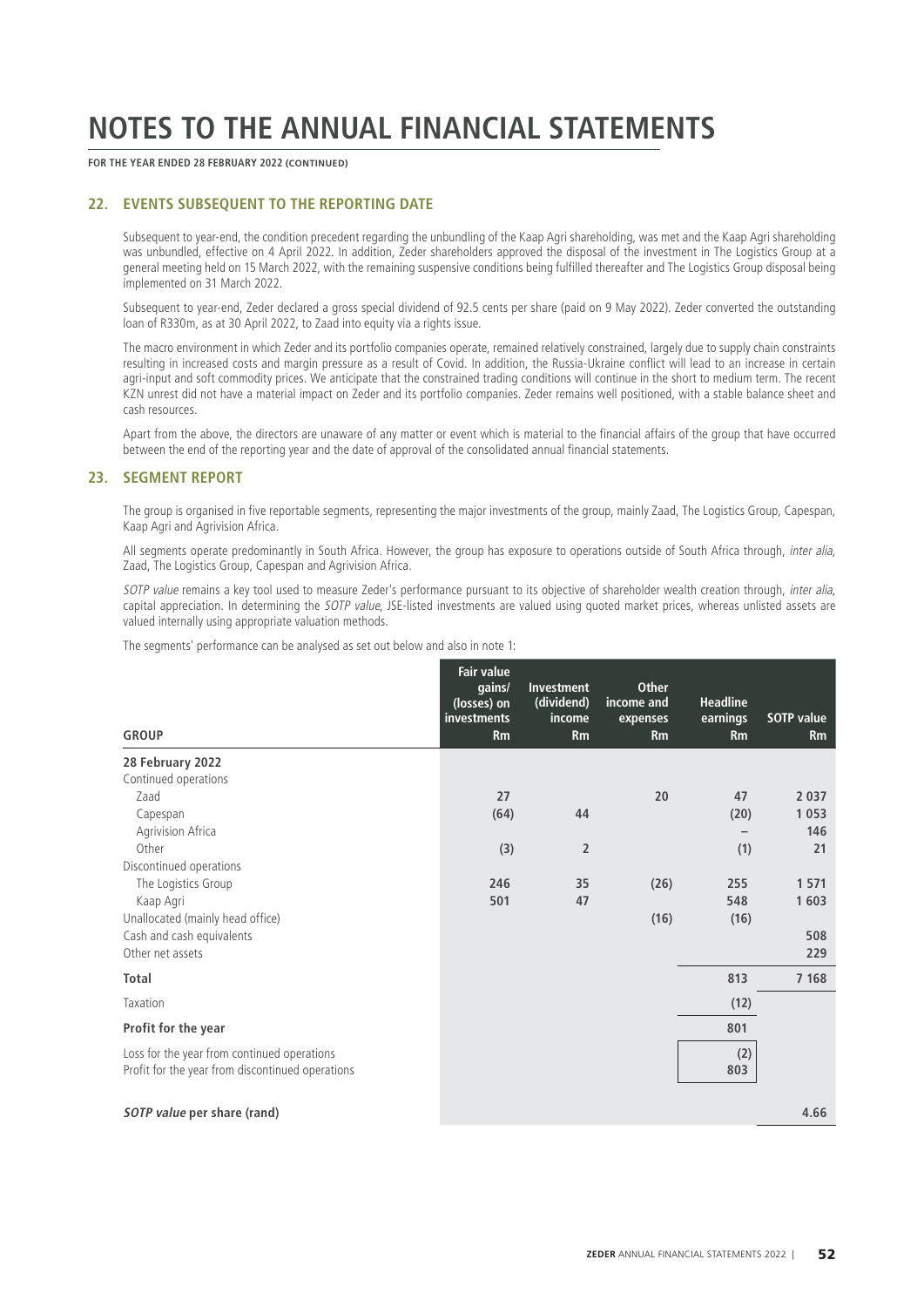**FOR THE YEAR ENDED 28 FEBRUARY 2022 (CONTINUED)**

# **23. SEGMENT REPORT continued**

| <b>GROUP</b>                                     | <b>Fair value</b><br>gains/<br>(losses) on<br>investments<br><b>Rm</b> | <b>Investment</b><br>(dividend)<br>income<br><b>Rm</b> | <b>Other</b><br>income and<br>expenses<br><b>Rm</b> | <b>Headline</b><br>earnings<br><b>Rm</b> | <b>SOTP</b> value<br><b>Rm</b> |
|--------------------------------------------------|------------------------------------------------------------------------|--------------------------------------------------------|-----------------------------------------------------|------------------------------------------|--------------------------------|
| 28 February 2021                                 |                                                                        |                                                        |                                                     |                                          |                                |
| Continued operations                             |                                                                        |                                                        |                                                     |                                          |                                |
| Zaad                                             | (24)                                                                   |                                                        | 6                                                   | (18)                                     | 2 0 1 0                        |
| Capespan                                         | 118                                                                    |                                                        |                                                     | 118                                      | 1 1 1 7                        |
| Agrivision Africa                                | (96)                                                                   |                                                        |                                                     | (96)                                     | 146                            |
| Other                                            | 1                                                                      | 1                                                      |                                                     | 2                                        | 24                             |
| Discontinued operations                          |                                                                        |                                                        |                                                     |                                          |                                |
| The Logistics Group                              | 297                                                                    |                                                        |                                                     | 297                                      | 1 3 2 5                        |
| Kaap Agri                                        | 355                                                                    | 16                                                     |                                                     | 371                                      | 1 1 0 2                        |
| Unallocated (mainly head office)                 |                                                                        |                                                        | (12)                                                | (12)                                     |                                |
| Cash and cash equivalents                        |                                                                        |                                                        |                                                     |                                          | 876                            |
| Other net assets                                 |                                                                        |                                                        |                                                     |                                          | 62                             |
| <b>Total</b>                                     |                                                                        |                                                        |                                                     | 662                                      | 6662                           |
| Non-headline items (note 20)                     |                                                                        |                                                        |                                                     | 1832                                     |                                |
| Taxation                                         |                                                                        |                                                        |                                                     | (19)                                     |                                |
| Profit for the year                              |                                                                        |                                                        |                                                     | 2 4 7 5                                  |                                |
| Profit for the year from continued operations    |                                                                        |                                                        |                                                     | 755                                      |                                |
| Profit for the year from discontinued operations |                                                                        |                                                        |                                                     | 1720                                     |                                |
|                                                  |                                                                        |                                                        |                                                     |                                          |                                |
| <b>SOTP value per share (rand)</b>               |                                                                        |                                                        |                                                     |                                          | 4.33                           |